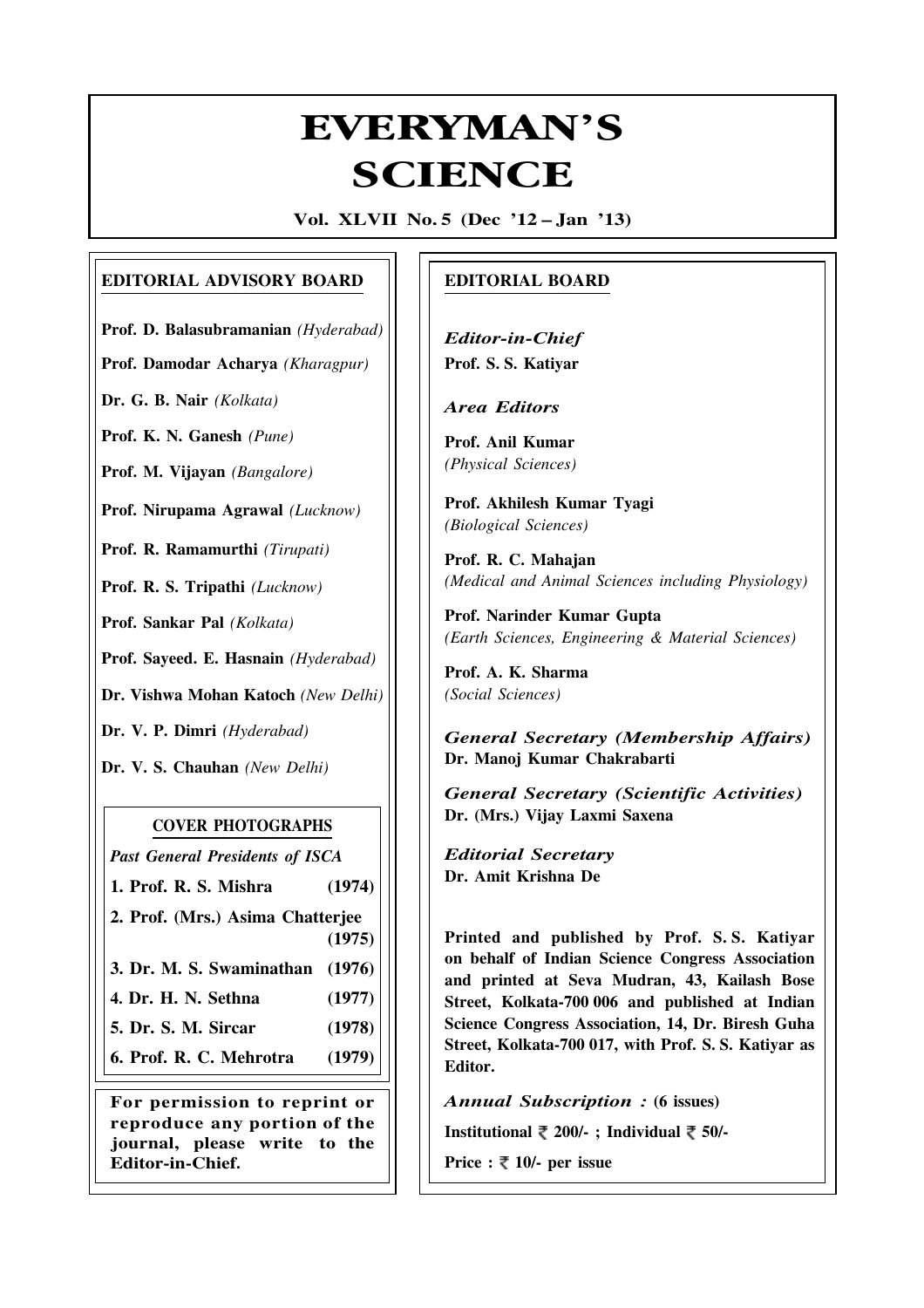| <b>CONTENTS</b>                                                                                         |     |
|---------------------------------------------------------------------------------------------------------|-----|
| <b>EDITORIAL:</b>                                                                                       |     |
| <b>Engineering Sciences, Education and Role of Science History</b>                                      |     |
| N. K. Gupta                                                                                             | 263 |
| <b>ARTICLES:</b>                                                                                        |     |
| <b>Presidential Address: Science Education and Rural Development</b>                                    |     |
| S. M. Sircar                                                                                            | 266 |
| The Deadly Metals: Some Removal Technologies from Drinking Water                                        |     |
| Amrita Singh                                                                                            | 285 |
| CO <sub>2</sub> Sequestration and Earth Processes                                                       |     |
| Malti Goel                                                                                              | 289 |
| An Understanding of Pain & Functional Impairment and Management<br><b>Issues in Knee Osteoarthritis</b> |     |
| Meenakshi Batra                                                                                         | 296 |
| Laccases : The Blue Oxidases with Immense Scope for<br><b>Biotechnological Exploitation</b>             |     |
| Vidya Pradeep & Manpal Sridhar                                                                          | 299 |
| <b>LIST OF ISCA AWARDEES FOR 2012-2013</b>                                                              | 306 |
| YOUNG SCIENTIST AWARDEES FOR 2012-2013                                                                  | 308 |
| <b>BEST POSTER AWARDEES FOR 2012-2013</b>                                                               | 310 |
| <b>KNOW THY INSTITUTIONS</b>                                                                            | 315 |
| <b>CONFERENCES / MEETINGS / SYMPOSIA / SEMINARS</b>                                                     | 320 |
| <b>S &amp; T ACROSS THE WORLD</b>                                                                       | 324 |

262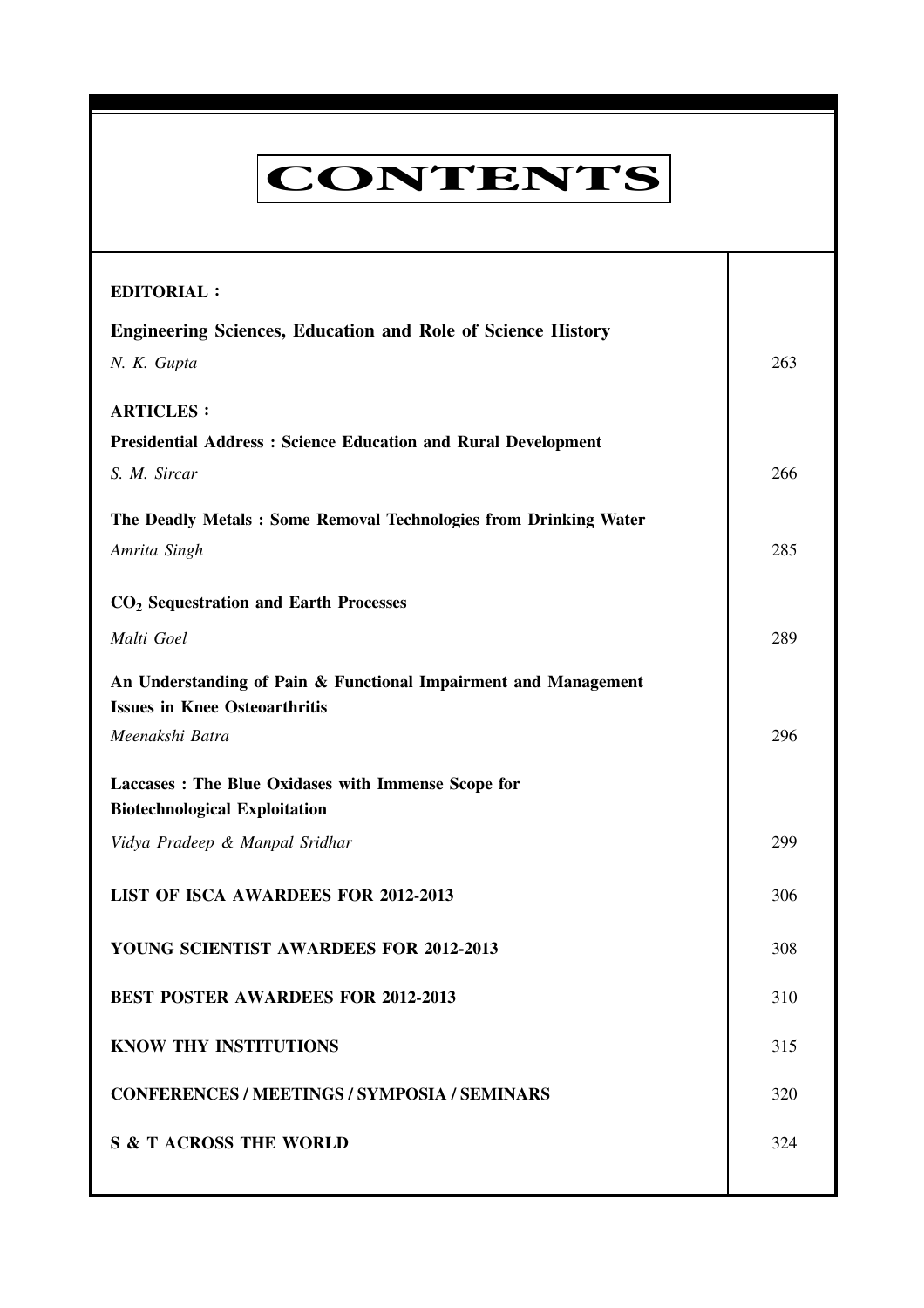## **EDITORIAL**

#### **ENGINEERING SCIENCES, EDUCATION AND ROLE OF SCIENCE HISTORY**

In last few decades, globally, we have seen incredible and rapid technological advancement and information and communication boom has brought about a revolution. Advances in computational capabilities have provided unprecedented possibilities. Engineering Sciences have played an important role in the development of technology based on the recent scientific discoveries, understanding of the fundamental principles of science and engineering, available analytical and numerical tools as well as the constraints such as those of societal, economic and political nature. As a consequence, in recent times we have seen great engineering achievements which have contributed in improving our lives in several ways. With the advancements in technology, continuous developments in transport, infrastructure, communication, devices of various kinds, health care, safe food, safe drinking water, production of various gadgets, development of sophisticated machines, more efficient processes of production, advances in materials and understanding of their behaviour under various applications, and safety in unintended natural or man made disasters, and so on, have become so commonplace that at times we take them mostly for granted.

With increasing efficiency and availability of Scientific tools, like experimental devices, measuring instruments and characterization devices, available mathematical and computational tools, the pace in scientific researches is continuously increasing. International co-operations in major important areas in science and engineering are becoming important and are steadily increasing. In fact, the boundaries between science and engineering in several areas seem to be vanishing. With such rapid developments in science and engineering, development of

technology is becoming a continuous process, and the role of engineering sciences in societal and economical development is continuously becoming more and more challenging.

Challenges for the Engineering Scientists stem from defining the engineering task, which when achieved should meet the desired objective effectively. For finding most efficient ways of meeting such actual or perceived "NEED", it is important for the Engineering Scientist to be well acquainted with the available scientific knowledge, recently developed existing technology, and tools of analysis, as well as social, economic and political constraints. The extent of his imagination and creativity adds to the quality of the solution. The pace of new discoveries and development of new technologies seems to be quite high. In global context, it becomes necessary for the engineers to be involved in developing new technologies, get abreast with the available new technologies and methodologies and use them in best way soon after these become available. Their own experience and researches are important component. However, the researches need to be motivated for getting the results faster and engineers need to employ these results in developing new technologies at a pace relatively faster than elsewhere.

#### **EDUCATION OF FUTURE ENGINEERS**

The rapid pace of technological development and discoveries makes the Job and education of the future Engineering Scientists very exciting, and has been subject of serious thought and discussions internationally. It is of course necessary for the Universities and Engineering Institutes to impart to the students a thorough grounding in fundamentals necessary for the profession and in several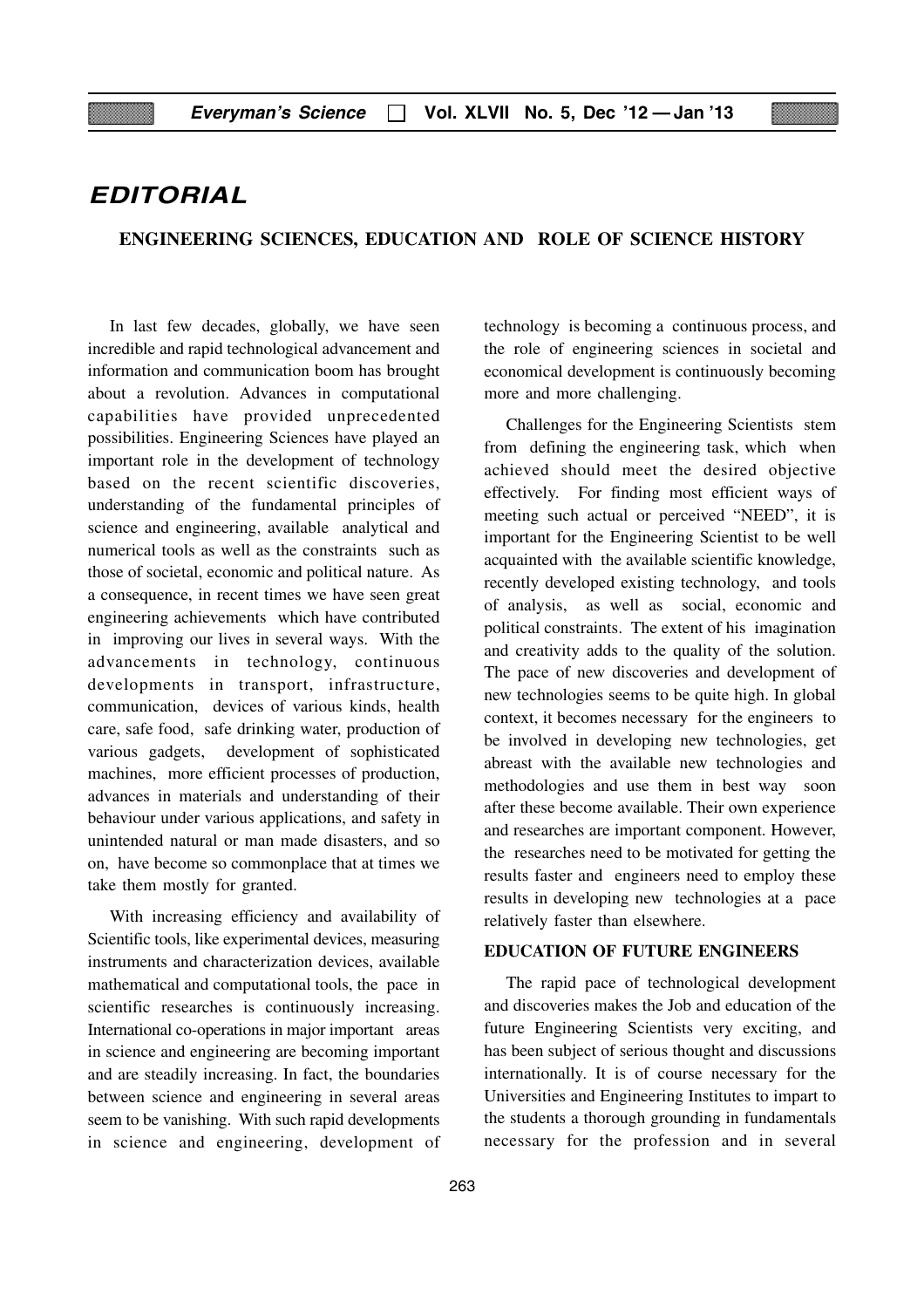interdisciplinary and basic subjects. In addition, it is important that engineering students be provided with an environment conducive not only for continuous learning habits, hard work and perseverance, but also for developing vision, imagination, well founded objectives, curiosity, dedication and incentive for creative adventures.

#### **ROLE OF THE HISTORY OF SCIENCE**

To my mind, it also necessary that the history of great scientists be the part of education process of the engineering students. A familiarity with the scientists, and to know how the human beings like themselves worked, to achieve great scientific success with their dedication and passion, is certainly motivating in several ways.

Over the last five decades my interests in the area of "Impact Mechanics" (which finds application in design for crash worthiness of road and air vehicles and other sensitive structures and safety in defense), I have been fascinated by the simplicity of approach and dedication of several scientists, who have been able to make significant and far reaching scientific contributions in basic and applied aspects of mechanics. There are several names like Archimedes, Newton and Euler, who are known to the engineering students perhaps because of the theorems, principles and laws named after them. However, knowing about their background, circumstances, training, motivation, and the manner in which they devoted themselves to the scientific findings does open up vistas useful in motivating creative work.

15<sup>th</sup> April 2013 marked the 306<sup>th</sup> birth anniversary of the most prolific writer and one of the most creative mathematician of all times Leonard Euler. Euler's contributions are enormous, and his dedication exemplary. All engineering scientists/ students must have come across one of the Euler theorems or Euler equations in diverse applications. His publications number is phenomenal. It is indeed fascinating to know about his initial training, his

interest in mathematics and association with Bernoullis. His life in St. Petersburg and Berlin, and his contributing so much even after his problems of loosing one eye at the age of 28, and the other in his later years speaks volumes of his dedication and motivation. Some of the equations like that of the buckling formula, are so simple and elegant examples of modeling a given phenomenon.

#### **BENJAMIN ROBINS (1707–1751) AND LEONARD EULER (1707–1785)**

In text books on engineering mechanics and physics, students are introduced to Ballistic Pendulum as an example of the application of the principles of momentum. Robins developed the ballistic pendulum in 1742 for measuring musket – ball speed. This device was quickly adopted internationally and remained in use for a century. I really wonder if the students of engineering and those working in impact mechanics would be familiar with the name of Benjamin Robins, known as father of "Gunnery", who is credited with the discovery of the Ballistic Pendulum ( Fig. 1), and known as founder of experimental aerodynamics. By firing musket balls on the heavy pendulum metal backed wooden block and recording its swing, and using equations of momentum, velocity of the ball was determined. Generally the results obtained were within 2%.



**Fig. 1 Robins' Ballistic Pendulum as sketched in "The New principles of Gunnery"**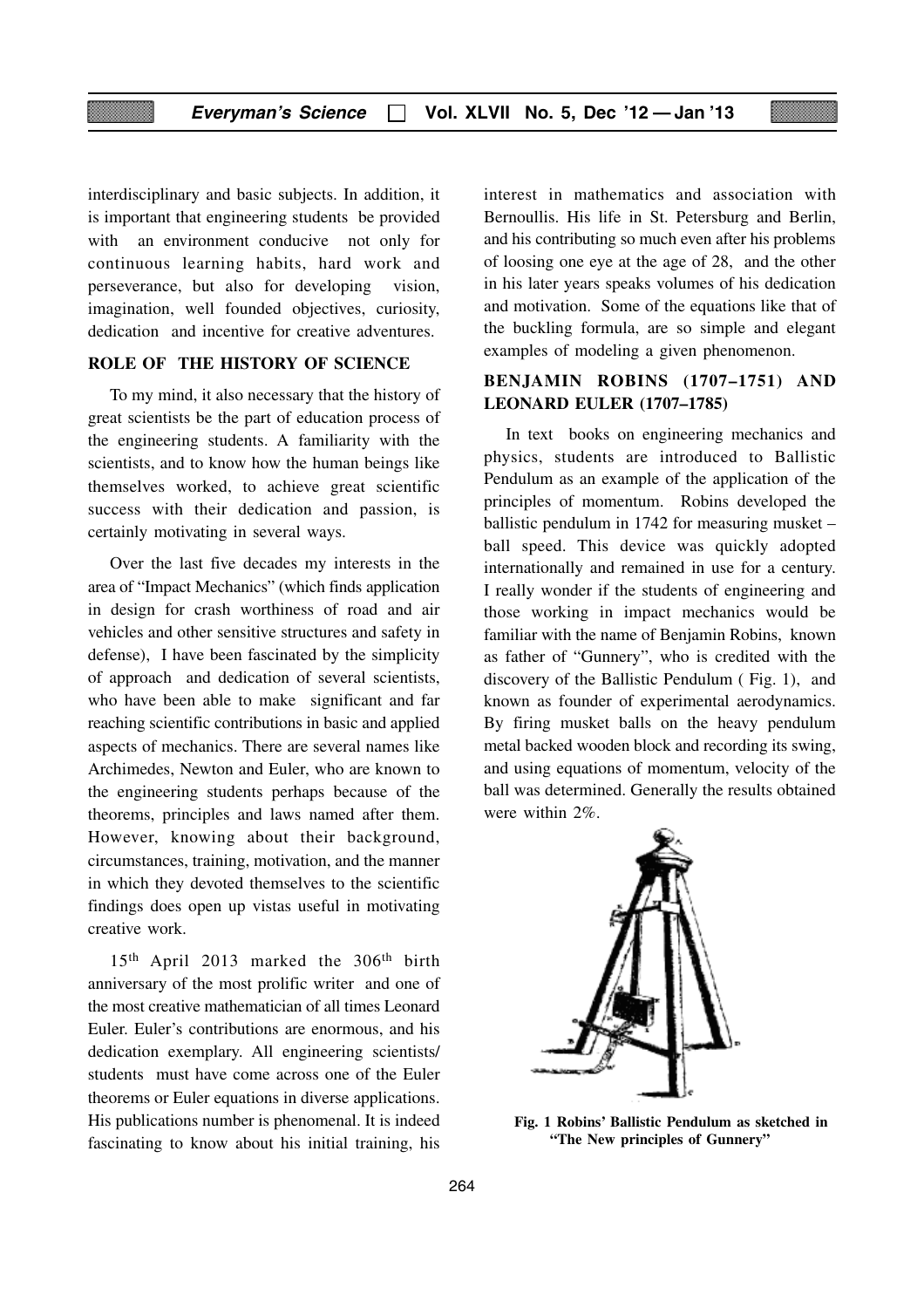He was born in Bath (UK) and received very little early formal education. His genius brought him to work in London. Known also for his work on Newton's Treatise on Quadratures, he was elected as Fellow of the Royal Society when he was 20 years of age. His book "the New Principles of Gunnery" was in two respects epoch-making in that (1) for the first time the magnitude and great importance of air resistance on swift moving bodies was recognized, and (ii) by the introduction of his ballistic pendulum the accurate measurement of projectile speed was also for the first time made possible. It is a great contribution to impact mechanics and design of guns. The quality of work and its importance in those times stimulated Leonard Euler to reproduce Robins' book in German language, and adding such a vast amount of commentary that its length turned out to be several times that of Robins' original monograph. This magnified the importance of Robins' book, as Euler was much celebrated scientist himself.

My aim in referring to this great discovery of Benjamin Robins and his encounters with Leonard Euler is to motivate engineering students to look at the simple solutions achieved through mostly experiments (by Robins) and get acquainted with the comments (of Leonard Euler) which were mostly

based on mathematical considerations. This of course is an experience of great value in the learning processes in motivation for discovery, modeling, analysis and creativity.

#### **TO CONCLUDE :**

In last few decades there have been unprecedented advancements in technologies and discoveries in science. The demands on the engineering scientists are becoming more challenging with time. The education contents and methodologies need to change and adopt to the needs of the present state of the profession. Apart from providing the students opportunity to learn basics and fundamentals, environment to develop vision, creativity, problem formulation and solving abilities, including the history of science in their curriculum will expose them to the real life examples of the human beings, like themselves, in motivation and dedication in pursuing the chosen scientific activity.

#### *Prof. N. K. Gupta*

*The Supercomputer Education and Research Centre, Indian Institute of Science, Bangalore* (*Formerly at Department of Applied Mechanics, IIT Delhi*)

*Science does not know its debt to imagination. —Ralph Waldo Emerson*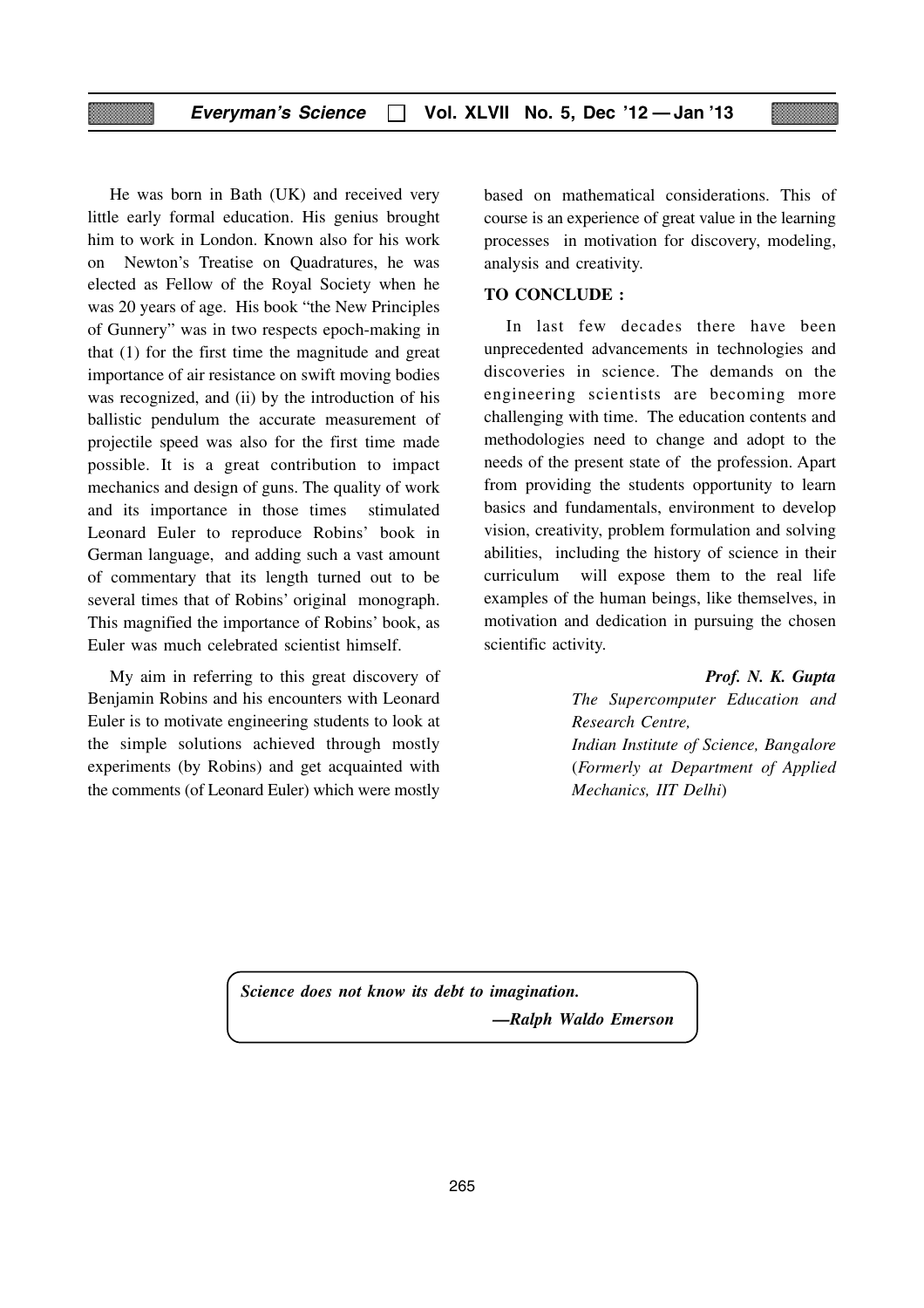#### **PRESIDENTIAL ADDRESS**

## **SCIENCE EDUCATION AND RURAL DEVELOPMENT**

Dr. S. M. Sircar

I express my deep gratitude to the scientists of India for the unique honour they have conferred on me by electing me as the General President of the Indian Science Congress. This year the congress with the intent of taking Science to the village is holding the Session in this historic state of Gujrat from where the messages of Mahatma Gandhi on Civil Disobedience, Non-cooperation and Non-violence led the country to attain independence. Gandhiji's conception of *purna swaraj* was basically from the appalling poverty and sufferings of the millions of the people living in rural India, "their economic and social resuscitation was a *sine qua non* for freedom from foreign rule". Exploitation of the village in the interest of the town was considered by Gandhiji as a species of violence. The growing disparity in economic standard and social amenities between the village and the town was to be bridged. This he suggested could be done by volunteers from town to help in the revival of dying rural industries, improved standard of nutrition, education and sanitation. He insisted on *Swadeshi* Cult and the use of articles made in villages. With this idea the All India Village Industries Association was formed in 1934 to work for the revival and encouragement of the village industries and the moral and physical advancement of the village. What Gandhiji could do in his own way against heavy odds without any state help was very impressive. Today after 30

years of independence what progress we have been able to put Gandhiji's idea in action is a big question. Rural economics and the sufferings of the villagers are still the same, if not worse. Whether Gandhiji's action, participation and guidance in the village uplift work have been rigidly followed, if so what is the net result? To what extent the basic education and its relation with rural economy have improved?

It is a great privilege that the Prime Minister, Shri Morarji Desai has been pleased to grace and inaugurate the congress session. The Prime Minister, in his broadcast to the nation after assuming the office of the new Janata Government, reiterated the Gandhian philosophy and principles for rural economy and development based on household and small industry which could generate wealth and harness the productive capacity of millions. He has pledged to the nation the way his Government is to shape the progress of the nation in which rural economy and prosperity will have equal partnership with progress in urban areas. In integrated approach to bridge the gap of social culture and economic inequalities of town and village, rich and poor, he has appealed to all people for a helping hand in achieving all round progress on a countrywide scale. I can assure him that the scientists in India will assist in all possible ways for attaining this objective.

The Indian Science Congress Association has been taking a great deal of interest in current

<sup>\*</sup> General President, 65th Indian Science Congress held during January, 1978 at Ahmedabad.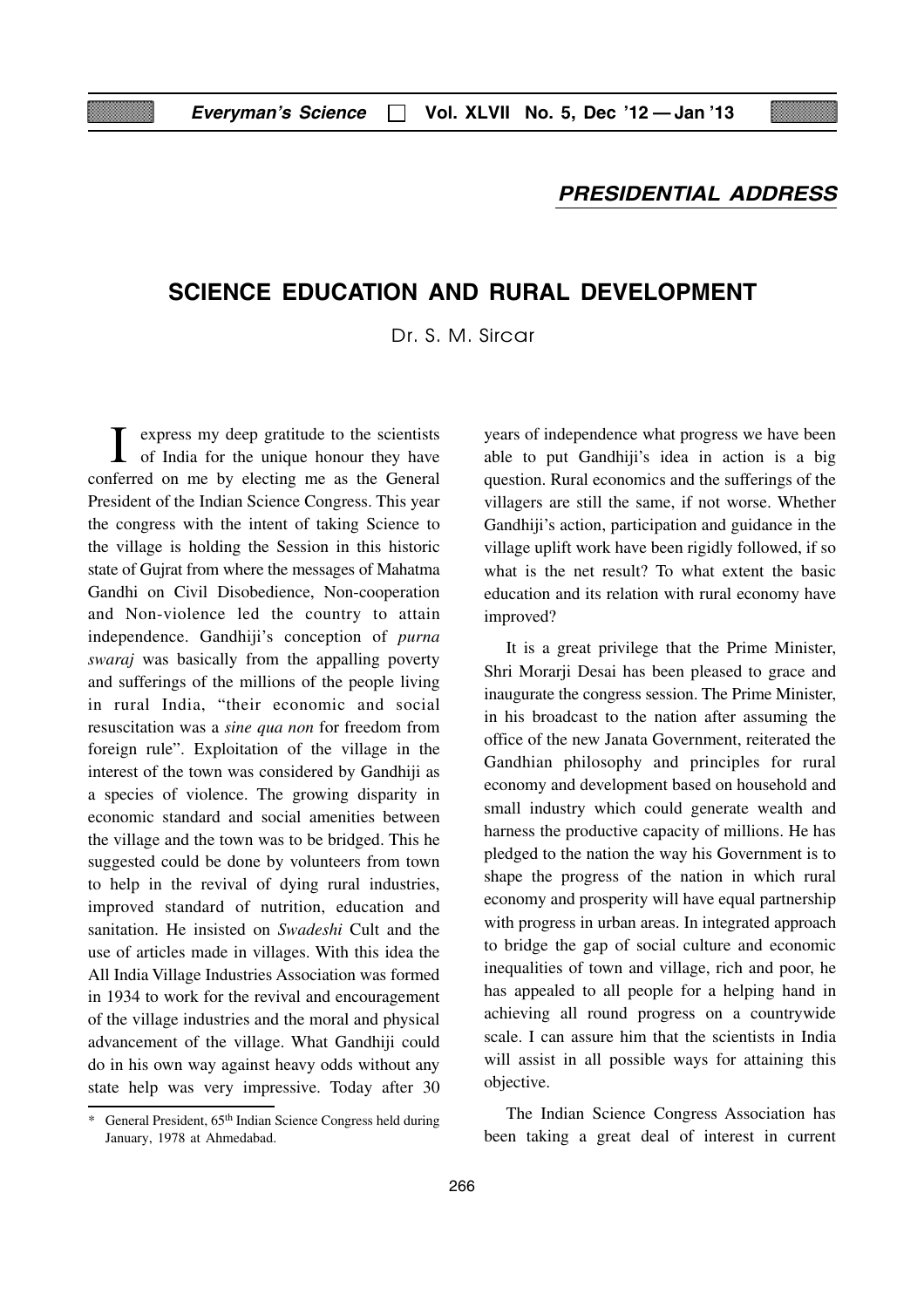Science problems by having inter-disciplinary discussions of academic and practical importance. In fulfilling its objective the association has made a significant impact which has its repercussions in the welfare of people in direct or indirect way, Since 1975 the congress initiated a programme of multi-disciplinary discussion on problems that have bearing to our attitude to rural development. The session in 1976 initiated the first theme "Science and Integrated Rural Development" followed by "Survey, Conservation and Utilisation of Resources" in 1977. In view of the declared policy and action of the new Government the focal theme for this year on "Science Education and Rural Development" will be appropriate for the scientists at the Congress session to express their views and recommendations based on scientific knowledge and technology.

India has been the spear head of the changed political situation in the world. In her transition from colonial and imperialistic domination to progress for independent development on socialistic ideology she is flanked by social and scientific industrial revolutions. These have led to growing awakening among the masses who are demanding education, equality of opportunity and higher standard of living. The demand for education is now an integral part of political movement and working class is very much concerned for the right kind of education that will fit the children in the skill and Science of agriculture and industry. If we as a democratic nation want to function effectively, our basis of democracy is to be elevated by mass education, S. Radhakrishnan in defining the aim of education remarked that "Democracy depends for its very life on a high standard of general, vocational and professional education". We are talking of total revolution which will imply uplift of rural people and make them conscious of their rights and privileges and democratic methods of solving national problems. This is feasible through universal education; every individual should have a scientific background in understanding life and environment.

## 267

### **SCIENCE EDUCATION AND DEVELOP-MENT IN SOCIALIST COUNTRIES**

During the three quarters of this century India has made significant contributions in Science and Technology the impact of which on benefits in the life and economic condition of the people have been large. We are living in the twentieth century scientific and industrial revolutions which have been followed by unprecedented socialist revolution. The world based on economic and political consideration is now divided into capitalist and socialist states. In between, the third sector of politically neutral countries exists, which before the evolution of socialism was free world for the exploitation of raw materials for the monopoly industrialists and capitalists with open market for the industrial production. India and many other under-developed countries belong to this sector which have not yet developed their independent economy without foreign aid and are trying hard to be socialist states. The sharp distinction between capitalist system which was established more than three centuries ago and the socialist system was noticeable only after the great October Russian revolution in 1917 and further intensified after Chinese revolution in 1949. The progress of Science and the scientific achievements have been tagged to the political and economic power of a country. Scientific research in capitalist countries has made very remarkable progress mainly due to industry investing large sums of money for utilizing manpower and talent in Science and Technology. To this was added the fund and scope for expansion of military research during the two great wars, to lead to very outstanding achievements in Science and Technology — one speaks of the dawn of space age as man began to walk on the moon. There was however class discrimination of higher science education and scientific research which appeared to be confined to heriditary educated class, so called intelligensia with a few brilliant exceptions who were mostly employed as scientists, engineers and administrators (J.D. Bernal, *Science in History*, 1969).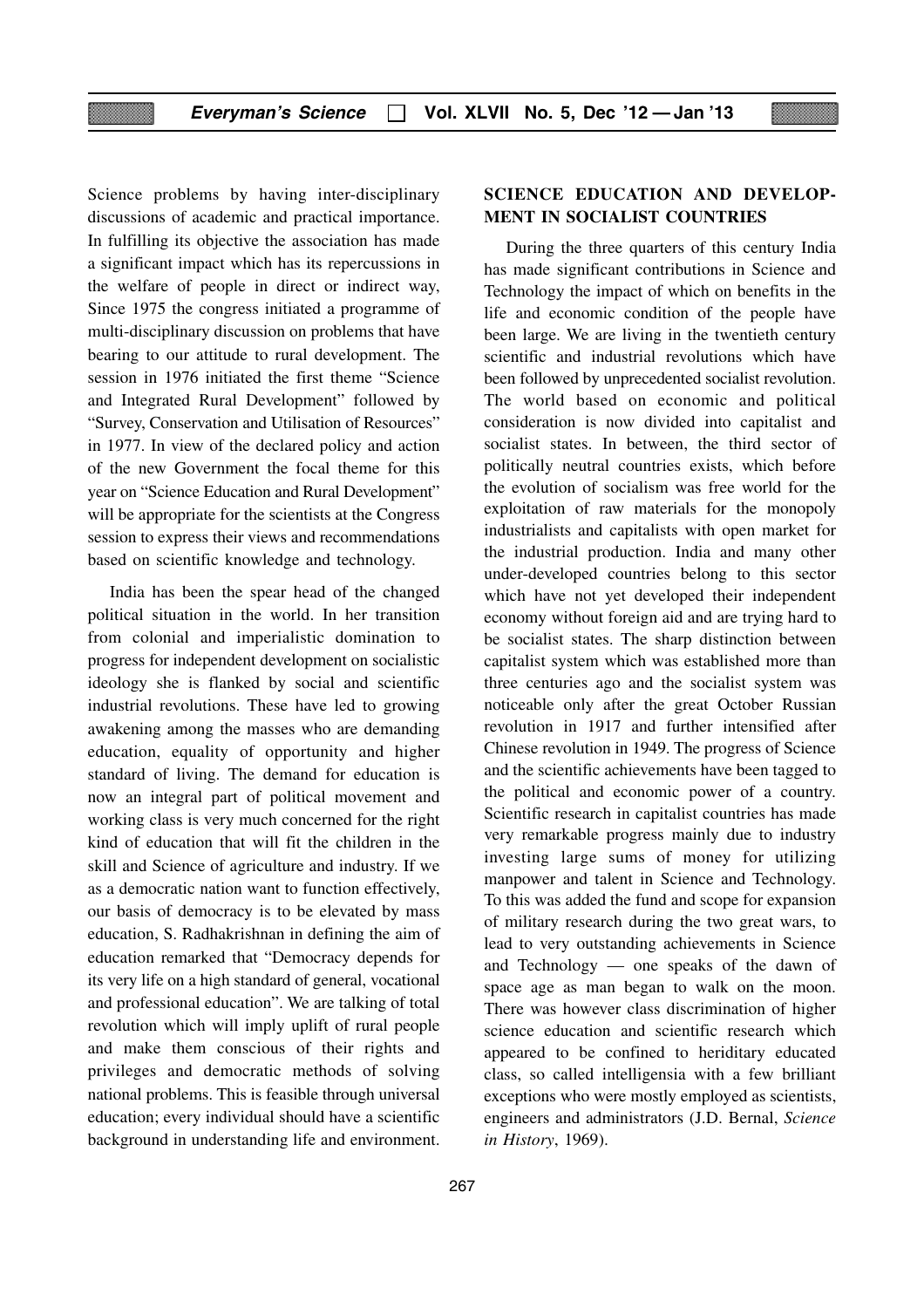Whereas Science development in the socialist countries has been different. In the Soviet Union science education before revolution was stifled and limited to those who were well off and could get higher education. This is apparent from the fact that up to the first two decades of this century Science and Technology have not made so much spectacular headway as in the capitalist countries. Since the establishment of the Soviet Republic there has been deliberate and conscious drive for the most fruitful intrinsic growth of Science education, Science and Technology and the maximum of help that can be given to the full utilization of natural and human resources. It has now been recognised all over the world that the Soviet Russia from a very poor beginning with inadequate education and scientific manpower became in the course of thirty years the second industrial country in the world. In heavy industry Soviet Russia made greatest contribution the planning for which necessitated the reform in agricultural methods from the primitive wooden plough system in the isolated fragmentary landholding in the Czarist time to the setting up of collective mechanised farming. The remarkable feature is the rapid industrialisation in a widespread manner in order to raise the standard of industrial production equally in all areas and to develop agriculture in industrial sectors and industries in agricultural areas. This involved the active and planned use of Science and Technology in both industry and agriculture at the same time to provide enough food for all the population engaged in nation-building projects. The cities were rebuilt, factories equipped with modern implements, health services increased and the most remarkable of all was that education system was extended and thrown open to all. The Soviet Russia ushered in the era of space research by launching the world's first artificial satellite in October 1957 within 4 decades after liberation. This was followed by first spaceflight by a Soviet citizen in 1961 and lately in July 1975 further advance in space research and technology was announced when joint test project involving the docking in orbit of the Soviet spaceship Soyez 19 and the U.S. Appollo Space Craft and mutual crew transfer which was high precision point in the history of international cooperation in space research.

The impressive spectacular achievements in agriculture, industry, space programme and social science that have been made in the socialist country during the short period of 3 to 4 decades are mainly due to enormous drive for universal education, particularly Science education. The Soviet Union felt that in view of increasing demand for trained scientists scientific education had to be increased several fold for use in agriculture, industry and health services. There was also a need for much greater balance of interest between the Sciences notably Geology, Biology and Medicine. A very remarkable event in the education system is the entry of large number of women in Science. It is said that instead of one woman to six men in British Science there are more women than men entering Science in the socialist education. The Czarist Government gave people little chance to develop their abilities and there had been definite impediment by the military officials of the government for keeping the people of Central Russia with less than 1 percent literacy subdued forever as shepherds and nomads and never to allow them to learn how to take to farming or acquire any knowledge of Science. Prior to 1917 about 75 percent of the population of Russia could neither write nor read, only 20 percent of the children received elementary education and 1 percent received higher education which were confined to boys of upper class. Within 10 years after liberation education was free and open to all 90 percent villagers were studying in local schools in their regional language. The campaign of universal education was at its height within 15 years after liberation when the main aim was to provide schooling for the entire adult population. In order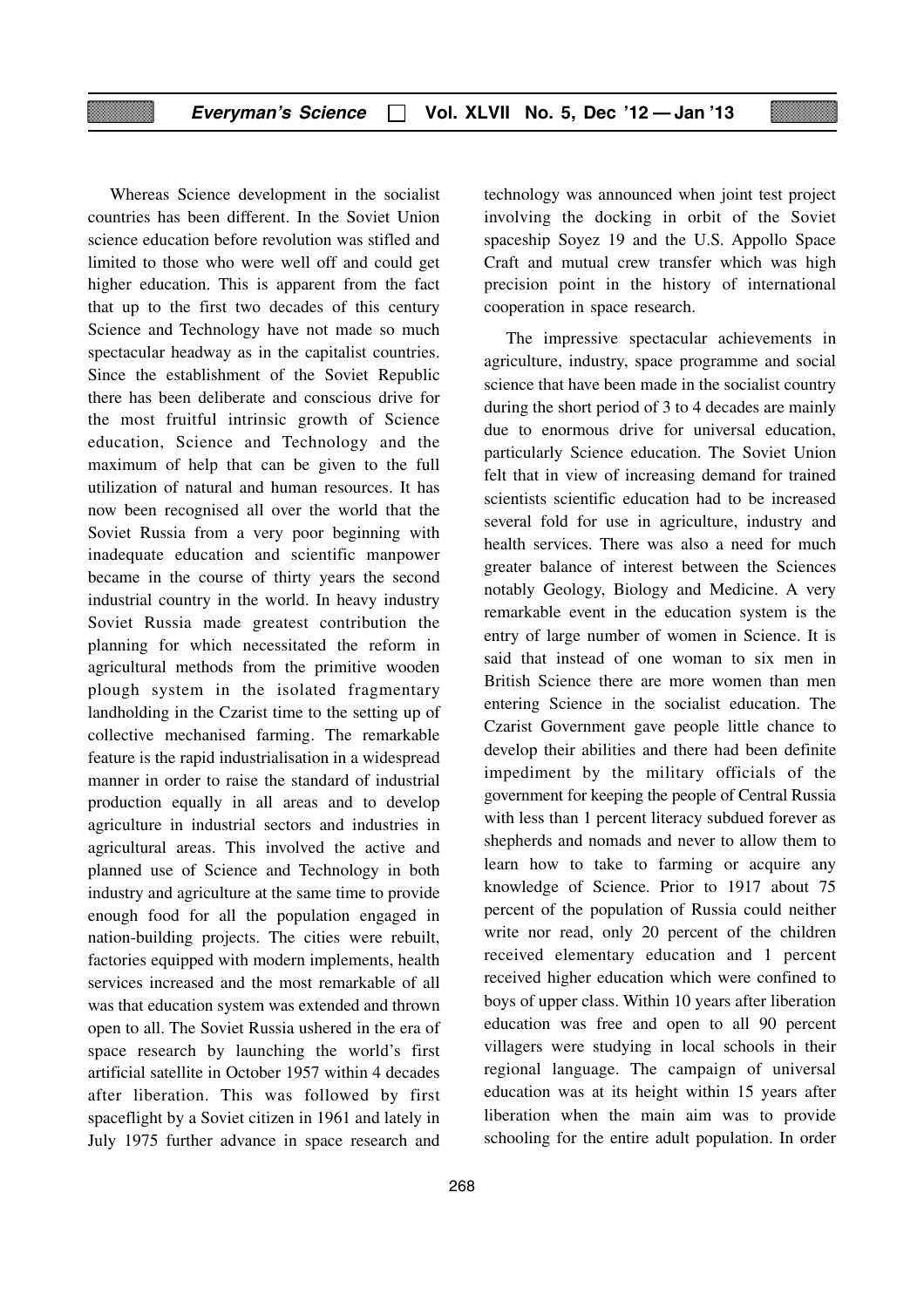to assist the campaign for removal of illiteracy among the adult population it was necessary to introduce universal primary education which was followed by seven years of compulsory schooling for the entire population. Higher education was for every occupational group without any class distinction. After the adoption of the policy of universal higher education and a comprehensive programme of science education from primary school stage to secondary school Soviet Russia has reached a very high standard of scientific and technical education and the whole population knows enough about Science to cooperate actively among themselves. J.D. Bernal writes that "Already, both in the United States and Britain, the recognition that the Soviet Union is turning out from twice to four times the number of scientists per head of population is causing alarm and belated efforts to emulate it".

People's Republic of China, an enormous country with largest population in the world had a very low standard of living comparable to that of India and a typical under-developed country; but in course of five years after liberation in 1949 started well with plan of development. China has shown remarkable success in solving two basic economic problems of food and employment. Rise in food production during the last two decades has been 1-7 percent per annum which has kept pace with the growth rate of population of 1-8 percent. Scientists in a short time became self reliant in building powerful hydroelectric power schemes and fabricating their own sophisticated scientific equipments; very seldom they use imported ones for research and advance technology. The birth of new China could show the transformation of oil poor China to be very rich in oil resources. The rapid building of road and railways are ending the curse of poor transport and communication, great water works and completed irrigation projects are putting an end to the danger of drought and flood. The miracles of reconstruction of china within a short time have

been achieved on the basis of utilisation of large human as well as natural resources of mineral ores, coal and oil. She has also been able to absorb the entire labour force in the productive work in the rural areas. The changes that have taken place since liberation are far greater than that have occurred elsewhere in the world. The first requirement for this was considered literacy which has been tackled with such great strides that more than 80 percent illiteracy in the preliberation years has been removed and within a few years 90 percent of Chinese population have learned to read and write and within a generation the majority have secondary education.

The object of presenting in this address a brief narration of achievements in Socialist countries irrespective of any political or personal bias is to focus our attention on performance in Science and Technology in India which has been enshrined as a democratic republic of socialism after independence in 1947. It would show our weakness, deficiency, negligence and lack of proper perspective planning in fostering Science and technology and creation of effective manpower for which the basis is Science education. Very recently it was stated in the Parliament by the Union Home Minister "About 40 to 60 percent people in India are still illiterate and on the economic front she had plunged from no 51 to 105 in the list; even extremely backward countries in Africa which won freedom after India, have gone ahead of us — all in the name of socialism". After 30 years of freedom we have achieved and progressed very much less in comparison to what the USSR did in less than 4 decades after liberation from the Czarist rule. During these years improvement of the living condition of the people of India and progress to prosperity compare very unfavourably with that of People's Republic of China which was liberated later than us in 1949. The thesis is that the world history at the present time will very precisely indicate that wealth and prosperity of a nation no longer lies in the machines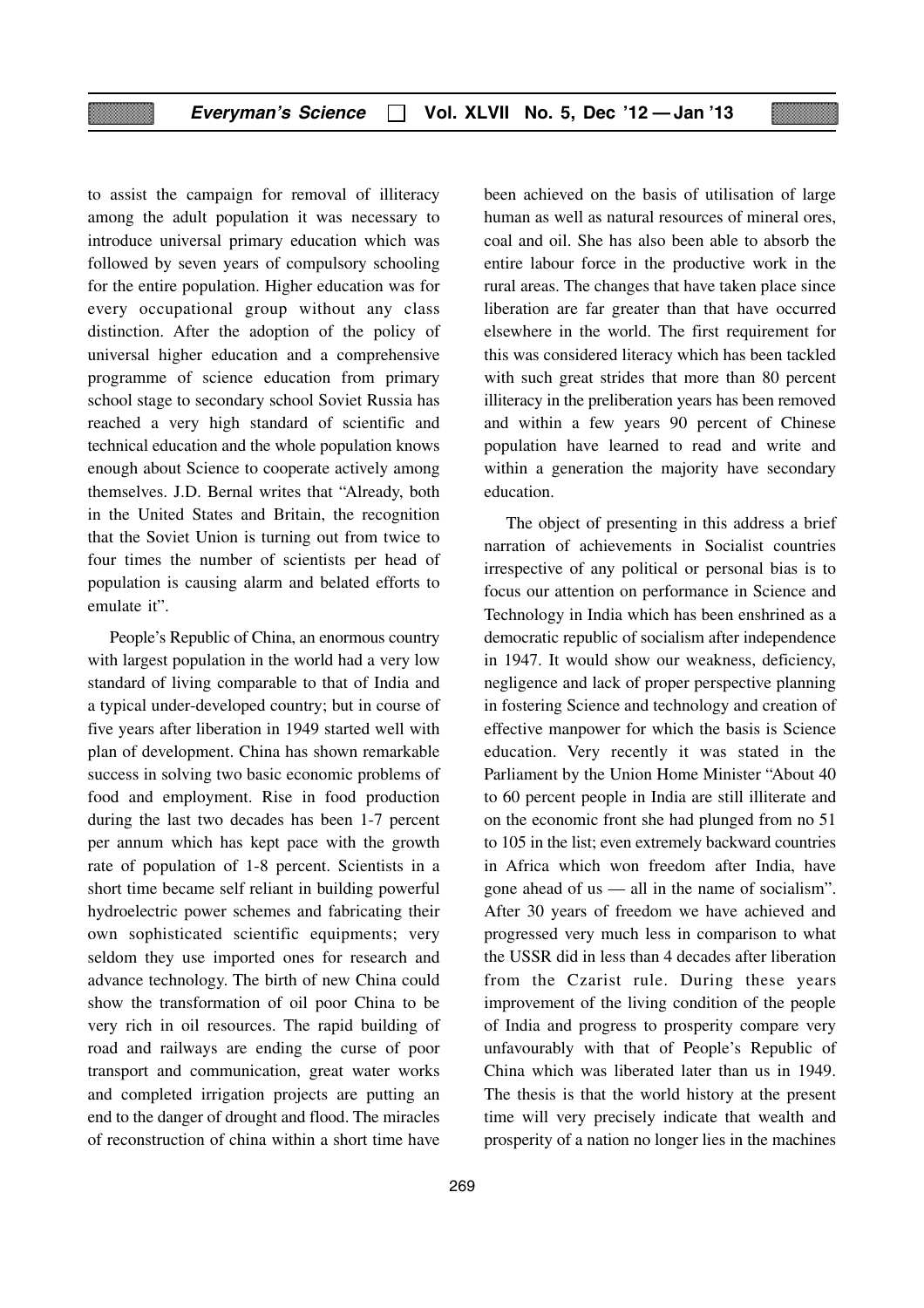or raw materials or uneducated labour force but in having educated and technological manpower; education has been the real wealth of the new age of scientific industrial revolution.

#### **SCIENCE EDUCATION**

Science is the determining factor in our economic and cultural life. Every phase in the productive processes in agriculture and industry and practical aspects of our household affair needs intelligent approach in experimentation, improvement and innovation. Science education is the principal means of conveying scientific literacy to our population as well as for creating the scientific and technical manpower indispensable for economic and social advancement. It should be viewed as an integral part of the national education development policy. In a developing country like India with increasing population the problem of Science education needs a massive approach for the very fact that quite a large proportion, more than 40 percent of population, is illiterate and teaching Science will be a formidable task whereas at the same time there is no other way for rural development without giving them working knowledge in science so that they can find solutions to their day-to-day problems and also become meaningful participants in the execution of the developmental plans.

The Government of India for universal free compulsory elementary education have initiated a programme for reorganisation and expansion of Science teaching at the school stage from the Fourth Plan period with UNICEF assistance. The emphasis has been given on primary school stage and application of Science to the children's living condition. The National Council of Education and Research Training (NCERT) with the expertise advice from different educational institutions has framed exhaustive curriculum for general education with Mathematics and Sciences as the integral part of school education up to class X. In the primary school stage up to class VIII broad principles in

principles and processes in the physical and biological environment, some generalisations in Physics, Chemistry, Biology, Earth sciences and Astronomy are also visualised as useful and interesting to students to the secondary school stage. There has also been a tendency in some states to teach Sciences as composite courses like Physical Science including Physics, Chemistry, Life Science with Botany, Zoology and Physiology and Earth Science as Geology and Geography. With the increasing knowledge in science it is felt that our curriculum should be periodically reviewed and modified in order to give students modern knowledge which will infuse their curiosity and develop their method of enquiry how the additional knowledge could be of use to living condition and general welfare of the people. The emphasis should be given for developing scientific outlook rather than memorisation of facts. It should be broadbased and centred on direct experience of the pupils and related to their environment, particular attention being given to those related to conservation of natural resources, nutrition and health. The students are to be trained in such a way that they can make their own discoveries. The laboratories should be kept in such way that the students can learn the fundamentals of scientific approach and develop the qualities of self-reliance in the application of Science and Technology for national development. While emphasizing the new approach in Science education we are also to recognise the fact that too rapid and 169 frequent changes in the syllabi or methods of experimentation may carry the risk of confusing the students or diverting them from the career of a scientific worker. In addition the changes also involve cost which may be often prohibitive unless low cost materials and equipments are made available for the school. One of the most urgent needs is publication of Science books including textbooks in regional languages which will create interest in Science amongst the students.

proper understanding of the main facts, concepts,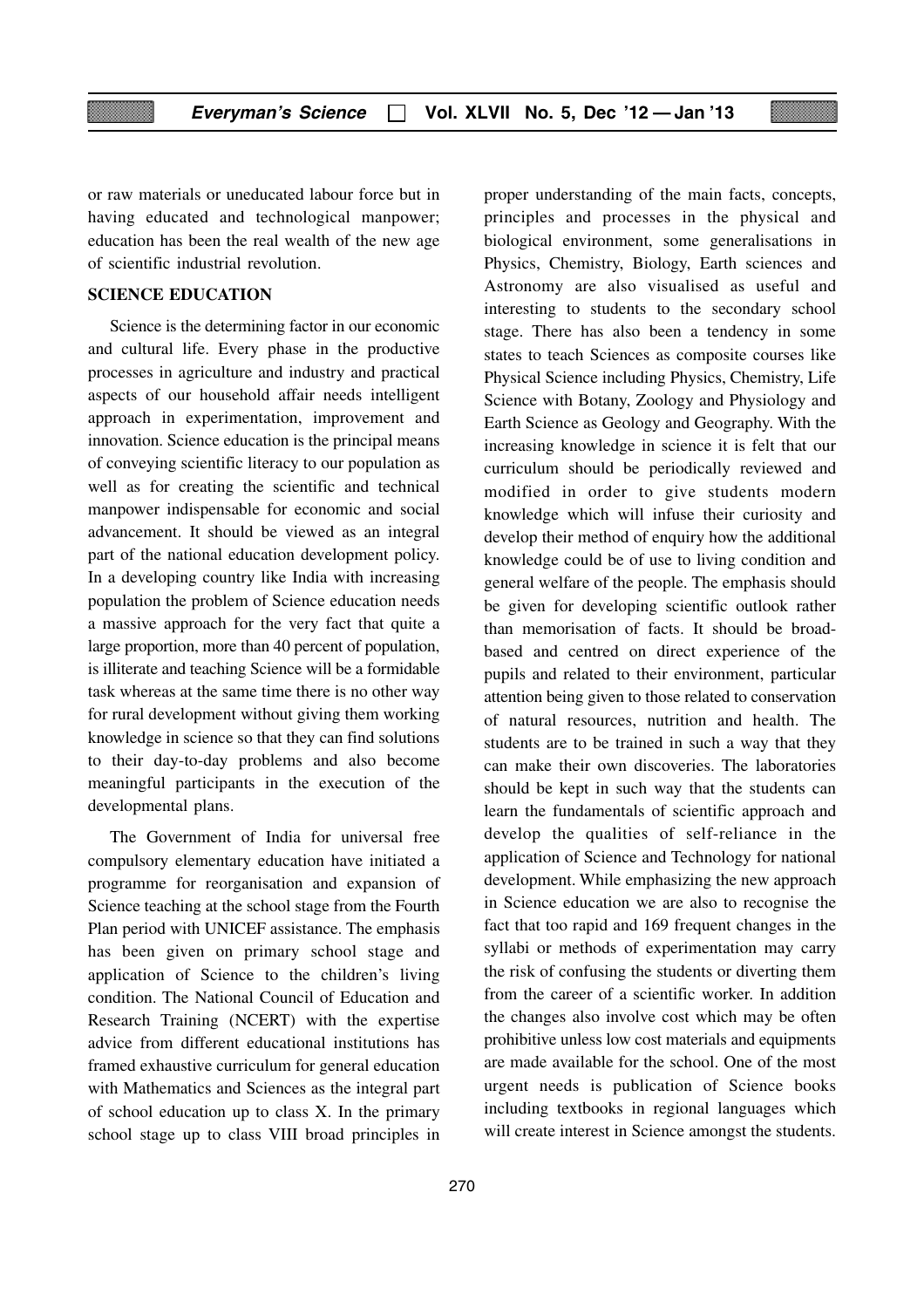While considering all these basic requirements our efforts should be directed to improve the quality of Science education. We should know to what extent new devices for learning and teaching adopted in developed countries could be fitted in the existing system of imparting education to our student population. In adopting a new approach which envisages changes in Science education emphasis is to be placed on solving varied problems that challenge the students. There has been criticism against the syllabi for Science teaching in our secondary courses being very heavy and not appropriate for the children of the age group. It seems specialists in different disciplines have tried to emphasise the importance of the discovery in the respective disciplines without taking into consideration the capacity of the young students to assimilate and retain the basic facts of the scientific knowledge which is increasing at a very fast rate. It should be our aim not to confuse and confront the students with so much of sciences accumulated for years together. Modern Science Teaching in developed countries aims to drop the rigidities of traditional disciplines like Physics, Chemistry and Biology and make a unified integrated and multidisciplinary curriculum which is oriented toward solving the problems of living and studying man and his response to different problems of environment and society known as Human Sciences Our approach towards Science teaching in India should be oriented to understand not only the value of Science but its uses in improving the human relations and quality of life. Mere imparting knowledge of tight scientific facts and high sounding terminology irrelevant to students understanding the facts of life and his culture will fail to fulfill the objective for creation of scientific literacy amongst the Indian people.

After 10 years of school education, a programme for higher secondary with diversification in several vocational studies has been laid down. The objective has been to provide the students after general education opportunities to choose courses and programme of studies in a wider field of education keeping in view their fitness for the type of training that will provide them suitable employment. The other feature of the secondary education is to provide flexible facilities for the students to go on academic studies according to aptitude, interest and ability. This category of students can go for higher education provided a minimum standard of performance is maintained. At the higher secondary stage for 2 years flexibility in the choosing of course has been laid down with the basic idea of transferring from academic to vocational courses or vice versa as needed according to the aptitude of the students and social needs. This will avoid the unnecessary crowding of students to higher education with restricted scope of employment. The curriculum courses have been prepared in accordance with the need and future set up in the education plan of the country. The question arises whether this system of education particularly in the rural areas will be in conformity with the social implication of the people in relation to material welfare, tradition and cultural value.

Thus the present system of a 12 year study up to higher secondary courses plus 4 to 5 years in the university for completion of higher education has now been open to reconsideration when we are to increase the technical manpower and to increase the efficiency and speed of our developmental plans. One would feel to consider the possibility of reducing the total period of education by four to five years in schooling from primary school through university as in the new China experiments have been made to complete the primary school course in five years, middle school in four to five years and the university course in two to three years. In this period the students are given more practical and theoretical knowledge than in the past, superflous subjects and redundant or useless teaching materials are being discarded. More important is that the ideological education of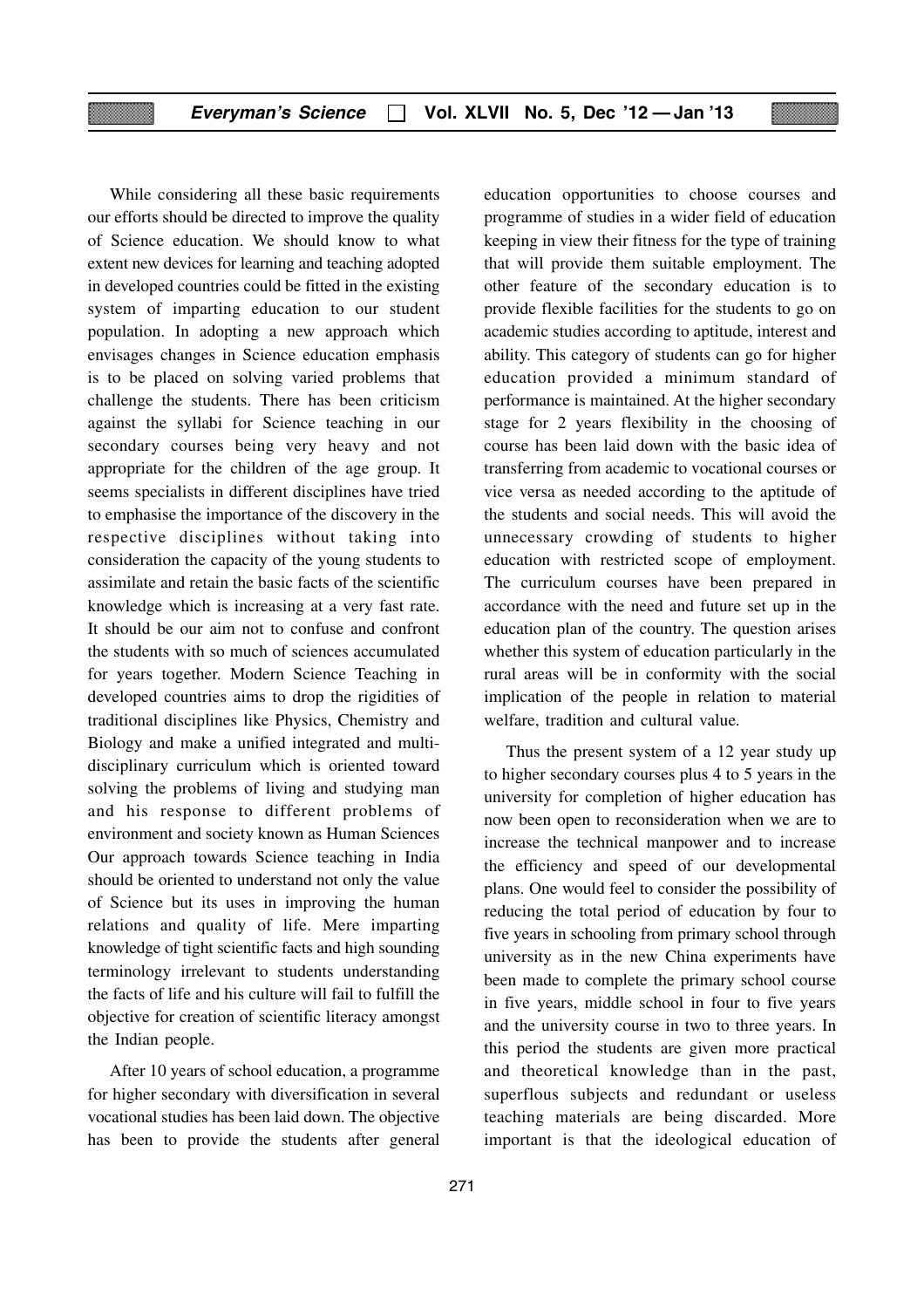students is strengthened and book learning closely integrated with practical production. School education is no longer confined to the class room as primary and secondary middle schools in town and country have established close links with nearby factories and People's communes. The university education system has also been altered. Universities no longer take senior middle school students in their graduation year but instead select them from among outstanding young workers, peasants and soldiers with two or more years of practical work behind them on the recommendation by the masses and approval by the leadership of the locality. This system does away with the book knowledge, first criterion which uniformly barred the labouring people and their sons and daughters from higher education in the universities.

The teaching of Science in a vast majority of schools in India is rather of very poor quality and fails to create any scientific attitude in the mind of the young student. For implementation of Science education shortage of Science teachers and inadequate laboratory accommodation and equipments are serious problems in India. It has been estimated that we have 90 million students studying under 2.5 million not qualified Science teachers in 0.5 million poorly equipped schools. This would work out a teacher to student ratio at 1 to 36, while in the USSR it is 1 to 18. It has not yet been properly spelled out how we are going to meet this challenge or shortcomings in our Science education. Teachers training colleges spread over different regions will not meet the rising demand of education in Science which needs a special scientific attitude and constant review of appropriate methods of teaching by prominent scientists and specialists.

The situation of shortages of Science teachers and equipments was felt quite early in the fifties in most of the western countries. The British Association for the Advancement of Science, wellknown for deliberation of the progress of Science to the notice of a wide public was convinced that in Great Britain more attention should be focussed on the condition of Science teaching in schools; accordingly it sponsored in April, 1958 a conference of industrialists, scientists and educationists to discuss the need of scientists in industry and shortage of Science teachers and inadequate equipments. It was established that since the school population after high birth rate rose by one million in 10 years the corresponding rise would be to provide 30,000 extra teachers to cope with the rise in population. On this assumption the requirement in India, a country much larger than Great Britain and having higher population growth will be several fold for which an estimation is to be made. The salient features of the trend of discussion and recommendations in the conference are that as output of scientists and technologists should be increased, to meet this increasing demand the proportionate increase in science teachers at different school levels are to be maintained. This would enlarge the scope of teaching Science in graduate level in the university as minimum qualification for teachers is considered Science graduate. The question then arises how to attract the students before they could finish their final degree examination. Regular visit of the people from the industry is to contact the promising students with inducement for joining the service in the industry. One of the important suggestions is the earlier entry in the university after finishing school education at 17 instead 18 years. This has raised some controversy as to its effect on the standard of Science education which may not be beneficial for improving the quality of Science teaching and outturn of scientist in the competitive field for development of sophisticated industry in the country, but at the same time a group of experts think this will hasten the output of Science teachers badly needed for the nation. The salary of teachers before the war was comparable with that paid by other professions open to them such as universities, scientific civil services and industries etc. But later after the war the scale in industry rose very high,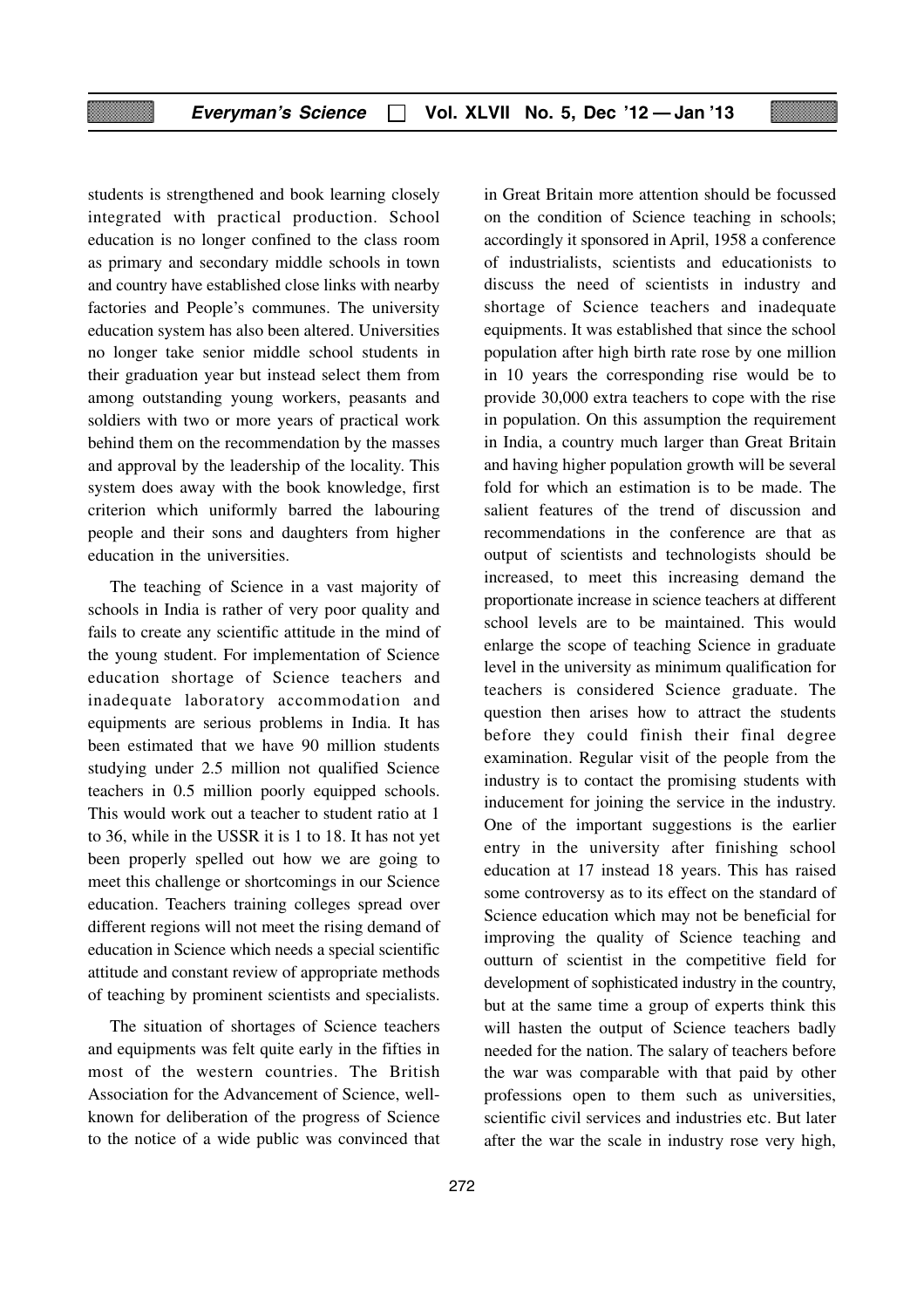and thereby a large proportion of good quality Science graduates joined the industry. In order to attract the science graduates to teaching measures suggested were to increase salary from prewar £500 to £1400/£1600 a year, and raise the age of retirement from 65 to 70 thus enabling Science teachers to continue for five years more. The first and second class honours degree holders in science going to teach Science were also deferred from compulsory national service. It was tentatively estimated that to increase the annual output of scientists and technologists from 10,300 in 1955 to 19,700 in 1970 in U.K. there will be required about 1000 more Science teachers who will be able to teach the necessary number of students to enter graduate courses in university and technical colleges. In order to meet acute shortage of Science teachers neighbouring schools have been encouraged to share Science teaching. This is particularly desirable in a vast country like India when we are to meet the increasing demand of scientists and technologists in the rural area where the scope for full-time teachers is largely limited due to paucity of qualified teachers and adequate funds. A large number of graduates from agricultural universities are expected to join the development work in the villages. They may be induced to take part in teaching Science to the school students. It may be noted that in U.K. a system of hiring Science teachers from the industries has been followed with good success. Sometimes army and navy officers after retirement before 50 are inducted to teaching Science and Mathematics in U.K.

It is relevant here to consider the situation of Science teachers in Russia. Since cultural revolution teachers became the special concern of the Soviet Government because of the reorganisation of the school system and process of education depend on them. The idea has been that the school teacher should be raised to a standard he has never achieved and can not achieve in a bourgeois society. In 1976 there are 2.74 million teachers for 50 million school

273

children in the Soviet Union. The teachers are provided with additional incentives like paid annual extended vacation with extra pay and allowances and rural area teachers could enjoy rent free apartments with heating and electricity. In order to improve the quality of education and to raise the scientific level of teaching the educational institutions carry out their work of profession in teaching in close cooperation with prominent scientists and specialists. Soviet educationists and teachers are seeking more effective teaching methods and ways of making teaching process more rational. Russian schools have now established 10 years schooling for every child within the Union; for this there is no teacher problem throughout the whole Union. This claim was made at a conference of the International Bureau of Education conference at Geneva in 1956. The planning was made according to the need coming for such teachers. The result of the planning was that in 1955, 80 percent of the graduates from the universities in the Soviet Union were directed into teaching. The question is whether the Russian policy of directing people into teaching and other professions could be adopted in India which is facing acute shortage of qualified teachers for our forthcoming Science education in the village along with rural industries. This may be a simple solution but not favoured in many western countries because of the fact that if an unwilling person is directed to take the profession of teaching the whole spirit of teaching within the school may be ruined.

In addition to qualified teachers there is great need of laboratory accommodation and equipments for the programme of Science teaching. A Science teacher will live in an atmosphere of frustration if he is not provided with facilities for equipment and technical assistance, in absence of these teaching becomes entirely theoretical. Scientists cannot be produced by mere theoretical knowledge or theory alone but it needs the practical work for solving problems or use of correct technique. When a boy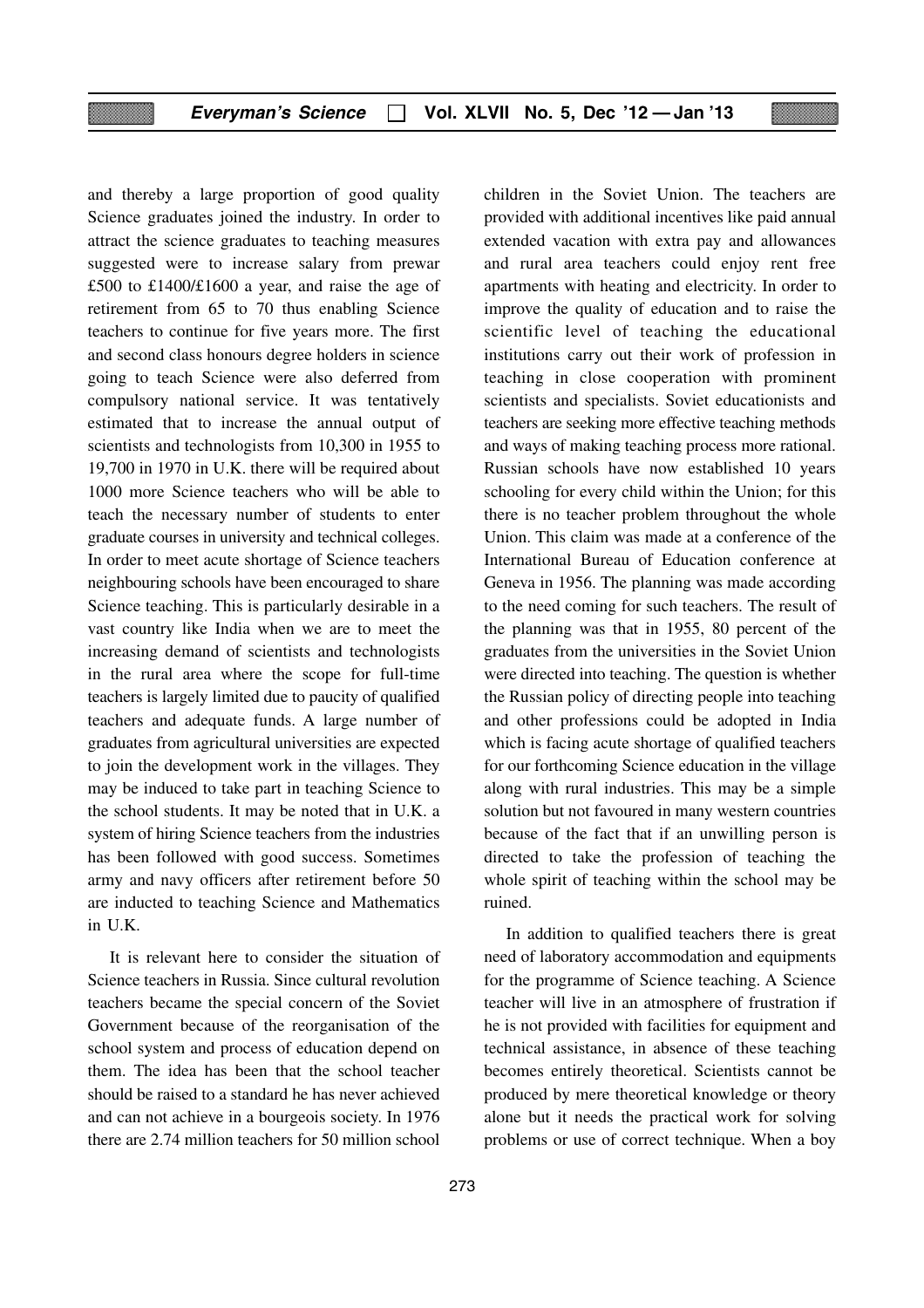enters the Science stream with overwhelming interest and inquisitiveness it becomes a challenge to the teacher to meet his queries and accentuate his interest by actual experimentation of the theoretical principles and also giving scope to the boy to do experiments by himself, to make use of his skills and brains in formulating results. This will lead to a systematic approach for future guidance in the formulation of new principles of scientific value. The technical assistants for laboratory are essential for the maintenance of the laboratory and for the best possible use of the Science teachers. The school authorities often assign these duties to Science teachers. It will be rather uneconomic in the sense if the teacher is given dual responsibility of teaching as well as the proper upkeep of the laboratory and instruments. Provision of laboratory technicians would be great step forward in raising the status of science teachers as well as the students will be in a position to spend more time in the workshops with the technicians to devise or fabricate instruments. An example may be cited that in the Imperial College, London, it was possible for me to device and fabricate a new precision instrument for research work only with the help of the experienced laboratory technician of the workshop.

It has not been worked out separately what additional cost would be involved for the introduction of Science education at all stages of schooling in India. The expenditures that will be needed for Science teaching particularly in rural areas are to be ascertained so as to enable the planners of rural projects to a portion a suitable fund for initiating science teaching in schools. The estimated cost of education according to Kothari report for the period up to 1985 is Rs. 54/- per head of population on the basis of 6 percent G.N.P. invested in education. This evidently includes the cost of proposed science teaching at all stages of education which is inadequate in view of the most of the developed countries spending atleast 10-12 percent of G.N.P. for education. This comes to Rs.

515 per head in U.K., Rs. 378 in USSR; Rs. 244 in Japan Rs. 119 in France and Rs. 1175 in U.S.A. This large difference is due to highly industrialised countries spending a large fund directly or indirectly on education and scientific researches. The cost of laboratory expenses for Science education in U.K in fifties was found varying between £3 to 28s per year for each pupil with a total capital of £4000/ per Science unit of a school. These figures are quite inadequate in the present rising cost of materials. The estimated figures are likely to be useful in our planning for extending Science education to rural areas. Industries in U.K. have come forward by establishing the Industrial Fund for Advancement of Scientific Education in Schools with a view to extending help in teaching Science as the output of scientists and technologists for the competitive sophisticated industry will depend on proper and adequate Science teaching the students receive in the schools. This step of the industrialists has helped to impart good quality of Science education in U.K. The schools receiving such help are known as independent and direct grant schools. While the maintained schools are run by the Government, the Industrial Fund Association has been helping the schools by way of capital grants for building, expansion, modernising and equipping Science laboratories. These schools do not receive any grant from the Government or local educational authorities. The total amount of grant provided by the fund to 187 schools in fifties in about £3.5 million for the purchase of apparatus etc., This example should be emulated by the industrialists in lndia. It would be realised that the scientists and technicians the industries need will come from the Science training we can give them on the basis of which the proper technology of industries in India could be built up. I believe the industrialists while setting up new industries in rural areas will give due consideration to this work of national importance as well as for their own industrial gain. While speaking at the British Association on the financial implication of science education the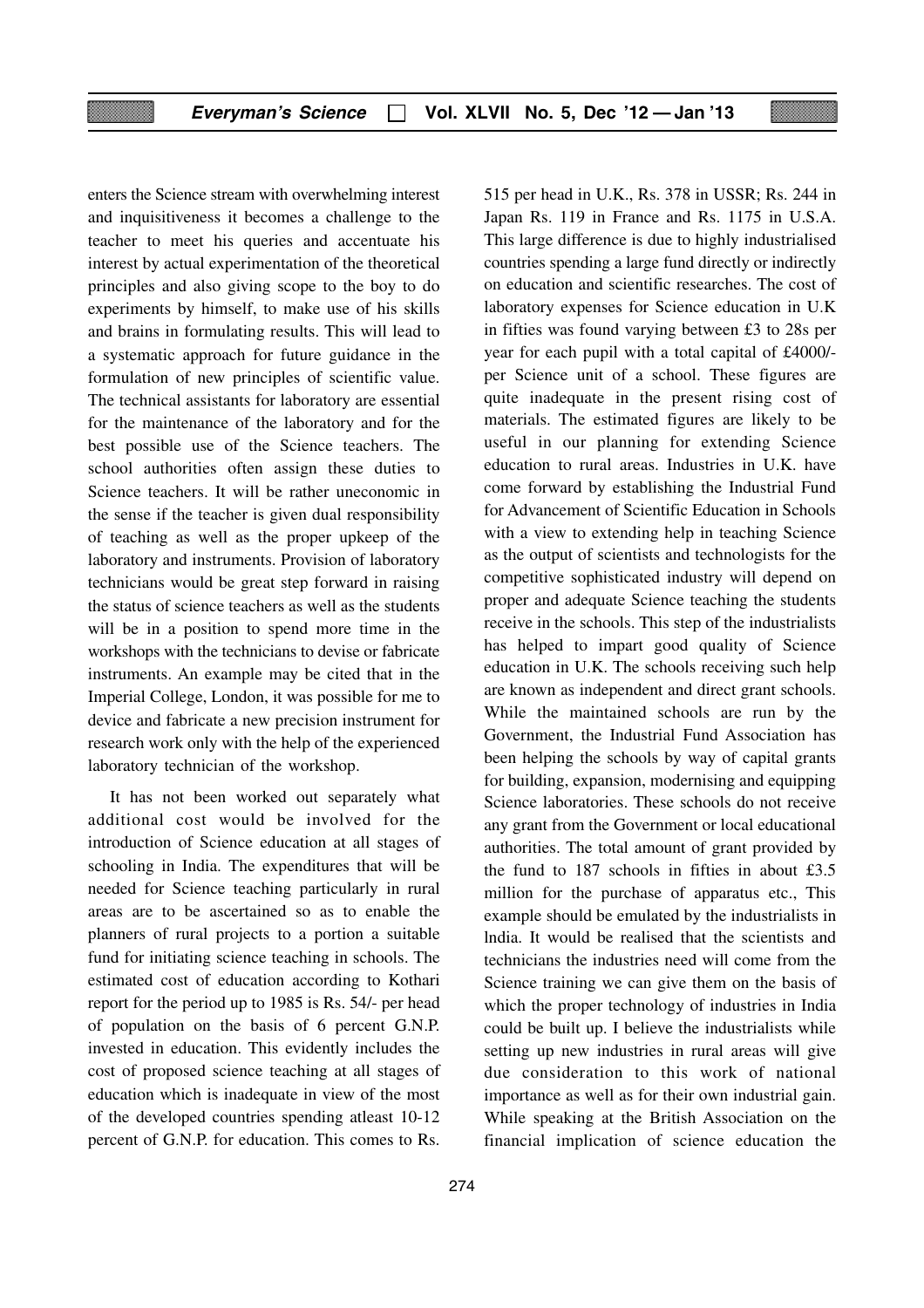reputed scientist Dame Kathleen Lonsdale suggested that the large sum of money needed for it could be found by cutting the expenditure in defence and military research. Her estimate is that out of every £ 1 spent on research 15s comes out of the tax payer's pocket but out of this 15s, 12s is spent on so-called defence research. This rather causes two fold obsessions in the minds of the people; firstly many parents and young men look at modern Science as very powerful but essentially devilish, they are repelled by it. Secondly, Science for peaceful constructive purpose is hampered and starved of support. She went further to mention that the most important role of the universities of all nations is to produce thinking men and women who will no longer tolerate their anachronistic and suicidal prostitution of world wealth and scientific talent. It is heartening to note the press report that the Prime Minister, Sri Morarii Dessai has reduced the defence budget of the first Janata Government and provided additional Rs. 40/- crores for education. This will no doubt be good incentive to follow in future years to gear up the deficiency in the budget for our educational plan.

#### **HIGHER SCIENCE EDUCATION**

I have discussed at length the position and problem of Science education for students before joining the University or technical course. Since the publication of the reports of the university education by Radhakrishnan in 1948–49 and Kothari Commission on education, 1964–66 attempts have been made to extend and intensify higher education; several universities and technological institutes have been established in states so as to make available advance learning in Science & technology to a large cross-section of people. A perusal of the figures of the Government of India, Ministry of Education and Social Welfare and Kothari report will indicate that higher education in the last 10 years rose from 10.94 lakhs (1965–66) to 24.26 lakhs (1975–76) and this is projected to rise further to 41.60 lakhs (1985-86). On this assumption the

percentage of total enrolment to population in the age group for higher education (18–23) was estimated to rise from 1.2 (1950–51) to 2.1 (1965– 66). These figures indicate that higher education in general has been making satisfactory progress; but the question has arisen as to the employment potentials of the graduates from arts and commerce courses. The commission report suggests the need for reducing the rate of expansion at the undergraduate stage in the courses of arts and commerce. In regard to the situation in Science the figures available from 1950 to 1963 show that the total number of degrees awarded rose from 13600 in 1950 to 51602 in 1963 with an average of compounded rate of growth per year of 9.6 p.c. in B.Sc to 16.6 p.c. in M.Sc and in bachelors degree in technology 14.1 p.c. and in agriculture veterinary sciences 12.1 p.c. The doctorate degree in Science and technology is about 14 p.c. These achievements in higher education in Science is not altogether unsatisfactory but is to be considerably improved as our output in comparison to USA or USSR is rather small. It has been estimated that in USA the number of Science doctorates is doubled every twelve years with a current output of graduates in Science and technology of about 4 percent of the relevant age group and is equally divided between the engineers and scientists; in USSR the percentage is about the same but the proportion of engineers is far more than scientists, Kothari Commission envisaged the expansion of science education to meet the demand rapidly increasing for scientists and technologists due to developing research activities and industries. An estimate of annual rate of increase of about 10-15 per cent was visualised which at the end of two decades would be about 10 times the enrolment early in sixties. Presumably on this basis we are now told that India has been placed in third position in scientific and technological manpower in the world; but this large manpower is not commensurate with the achievements in Science and technology in the context of the developed countries. It would possibly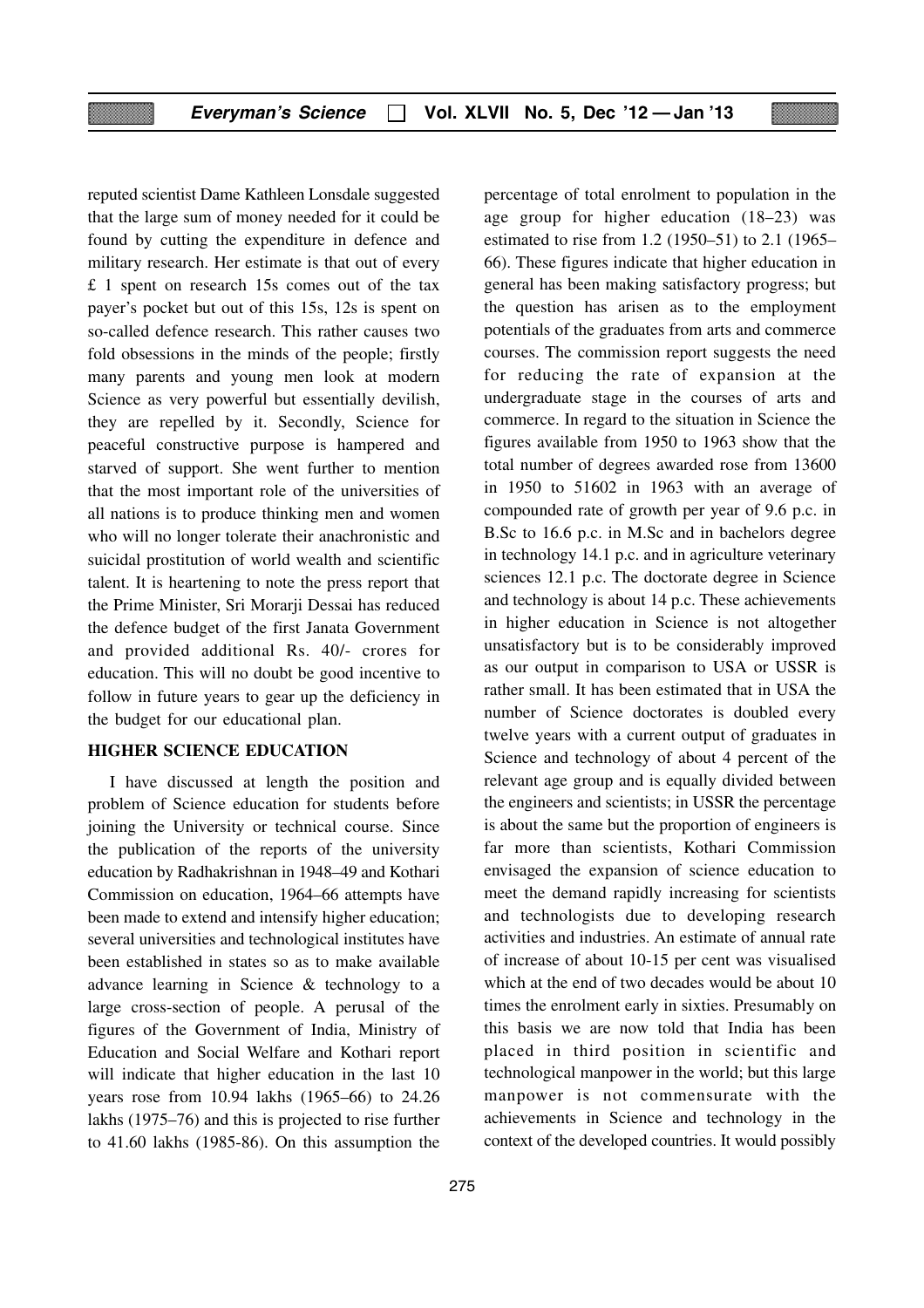lead one to conclude that such large scientific and technological personnel has failed to make any significant impact on the scientific and technological achievements for the country. Is it we are having quantity in place of quality? What might be the reasons for this discrepancy; the answer presumably would have to be sought from the unrestricted higher education in Science that has been made available to the students after secondary education. Our higher education should accordingly be very precise and restrictive to those who will be suitably qualified and benefited by the system of advance study. The question was not often very seriously thought of in the past presumably due to the absence of opening to young students to any vocational training or suitable employment; this state of affairs should be removed, Higher Science education should be given to the rural people who will be profitably employed in the industries of the village or neighbouring areas.

#### **AGRICULTURAL EDUCATION**

The pattern of agricultural education and research should be the greatest concern in India which is basically an agricultural country. Agricultural production and rural economy play the major role in our social and cultural life, employ a large population and contribute a large part of national income and earn foreign exchange, a major portion of which is used for amenities in our civic life. The rural population are to be made aware of the implication of Science and technology for the development of agricultural productivity. The executive officers and technicians who administer the public services in villages should have knowledge in the technical and scientific basis of agricultural practices in order to be able to apply new methods and innovations discarding the techniques that became absolete and not remunerative in the changed conditions. For developing rural economy, continued progress and better employment potential, it is necessary to increase the specialised technical personnel with

training in agro-industries. The objective behind this should be to establish a balance between the tendency on the one hand to impart education very closely to the practical training of farmers and on the other hand to relate to the technical and industrial training with emphasis on Science and Technology. The establishment of a close link between agriculture and industry will also lead to exchange of ideas and give chances to transfer from one type of education to another.

In India separate universities of agriculture and Science faculties have been established in which agricultural Sciences are divorced from pure basic Sciences. Most of the advanced and developed countries have an integration of Pure Sciences with agriculture faculties, both these are in the same university campus. It is to be seen to what extent the separate university of agriculture in India will benefit the basic research in plant sciences. Kothari Commission while recommending the establishment of separate agricultural universities discouraged the tendency in resisting the admission of students of other faculties to postgraduate study in agricultural faculty. Inspite of the definite recommendation of the commission and the ICAR objective for integrating the agricultural sciences the practice of admitting agricultural graduates only is understood to have been imposed on the university authority from outside influence with possibility of reduction in the general standard of education in agriculture as an integrated science more appropriately needed for tropical environment. This shortsighted policy is also likely to discourage the employment of Pure Science specialists in the agricultural universities which in the long run will hinder the prospect of original contribution in Agricultural Sciences in the country.

The personnel that will be needed for the rural development in the agriculture sector has not been properly estimated. We need three categories of trained manpower; firstly diploma holders or persons having short training course in appropriate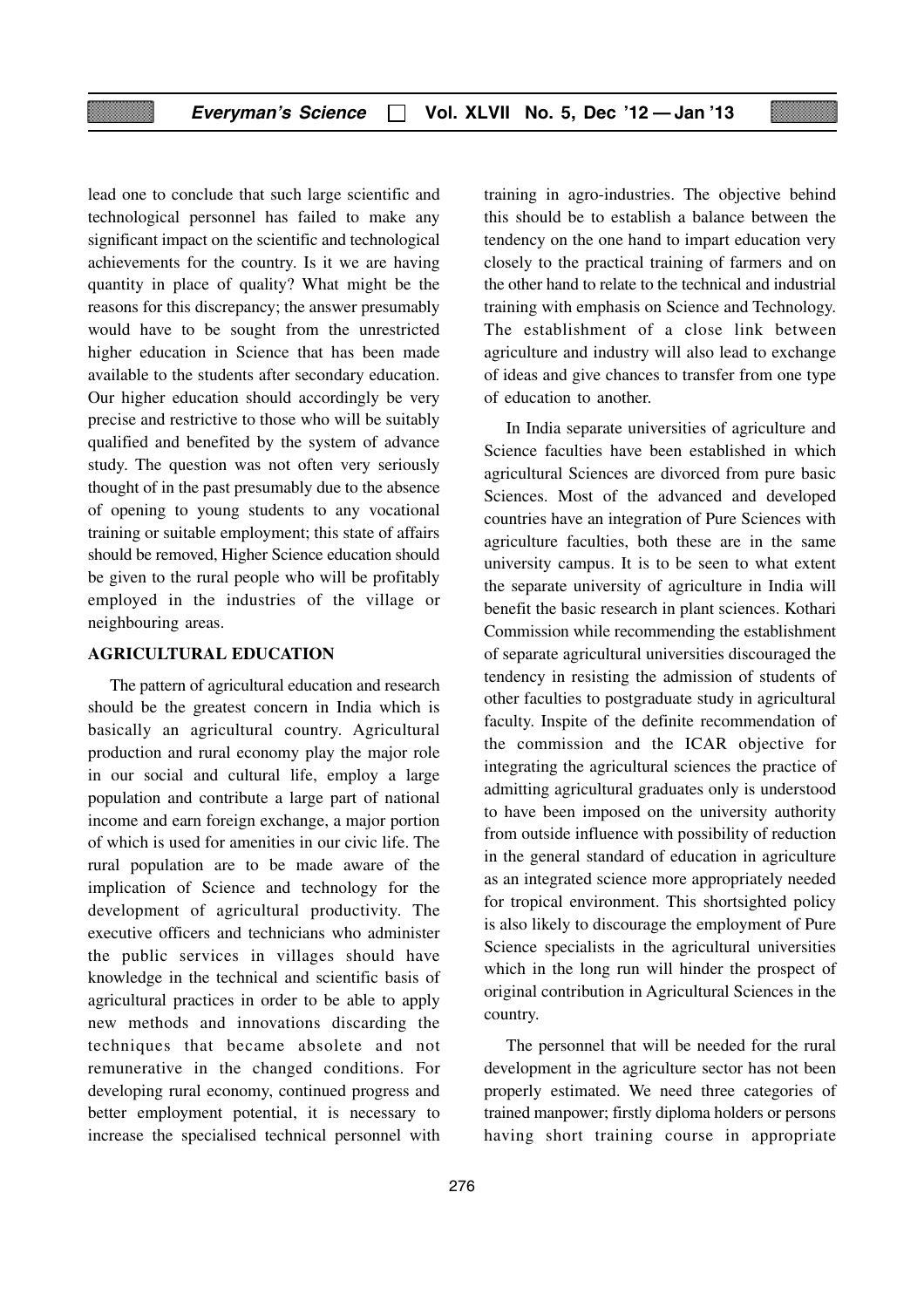agricultural operations; secondly agricultural graduates largely needed for developmental projects in the villages as well as for teaching in secondary schools; thirdly postgraduates for teaching and research. According to the estimation of Kothari commission the total number of agricultural graduates for a period of 15 years ending 1985-86 will be 3.05 lakhs including one lakh postgraduates with specialised training which will be distributed as 10000 for research; 35000 for education; and 55000 for agricultural and agro-industrial development work. The total number of the graduates will be about one-third of the number of estimated requirements of graduate engineers for the same period or in other words 5 percent agricultural graduates to total output of all graduates is not excessive in view of the rising need of development in the rural areas. There are about 6 lakh villages in India for which on average one agricultural graduate and one diploma holder in agricultural training per village will have to be provided for all developmental work in the rural sectors. In addition agricultural graduates will also be needed for teaching in the secondary schools. When we are to take all these into consideration our requirement of trained agricultural personnel will be fairly large. This is to be provided in future plan periods. The question will be whether we have got the required facilities and equipments to give training to such large personnel without sacrificing the quality of teaching. It has been brought to notice that some of the existing institutes in India do not have proper facilities and staff for teaching in graduate or postgraduate levels. The Indian Council Agricultural Research (ICAR) has taken the responsibility for having uniformly high standard of training in agricultural universities so that the graduates coming out can take up advanced level of teaching and research in the country. The need for agricultural polytechnics can not be over emphasised in rural development projects when several agrobase industries are to be set up in the villages; these technicians will be essential as farm mechanics,

277

farm managers, craftsmen, technicians in agroindustries, assistants in extension services, field representatives of fertiliser and pesticide industries. These polytechnics could be fitted in with the vocational institutions in the general higher secondary educational set up of the states.

#### **AGRICULTURAL RESEARCH**

India where more than 75 per cent people live on agricultural occupation should develop export trade on cereals and other farm products in addition to her normal requirements. Instead she was importing more than Rs. 143/- million worth of food grains alone prior to independence. After freedom it was expected that the situation should improve and the country would be self-sufficient in food; unfortunately she continued to be dependent on supplies of essential food grains from abroad. It was stated recently that more than Rs. 600/- million worth of wheat alone was imported with U.S. PL 480 loan. The Planning Commission from the begining of the first plan wanted to boost industrial production to increase the wealth of the nation. The industrial wealth thus created would increase the credit in the world market to pay for all the imports for national development including food. Apparently this would only enhance the prospect of about onefourth non-agricultural population depending on industry. This proposition unfortunately did not work satisfactorily and the country was plunged into debts for supplies of essential food grains which resulted in scarcity, rising prices and inflation. The policy for industrial production was pursued with greater emphasis and agricultural improvement was not seriously thought of assuming that allocation of more funds in the plan budgets would boom agricultural productivity. The net outcome of the policy adopted was only marginal increase in production but not commensurate with the need of the country. This is evident from the estimates made in the ICAR Agricultural year book . Taking the base production of 90 million tonnes of total food grains at the begining of the fourth plan the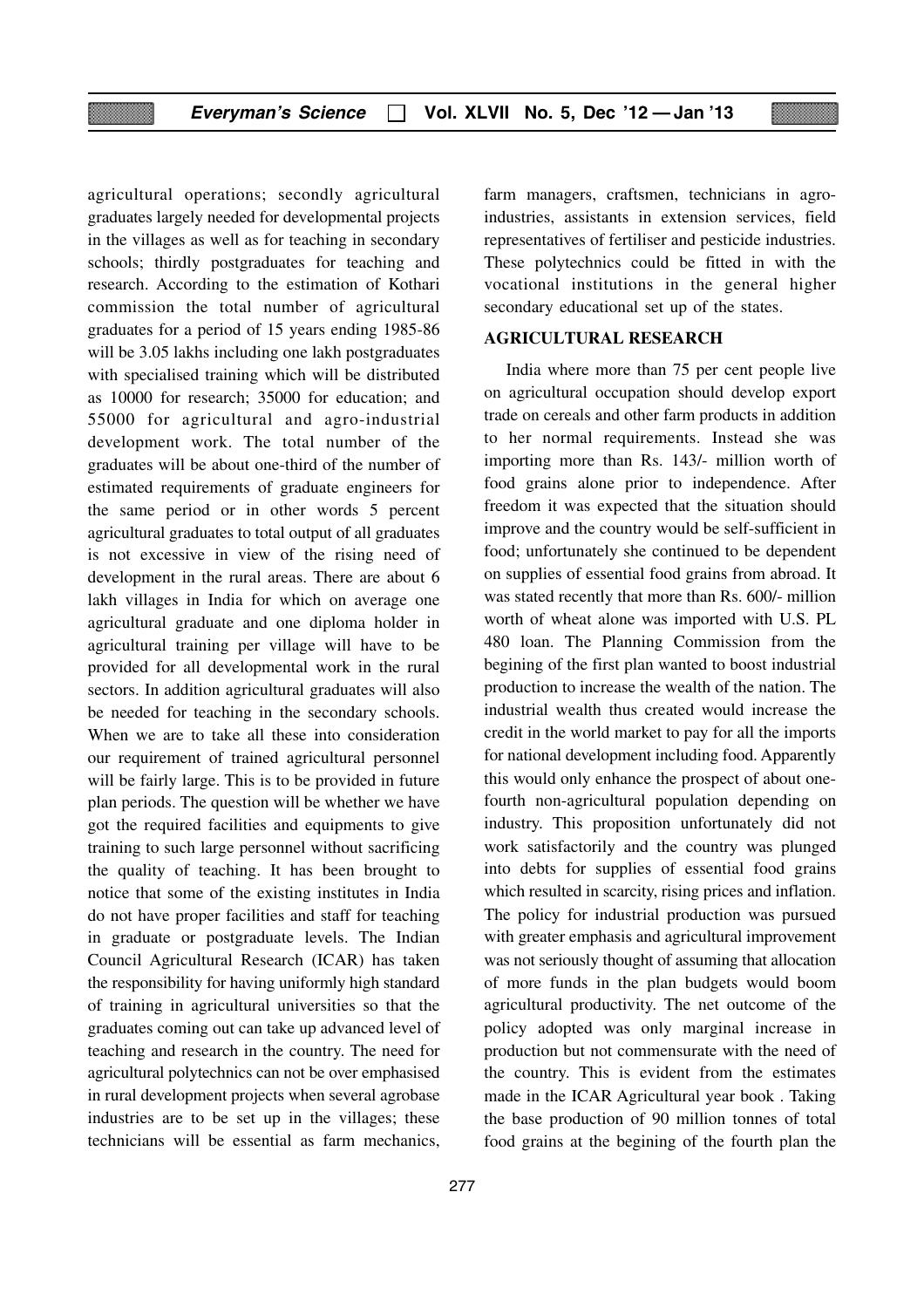production with intensive cultivation and use of traditional varieties would be additional 19 million tonnes making a total of 109 million tonnes by the end of the fourth plan period. As against this the estimated demand by the end of the fourth plan according to planning commission would be 120 million tonnes. This would mean that with the existing technology such an increase was not possible. The average yield of rice rose by 20 per cent and wheat 13 percent from the first plan to the end of the third plan, while population rose by 37 per cent during the period. Thus our strategy for agricultural productivity was not adequate enough to cope with the rising demand for food grains and other products. Research programme in the initial plan periods after independence did not create much enthusiasm as there was no innovation in the application of scientific technology. Breeding of varieties was continued without new Science and lacked coordination with other disciplines; as a result there were large number of varieties but seldom reaching the desired goal of higher yield potential or resistance against pest and adverse environments. It may be mentioned that rice research is in progress in this country for more than 5 decades; but suitable high-yielding varieties were evolved after 1960 when different disciplines of Agricultural Sciences collaborated at the International Rice Research Institute, Philippines. The major contributing factors for high yield potentials are optimum utilisation of solar energy, high photosynthetic efficiency ensured from the position and shape of leaf, leaf age, dwarf habit resisting lodging and deep penetrating root system, This gave the Indian rice breeding the guideline to evolve high-yielding varieties which are now being bred in the country. One would expect that this lead should have come from India which is traditionally a rice-growing region with a strong research organisation.

Since the introduction of high-yielding varieties from 1960 onward wheat production has

considerably increased; the country is in the way of self-sufficiency and the scope for export is visualised; this is all due to supply of irrigation, essential inputs including pesticides and application of modern farm technology. In the productivity of rice we are still far from attaining self-sufficiency. According to the estimation of National Commission of Agriculture average yield of rice is 1.8 tonnes while in Japan and Taiwan it is 5 to 6 tonnes per hectare. We are to take the effective steps; what scientific knowledge is needed to improve the productivity? Assuming that proper land managements, adequate fertilisers, pesticides, timely water resources are available how we can act on the relation of climatic factors that greatly affect the yield potentials of the crop. Because of peculiar situations rice growing regions in India face very diverse climate from abundance of rain and low temperature to periodic drought and high temperature prevailing during grain formation. Depending on the climatic influence photosynthetic process, flowering and filling of grains are crucial in the yield of rice. The analysis of climatic factors indicates greater yields are obtained not due to use of fertilisers alone or varieties but in warm temperate regions having temperature below 15°C and longer days with bright sunlight. Rice growing *kharif* season in most parts of India generally lacks the ideal conditions; higher temperature and absence of bright sunlight due to cloudy sky affect photosynthesis; consequently yield is reduced inspite of monsoon rains.

The approach for the utilisation of solar energy for the productivity of crop plants in India is very meagre. The survey in the photosynthetic productivity in different parts of Japan have adduced evidence for the marked effects of climatic variations on growth and economic yield. The regional differences in productivity have been made clear by prevailing temperature and solar radiation specific to each locality. The variations in the grain yield with years and regions could be explained by a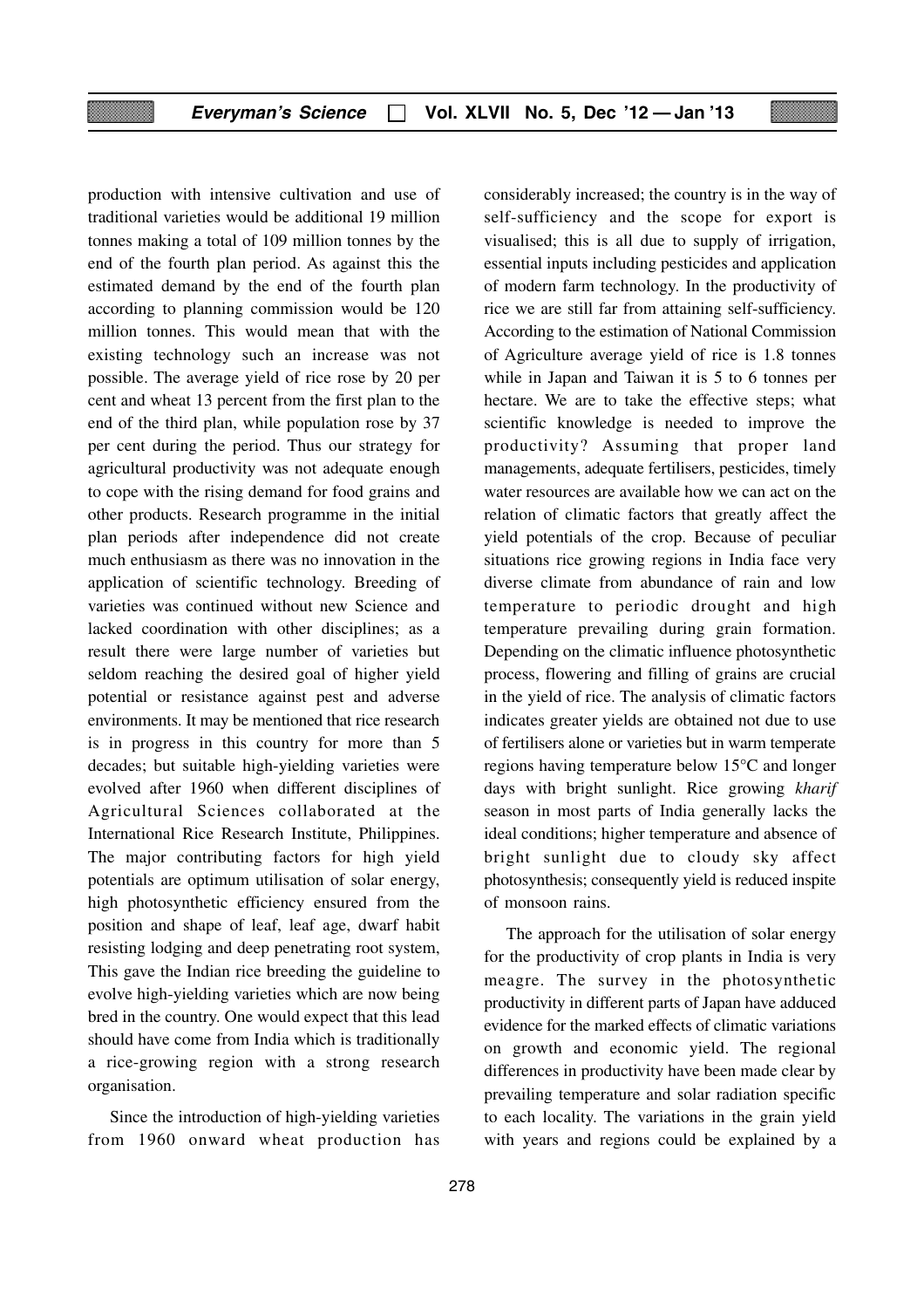regression equation composed of two factors; one, the total dry weight at ear emergence which in turn is determined by the summation of mean temperature and solar radiation from transplanting to ear emergence and the other, the average radiation during the grain filling period. This was also indicated from the fact that the net utilisation of solar energy is variable between different growth stages, years as well as varieties. The maximum value of solar energy utilisation is noticed with maximum leaf area index at the vegetative growth stages while with net assimilation rate in reproductive stage. In general the dry matter production in the vegetative phase is mostly affected by the summation of maximum temperature and the period of grain filling by solar radiation. Thus the crux of Japanese rice production programme has centered around the climatic influence at different locations with varietal reactions with optimum agronomic techniques.

Informations on the lines of the survey carried out by the Japanese International Biological Programme are lacking for rice cultivations in India; yet some significant results have been reported by the speaker and his associates from a comprehensive study on the photosynthetic process of different varieties under varying levels of fertilisers and climatic conditions and their implications on grain yield. The problem was approached by studying the photosynthetic efficiency of several varieties in wet (*Kharif*) and dry (*Rabi*) seasons and its impact on the components of yield potentials of different varieties. The difference in the wet and dry seasons is characterised by solar energy incident on the leaf surface at various growth phases resulting variations in the production of dry matter. The incidence of sunlight on the leaf surface of the dwarf type of the plant is larger because of the erect leaf which receives directly more light than tall varieties having spreading longer and broader leaves shading the lower ones. Such differences in the light interruption varied between the different growth phases. The

most active photosynthetic period is when the plant produces tillering and initiates flowering. In dwarf varieties such differences between the dry and wet seasons vary from 16 to 36 per cent in the wet season. This results lower assimilation rate with reduced grain yield in monsoon.

In order to increase the productivity it is essential to enlarge the availability and more effective use of solar energy after flowering. This can be achieved by adjusting the flowering time so that grain formation takes place within the period of optimum solar radiation. The significance of photosensitivity of winter rice flowering twice a year according to available day length is largely felt on the productivity and higher yield potentials of rice. In addition to higher photosynthetic efficiency rice cultivation in *Rabi* or dry season is more conducive to greater yield prospect, because the photosensitive winter rice has a shorter growth duration with flowering in the first week of April making the land available for double cropping while the photosynthetic dwarf varieties are thermo-sensitive and take longer time for harvesting in the *Rabi* season. Another aspect of photosynthetic productivity that is recently brought out is the utilisation of photosynthate in the formations and filling of grains. The yield potentials depend on the dry matter production during 30 days after flowering and transport of the matter to the ripening grains. The higher-yielding dwarf varieties transport more than 67 to 83 per cent photosynthate while tall local varieties translocate 31 to 54 per cent dry matter to the ripening grains. An important physiological peculiarity of rice is noticed in the loss of storage carbohydrate in light by photorespiration which takes place in addition to normal respiration. In this process total dry matter is lost which otherwise could have been added to increase the grain yield. The presence of light of different wavelengths induced respiratory loss of dry matter more than 200 per cent from the rice seedlings in comparison to normal respiration in dark, Claims have been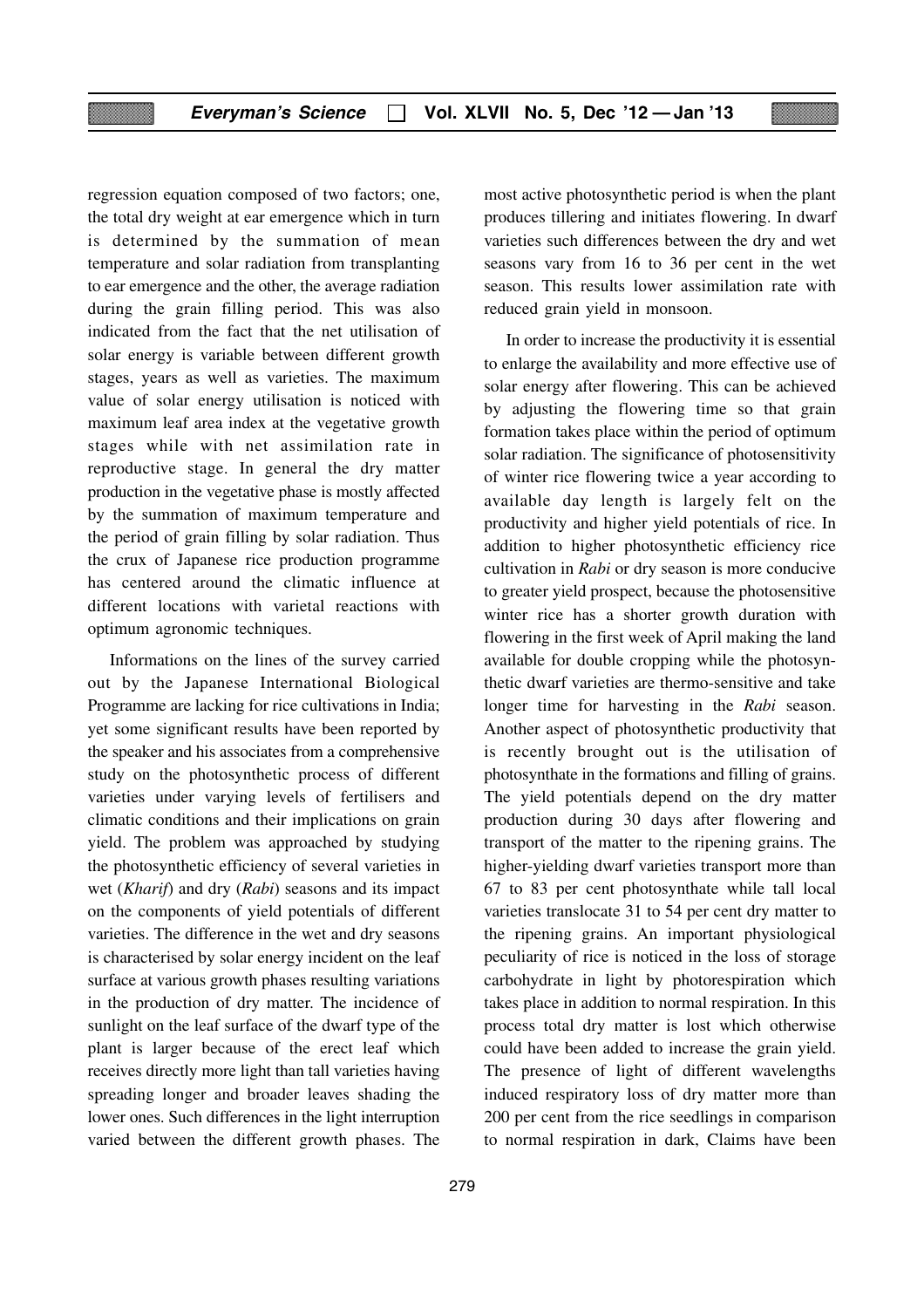made that by controlling or reducing photorespiration the grain yield could be increased more than 50 per cent in cereals. This requires further investigation into the problem to reduce photorespiration by breeding or use of suitable chemicals.

Indian population suffers to a great extent from malnutrition due to shortage of proteins. Estimations by Food and Agriculture Organisation (FAO) show one out of every two takes inadequate quantities of proteins, fats and vitamins. Unlike the developed countries were most of the protein supply is met from animal products It will not be feasible to feed the entire Indian people with required amount of proteins from animal sources. For the supply of milk protein alone 10 million hectares of land will be needed for fodder cultivation with improved varieties and balanced fertilisers; such large tracts of land will not be available to add for fodder cultivation. This brings in the question how we can increase the protein quality and quantity from plant sources which can be grown throughout the year having enough sunshine and equitable temperature. It has also been highlighted by FAO that in future with increasing population and restricted supply of protein from animal sources cereals will continue to be the larger source of proteins for human consumption. Estimates by various experts show that the yields per acre of plant protein for direct human consumption are 5 to 10 times more than those of animal protein. Yields of plant proteins from pulses, nuts and leafy vegetables are 300 to 1000 Ibs per acre against 40 to 55 Ibs per acre of meat protein. Protein yield from vegetables on a given piece of land can be 11 to 28 times as high as for meat raised on the same piece of land. This would show that animal protein is more expensive and the conversion of plant protein to meat production is wasteful, time-consuming to produce and involves loss of vitamins.

There is one difficulty in plant proteins lacking in essential amino acids of high biological value like lysine and methionine etc. In recent breeding and genetical studies the possibility of increasing the contents of these amino acids have been explored. Rice protein is of good quality but the average protein value is only 7 to 8 percent. At the Rice Research Institutes in India and elsewhere the scope for a suitable strain having 10 to 13.5 percent protein have been indicated. A wide survey in North Eastern India has shown suitable varieties having 15 to 17 percent but with low yield potentials. This would mean that proper mutation breeding may be of particular value of having a desirable combination of high protein content and good milling quality with high yield potentials. Both these desirable characters are largely controlled by environmental factors and their influence on photosynthetic efficiency and nitrogen metabolism will have to be studied in close cooperation between different disciplines of plant science.

Our protein is mainly obtained from pulses, cereals and nuts; there is enough scope to increase protein supply from pulses by researches in plant sciences. We are very much in short supply of pulse crops, no serious efforts were made to increase productivity of pulse crops in India. Our production in around 23 million acres has been lying stagnant between 10-13 million tones during the last 4/5 plan periods, not adequate enough to provide enough protein to our poor people whose main supply of protein is from pulses. It is to be admitted that efforts similar to wheat revolution have not been made with impoved varieties although we know that unlike other food grains pulses can not be imported in large quantities from other countries. The cultivation of pulse crop has an additional advantage of enriching the soil nitrogen by symbiotic fixation of atmospheric nitrogen. There is enough scope to enlarge our research programme in both these aspects. Biological fixation of atmospheric nitrogen by legumes and other nonsymbiotic processes have been the main source of nitrogen economy of many countries. This has the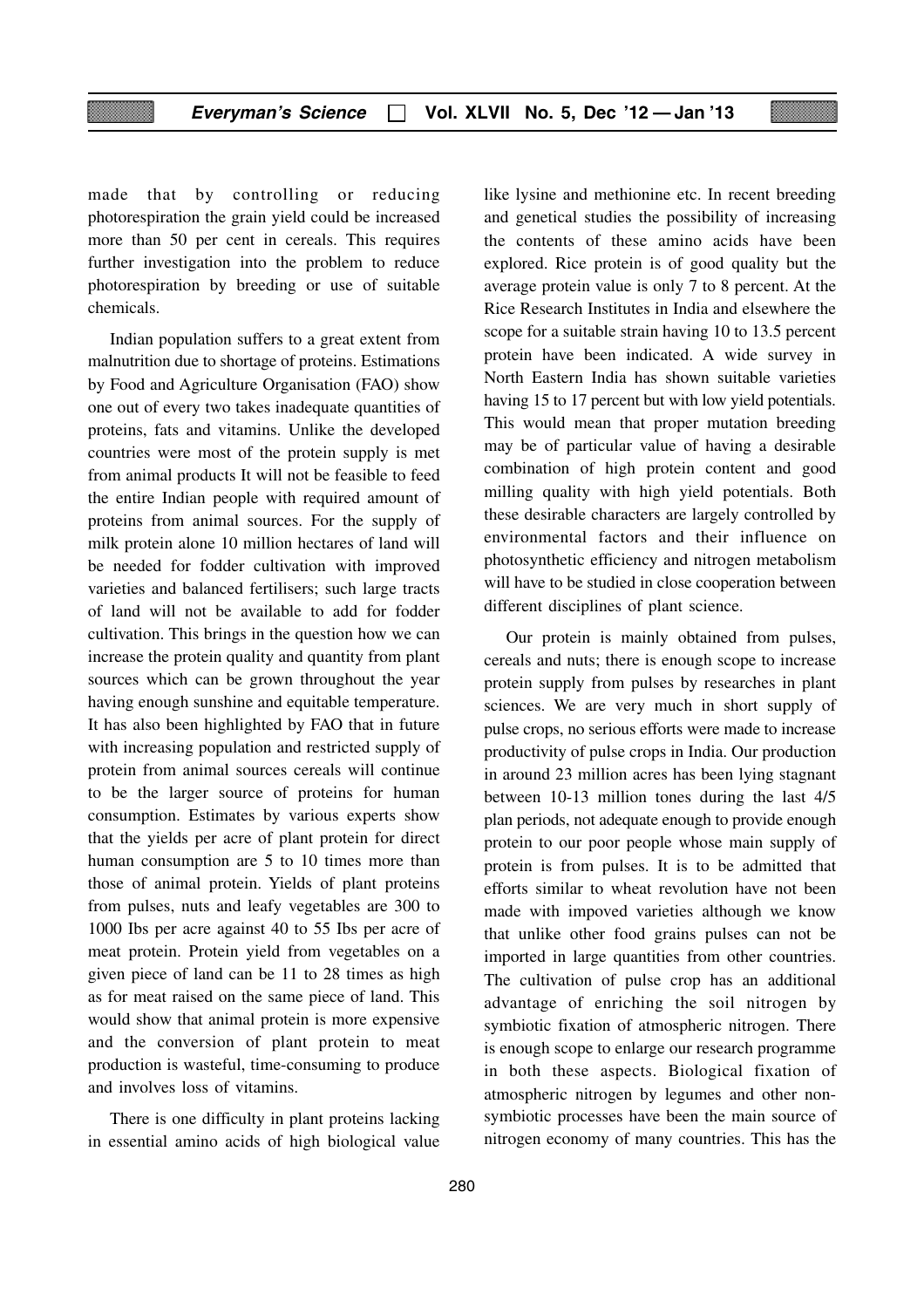advantage that the input of nitrogen into the plant system by biological fixation causes less pollution problem than industrial fertilisers which increases nitrate nitrogen in drainage water. Many developed countries are now thinking in terms of having a proper balance of biological nitrogen fixation and industrial sources of fixed nitrogen.

One of the basic problems we should undertake in our legume research programme is sorting out different rhizobial strains and selecting those which appear to fix nitrogen most effectively in local environmental conditions. The basic biochemistry of nitrogen fixation under tropical conditions should be studied to gain knowledge for the control mechanism of fixation which can be explored for practical purpose. Research programme should also be directed to find out suitable plant type of legumes combining high efficiency of nitrogen fixation and protein synthesis using photosynthesis of the leaves. Since the legumes are generally grown in *Rabi* season with availability of bright sunlight the problem will be to study mobilisation of large photosynthates from leaves to the pods. What are the factors associated with the speedy transport to the ripening pods? One interesting feature will be to investigate the possibility of increasing the size of pods and number of seeds per pod so as to facilitate the movement of proteins and other dry matters to the developing pods and increase productivity. Another feature to investigate is whether it is feasible to induce formation of more flower buds at the axils of the branches which will finally produce more seeds loaded with protein.

An exciting field in Biology for research and development is the control system; we envisage two such systems in plant life; one mediated through genes and nucleic acids and the other is the hormonal level in different organs controlling growth and reproduction. In the former a large number of our scientists have crowded to manipulate control and expression of plant characters for major achievements in agriculture through genetics and

breeding by mutagens but the most promising line is genetic engineering which involves the transfer of genes from one species to another. Some of the important objectives of genetic engineering will be to eliminate malnutrition by building more proteins into plants which typically do not have, and in transferring the nitrogen fixing capacity of bluegreen algal cells or bacteria to the chloroplast of cereals like rice, wheat etc to eliminate or reduce the use of nitrogen fertilisers. This will involve a large exploratory work in the culture of cells and cell free structures in suitable media.

The hormonal control system in plant life processes have been extensively studied during the last 50 years or so and the science of plant endocrinology has been visualised with the fundamental difference from animal hormone in the formation of plant hormone not from a specific gland but from any living cell. Evidences have been presented showing exogenous applications of chemicals similar in structure to endogenous hormonal compounds result large stimulation of growth and development. There are many practical applications of these phenomena, most rewarding is the large number of herbicides developed on the selective basis of hormonal effect on growth. Control of physiological processes by hormones opens a vast field of study enabling us to regulate growth and productivity of plants by chemicals. By such manipulation whether we can control or induce early flowering and fruiting to avoid adverse weather conditions, accelerate and increase production. Evidences are there to show useful practical application of hormone research in horticulture and agriculture particularly seedless large grapes, double cropping or biennial bearing in mangoes and increased output of fibre and rubber. Most of the hormones are synthesised in the laboratory but gibbrellins are yet to be synthesised. While naturally-occurring gibbrellins particularly from water hyacinth have been found promising for the increased production of fibre of jute and growth of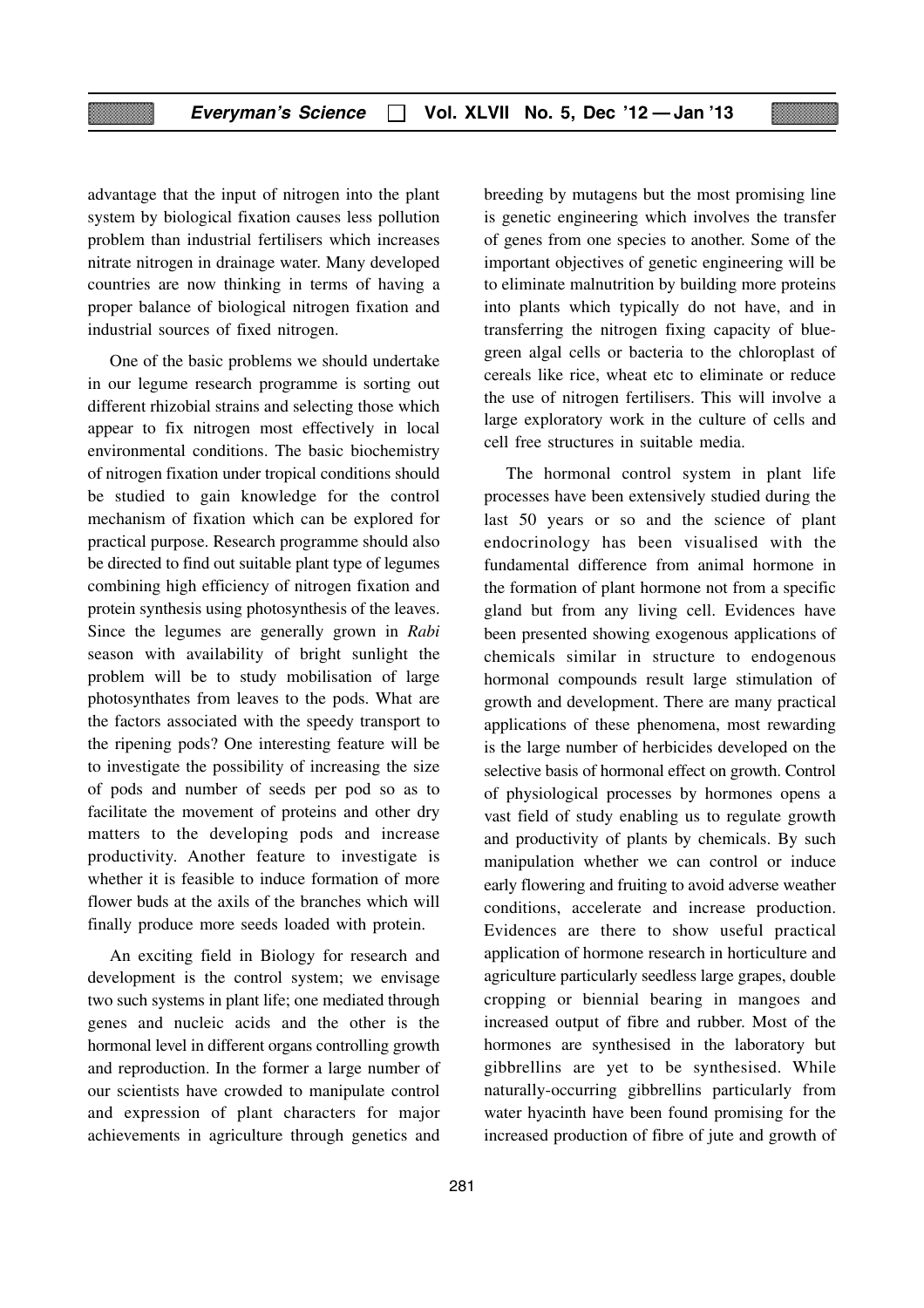leafy shoots. A promising field or research lies ahead in the rural sector on the naturally-occurring hormones and their implication for growth and productivity of tropical plants. The synthetic chemicals used for regulating plant growth cause soil pollution and are hazardous for human health tiom the edible parts. Accordingly use of naturallyoccurring growth substances has been advocated for agricultural operations in the developed countries.

#### **RURAL DEVELOPMENT**

Agriculture is the mainstay for our villagers; increase in agricultural productivity is essential for rural economy for which research in the new perspective is all that we visualise towards selfsufficiency in food, export, of farm products and agriculture-oriented jobs for the rural people. Some of the research problems have been discussed before. One may also feel that our agricultural research is generally urban-oriented in the sense researchers are confined to laboratories located in the urban areas and seldom have contact with the rural people, their problems and the peculiarities of the plants that need attention. Survey of the useful plants for fodder, timber, indigenous medicinal products and industrial raw materials and their preservation from wanton destruction should be the job of the scientists in cooperation with the villagers. By keeping contact with the rural people and living in the villages our agricultural scientists will be in a better position to advise and improve farming and village uplift work. Our farmers have long practical experience for their research and development work. An important event for my research career may be traced to the rural life I spent for completing high school. While walking along the paddy field to attend the school 3 miles away I used to notice a few of the ears of rice remaining sterile empty and others being full of ripe grains. This led me to think why this discrepancy; similarly very rapid multiplication of water hyacinth without flowers and seeds in ponds or shallow water beds made us thinking how this

growth is possible. These observations in the village life somehow involved me in future research programme on the physiology of the rice plant and growth hormones for about four decades.

Since independence the Government have been taking steps to ameliorate the sufferings of the rural people by small-scale cottage industry; but not very significant improvement of the situation has been made. This is presumably due to the fact that the village people were allured for urban industrialisation with employment of large labour on better wages. The big capital made available for industries adversely affected agriculture and ancillary rural industries by exodus of trained labour from villages. In addition the people educated in cities did not return to villages for jobs or initiating any new enterprise or business for the prosperity of the rural area. The result was continued depletion of the educated intelligensia and neglect of the village prospect. This has been made more so after independence. The Prime Minister in his broadcast to the nation stressed that "we must reverse the process of villagers coming to cities in search of labour and employment. Instead, it is the town folk who must go to the village for an open life, combining it with service to the people and making their contribution to economic build up and prosperity of rural areas, and through it, that of the country."

The village economy does not depend on agricultural productivity alone. According to National Commission on Agriculture at least 30 percent of the village labour will need jobs in rural industries. The agro-base industries in the village have not been given sufficient impetus to progress along with agriculture. Handloom and small-scale cottage industries have languished for lack of modern techniques for improving the productive capacity and marketing facilities. The greatest drawback in the development of rural industries are absence of infrastructure in the village. It is rather unfortunate that even after 30 years of independence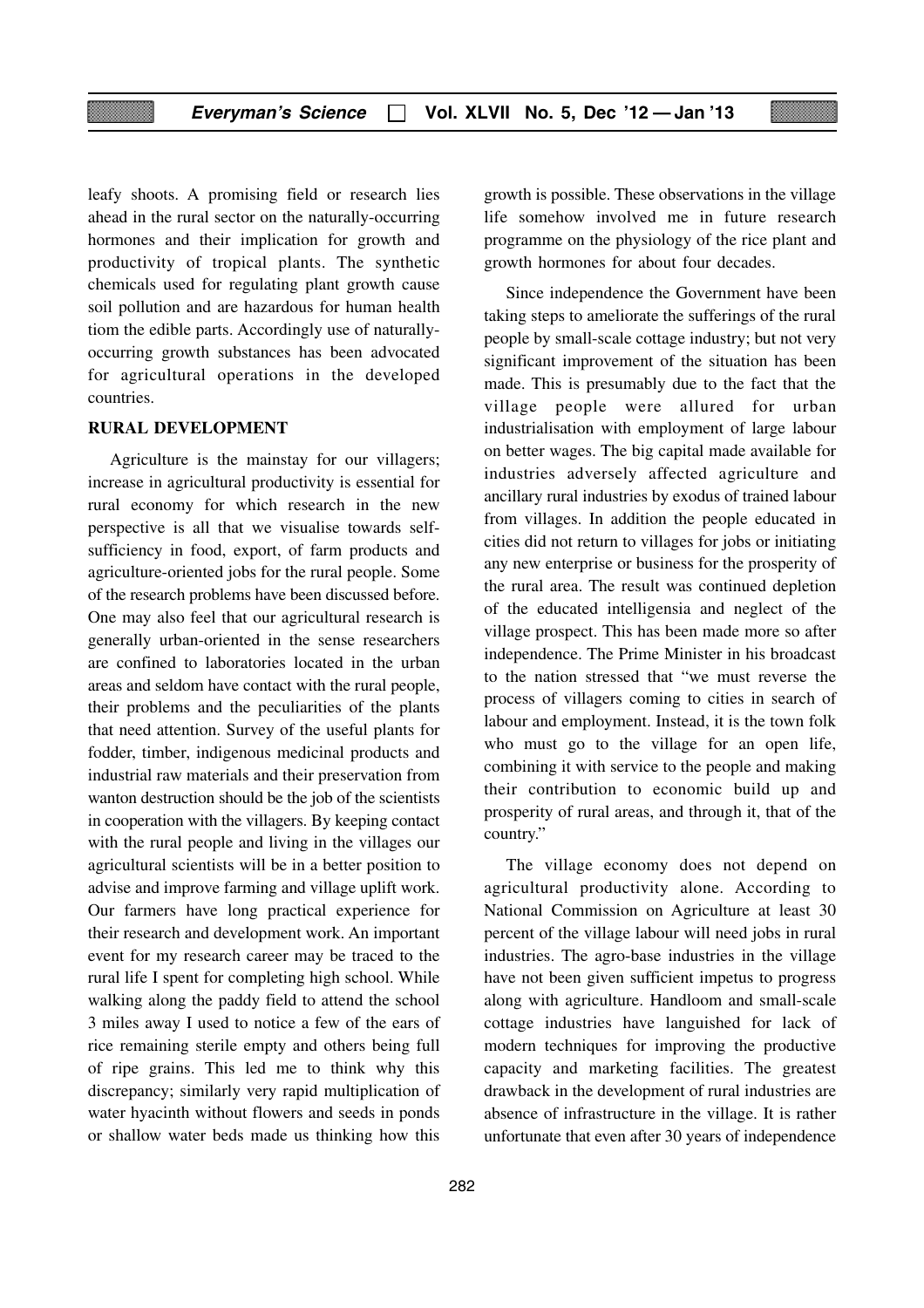we have not been able to provide good drinking water to all our villages; absence of required irrigation in more than 50 percent cropped area leads to gambling by farmers for rains for assured productivity; lack of good roads makes communication difficult for taking effective measures in the uplift of villages; more than 70 percent people live in mud houses which are liable to be damaged by fire and rains. The source of energy is very limited from the local fuel supply of cowdung and firewood which are inadequate, Not more than 25 per cent villages are provided with electricity which is essential in modern times to run the machines. The scheme for rural health centres has not been functioning satisfactorily due to absence of these infrastructures. The Government have now given special attention to remove these lacuna in the villages and in improve on the living condition of the people. Big industrial concerns have been requested by the Government to start industries in rural areas to relieve exodus of villagers to towns for which necessary provision of funds for infrastructures have been made by the Planning Commission. It is now for the industrialists to come forward with their plans for the villagers so that both agriculture and rural industry can develop side by side.

In order to meet the technical personnel for the industries that will be set up in the villages it is expected that the new orientation of secondary and vocational education will equip the rural people with adequate training for employment in the industries, I have discussed at length the need for basic Science education for our students in the secondary school stage so that they are qualified for appropriate training in Industries and agriculture. It is to be emphasised that with our efforts to remove illiteracy in the rural areas Science education up to the secondary school should be the essential part of our objective for formal or non-formal education. The distinction is focussed on the basis of which the pupil of the former category will

follow the usual path of higher education through different grades of examinations at the universities and institutes while in the latter we include those who are not for any regular course of schooling but have their own training from traditional experience handed over from generation to generation. The skill and training thus acquired in the village life is a great assel for development. This sort of nonformal education essential for rural development will do well if in their profession of rural industries they are initially given Science education at least up to class VIII standard as the Govt. has assured the prospect of universal free education to all citizens of the country.

Amongst several agro-base industries silk industry is an important one which can provide employment to both men in the field and women in the house. It is estimated by Central Silk Board to provide livelihood is additional 7 lakh people of scheduled and backward classes and tribes which could hardly be covered by any other medium-or large-size industry. Economic footing of this industry is much more firm than other rural industries. The comparative statements made by the Central Silk Board and the Government of India show that with improvement of cultivation of mulberry and silk rearing practices, the net profit will lie around Rs. 8300/- per hectare of cultivation and this combined with silk worm rearing will reach a figure of Rs. 18750/- against Rs. 6795/- per hectare for cultivation of wheat, rice and jute. In addition the employment potentials show more than twice the number of persons who could find jobs for the cultivation of the crop. If we are to take the full advantage of the scope of this industry our efforts should be to increasing the productivity of silk which can be done in two ways; firstly by increasing the productivity per unit area; secondly by putting more area under mulberry cultivation. It is not possible to release more area for the cultivation; hence the only alternative is to increase the production of silk per unit area for which there are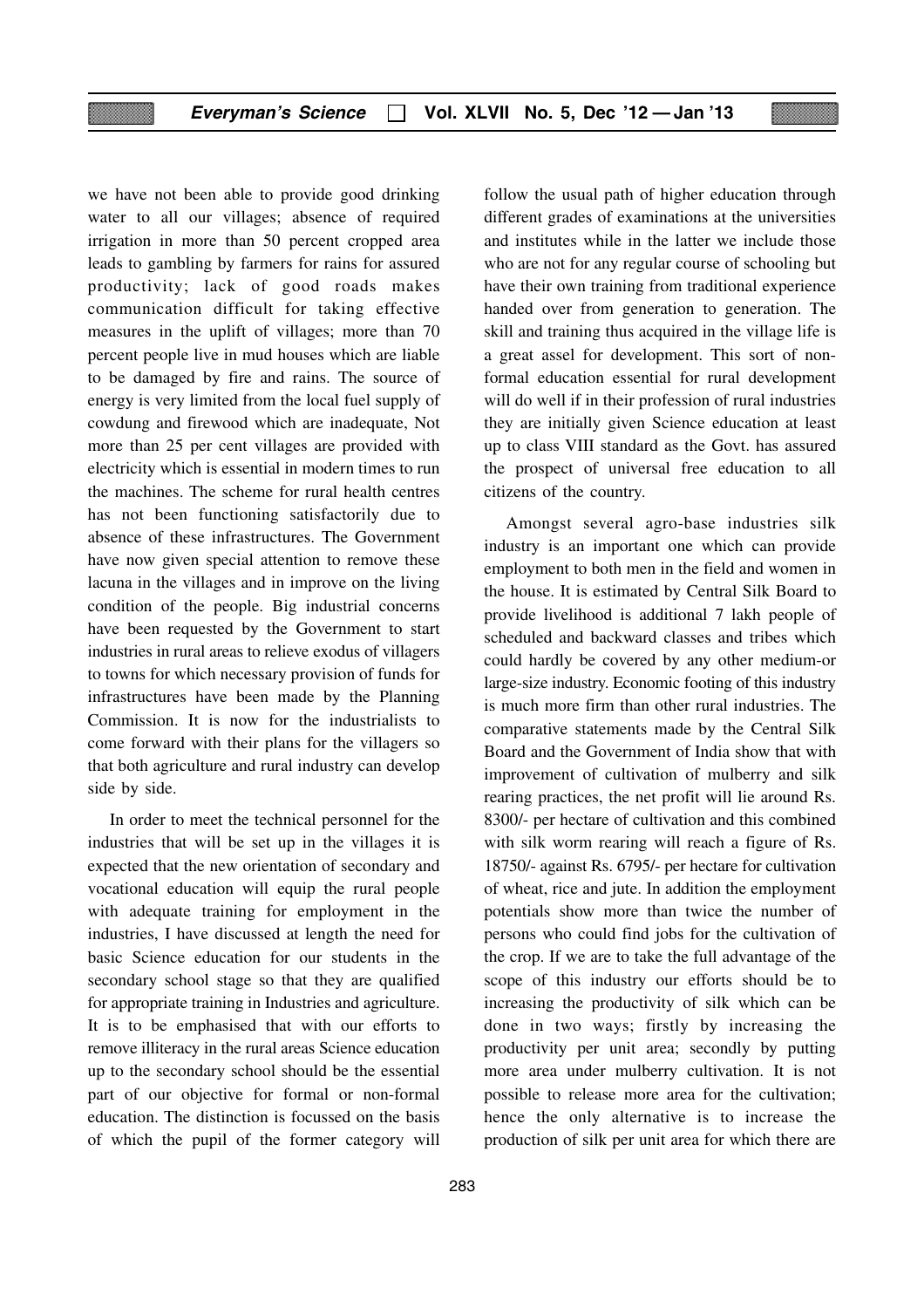several methods of improving the cultivation of plant and rearing of the silkworm free from pests and diseases. Japan produces 125 kg of silk through 2 crops a year while in India through 4 crops only 25 kg per hectare are produced. It is desirable that we should aim at improving our silk technology on the lines obtaining in Japan since we have enough labour to intensify our efforts to reach a dominant position in silk production which has now declined from third to fifth in the world. We should practice intensive farming, breeding better varieties, improved cultivation methods, proper management of soil and fertiliser, economic feeding of the silkworm with good supply of nutritious diet, marketing facilities, and rearing methods. These are some of the important considerations for increasing the production of silk in the country; it is expected that in course of time the efforts spent on this will increase the employment potential of the rural people as well as earn large foreign exchange as Indian Silk has a traditionally good world market.

In 1974 the Department of Science & Technology, Government of India established a separate set-up for rural development which is expected to deal with different problems of village industry, health, family welfare and also coordinate the progress made in the village uplift work in 20 districts in different parts of the country. It will also collaborate with the similar nature of work in other organisations like ICAR, CSIR, ICMR etc. Rural industry projects have also been started in 41 backward districts. The main objective of this is to train the agricultural labourers, village artisans in carpentry, black smithy, use of tractors, pump sets and diesel engines etc. This will enable the village labour to gain efficiency in modern technology for agriculture and small-scale cottage industry. These projects have been started late; it is expected that in course of time they will considerably add to the welfare of the rural people. The Indian Council of Agricultural Research through Krishi Vigyan Kendra (Farm Science Centres) and Agro-Industries Corporation have been taking active part in rural development by giving training to villagers in the use of manures, implements and good qualities of seed. The training is for skill and craft-oriented mainly for self-employment under the auspices of the rural artisans programme.

Several other organisations like Gujrat Vidyapith, Gandhigram Rural Institutes and Lok Bharati have been taking active interest in rural development. The University of Bombay has recently decided to introduce courses on this in the new 3 years degree in arts, Science or commerce faculties as a set of optional papers in lieu of usual discipline-wise based papers. There has also been National Service Scheme in the university which enables the students to have experience in living in the village and participation in some rural activities. Similar other approaches for introducing graduate courses in relation to environmental Biology, Chemistry or Physics have been planned in the universities of Bombay as well as in South Gujrat and Madras. All these would indicate our rethinking in organising the courses of study that will be useful for rural development programme.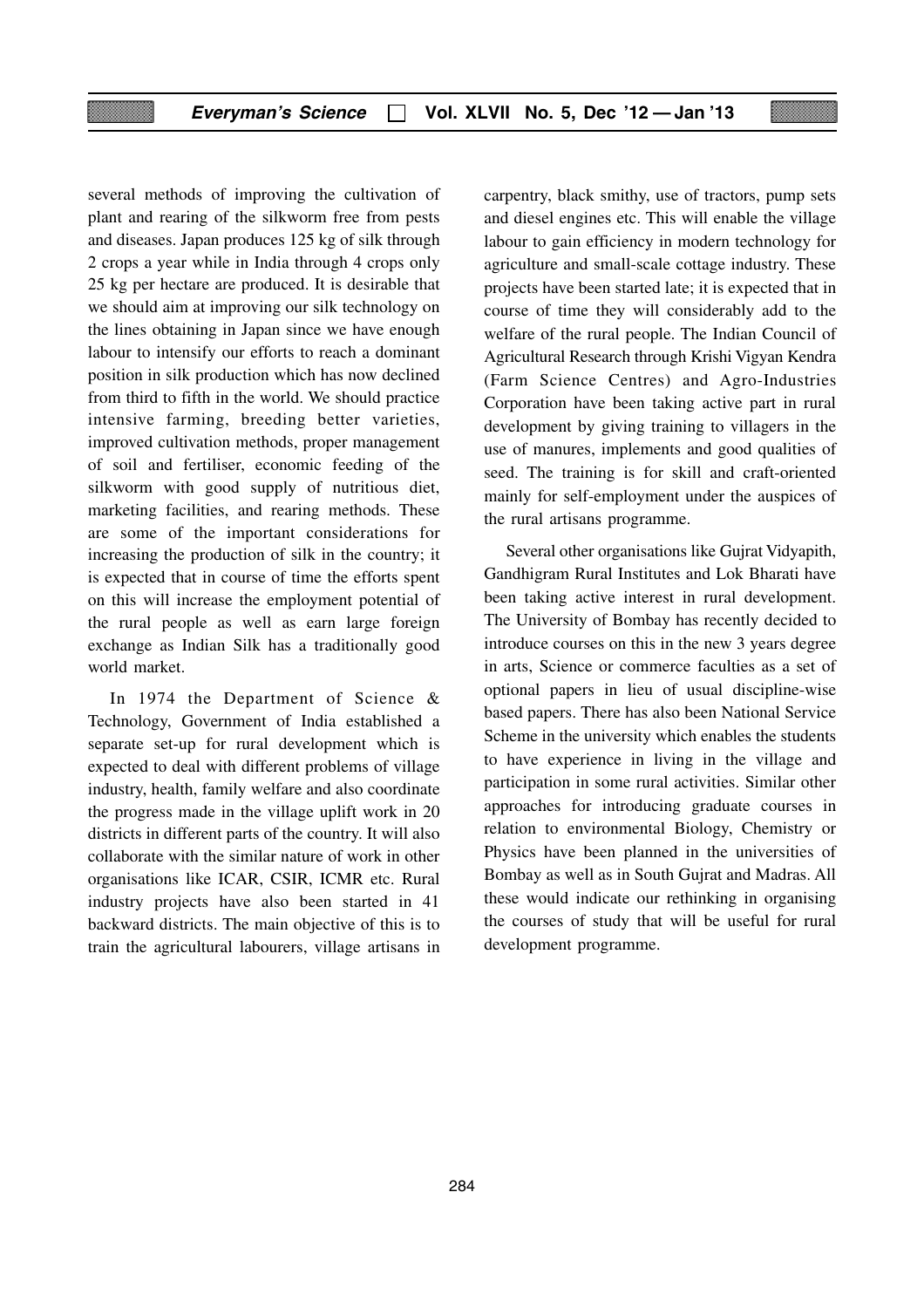## **THE DEADLY METALS : SOME REMOVAL TECHNOLOGIES FROM DRINKING WATER**

Amrita Singh

**The presence of heavy metals in water has become a worldwide problem in the past decades. Many of the heavy metals are known to be poisonous even at low concentrations. Toxic heavy metals such as cadmium, chromium, lead, manganese, arsenic etc. are among the major contaminants in drinking water. Safe drinking water is the most sensitive issue for survival of a living habitat. This article concerns the application of different technologies for heavy metals removal from drinking water.**

#### **INTRODUCTION**

A mong the basic needs of human beings,<br>water is required for drinking, bathing, washing, cooking, gardening, irrigation, industries and navigation and for body contact sports as swimming, water skating and fishing. Among all these needs, drinking gets the first priority. Normally if water is fit for drinking, it will be suitable for all other purposes. An adult human body holds about 35 to 50 liters of water, out of which 2.5 to 2.8 liters is lost in the form of urine as well as sweating. The human blood consists of 83 percent of water, muscles contain 75 percent of water and bones contain 22 percent of water. Almost three-quarters of the earth's surface are covered with water, of which 97.2% is sea or brackish water unsuitable for human use, 2.8% is fresh water. The greatest part of the fresh water is contained in ice caps or glaciers (2%), deep inside the earth as groundwater (0.6%), on ground as rivers and lakes (0.017%) and in atmosphere as ice and water vapour (0.001%). In India more than 225 million people have no access to safe drinking water. Water pollution is a serious problem in India as almost 70% of its surface water resources and a growing numbers of its groundwater reserves are already contaminated by biological, organic and inorganic pollutants. In many cases, these sources have been rendered unsafe for human consumption. The supply of safe potable water has a significant impact on the prevention of watertransmissible diseases. The abundance of organic compounds, toxic metals, radio-nuclides, nitrites and nitrates in potable water may cause adverse effects on human health. Heavy metals are a key component of modern civilization. They play an important role in all branches of our life, agriculture, engineering, science, architecture, and medicine. The bioaccumulation of toxic heavy metals in the food chain can be highly dangerous to human health due to their persistent nature and potential toxicity. They can neither be created or destroyed nor can one heavy metal be transformed into another i.e. they are immutable. Heavy metals are those whose density is greater than  $5g/cm<sup>3</sup>$ . They are normally regarded as ones having an atomic number of 22 to 92, In excessive quantities they are poisonous and cause death of living organisms.

#### **TOXIC METALS AND HUMAN HEALTH**

Viewed from the standpoint of environmental pollution, metals may be classified according to three criteria (a) noncritical i.e. Na, K, Mg, Ca, F,

Environmental Biology Laboratory, Post Graduate Department of Botany, T. M. Bhagalpur University-812 007, Bihar, E-mail : amrita\_arsenic@rediffmail.com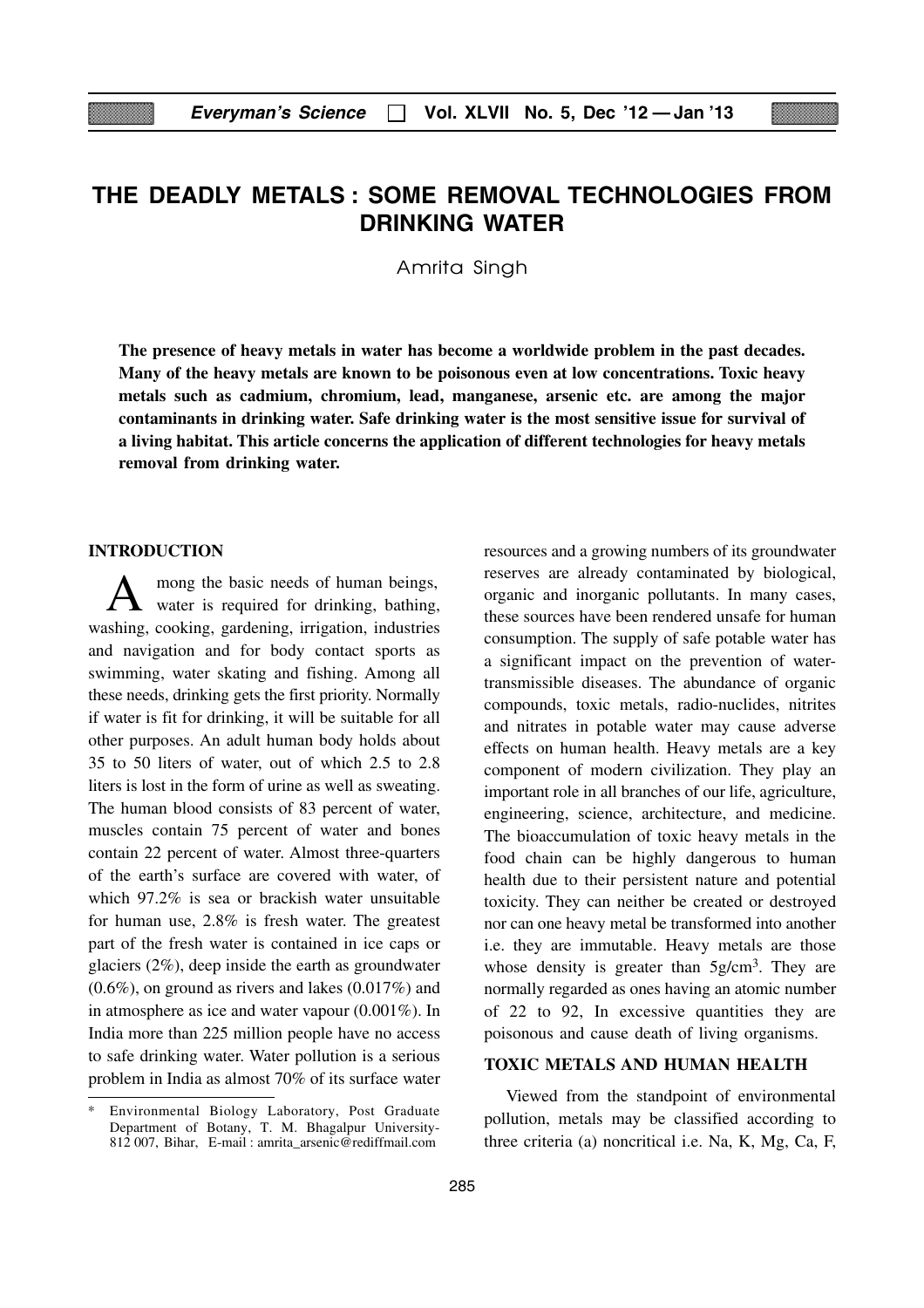Al, Si etc. (b) toxic but very insoluble or very rare i.e. Ti, Re, Ga, Os, Ba etc. and (c) very toxic and relatively accessible i.e. Be, Co, Zn, Sn, As, Pd, Ag, Cd, Hg, Pb, Bi etc. Some of the heavy metals such as cobalt, chromium, copper, iron, manganese, selenium, molybdenum and zinc are believed to be essential for human health. However, all are probably toxic if ingested in sufficient amount. Non-essential metals, particularly mercury, cadmium and lead are extremely toxic at relatively low concentrations.

Mercury is strictly a poison, having a serious neurophysiological effect when present in the methyl mercury form. Many salts of mercury such as mercuric chloride and organic compounds of mercury are acutely toxic and can even cause death. The "Minamata disease" was caused by the consumption of mercury-contaminated fish taken by fishermen and their families from Minamata Bay in Japan. The patients who had consumed fish and shellfish progressively suffered from a weakening of muscles, loss of vision, impairment of cerebral functions and eventual paralysis which in numerous cases resulted in coma and death<sup>1</sup>. Cadmium can cause damage to the kidneys, lungs and bones. In acute exposure, death may occur. During 1947 an unusual and painful disease of a "rheumatic nature" (itai-itai disease meaning "ouchouch") was recorded on the banks of the Jintsu River from Japan caused by chronic cadmium poisoning. The toxicity of lead has been known to man from Biblical times. Plumbism, a disease caused by acute lead poisoning, has been known for centuries. Lead can cause brain damage, disorders of central nervous system, anemia and serious behavioural problems. Lead plumbing may become a major source of lead uptake by people living in soft water areas (low in calcium concentration). Young children who live in dilapidated buildings are exposed to acute lead poisoning because of the habit of eating nonfood substances such as lead containing peeling paint,

putty, and plaster. The word arsenic is virtually synonymous with poison. All compounds of arsenic are toxic, Trivalent arsenic is 60 times more toxic to human beings than pentavalent forms. There is sufficient evidence from human epidemiologic studies linking increased mortality from liver, kidney, bladder and lung cancers to drinking arseniccontaminated water2. Manganese is a known mutagen. The accumulation of Mn may cause hepatic encephalopathy. Moreover, the chronic ingestion of Mn in drinking water is associated with neurologic damages<sup>3</sup>. The occupational risks due to chromium salts are well known. Hexavalent chromium is 100 times more toxic than trivalent forms. WHO states that 0.05mg/l drinking water guideline for total Cr is unlikely to cause significant health risk.

#### **CONVENTIONAL METHODS OF HEAVY METALS REMOVAL FROM DRINKING WATER**

#### **Coagulation, Flocculation and Filtration**

Coagulation is the destabilization of colloids by neutralizing the forces that keep them apart, Cationic coagulants provide positive electric charges to reduce the negative charge of the colloids. As a result, the particles collide to form larger particles. Flocculation is the action of polymers to form bridges between the larger mass particles and bind the particles into large clumps. The conventional removal of inorganic Hg, Ba(II), Se(IV) Se(VI), As(III) and As(V) from drinking water has been reported by Fe coagulation, Al coagulation, lime softening, and high lime treatment. Iron flocculation reduces the arsenic, copper and lead levels in drinking water. Aluminum flocculation reduces the zinc, lead and manganese concentration in drinking water. For the arsenic removal, ferric chloride and ferric sulphate are used as coagulants which remove most successfully arsenic from drinking water. Filtration through a bed of granular media such as sand or coal is employed for removal of precipitated compounds from lime softened water and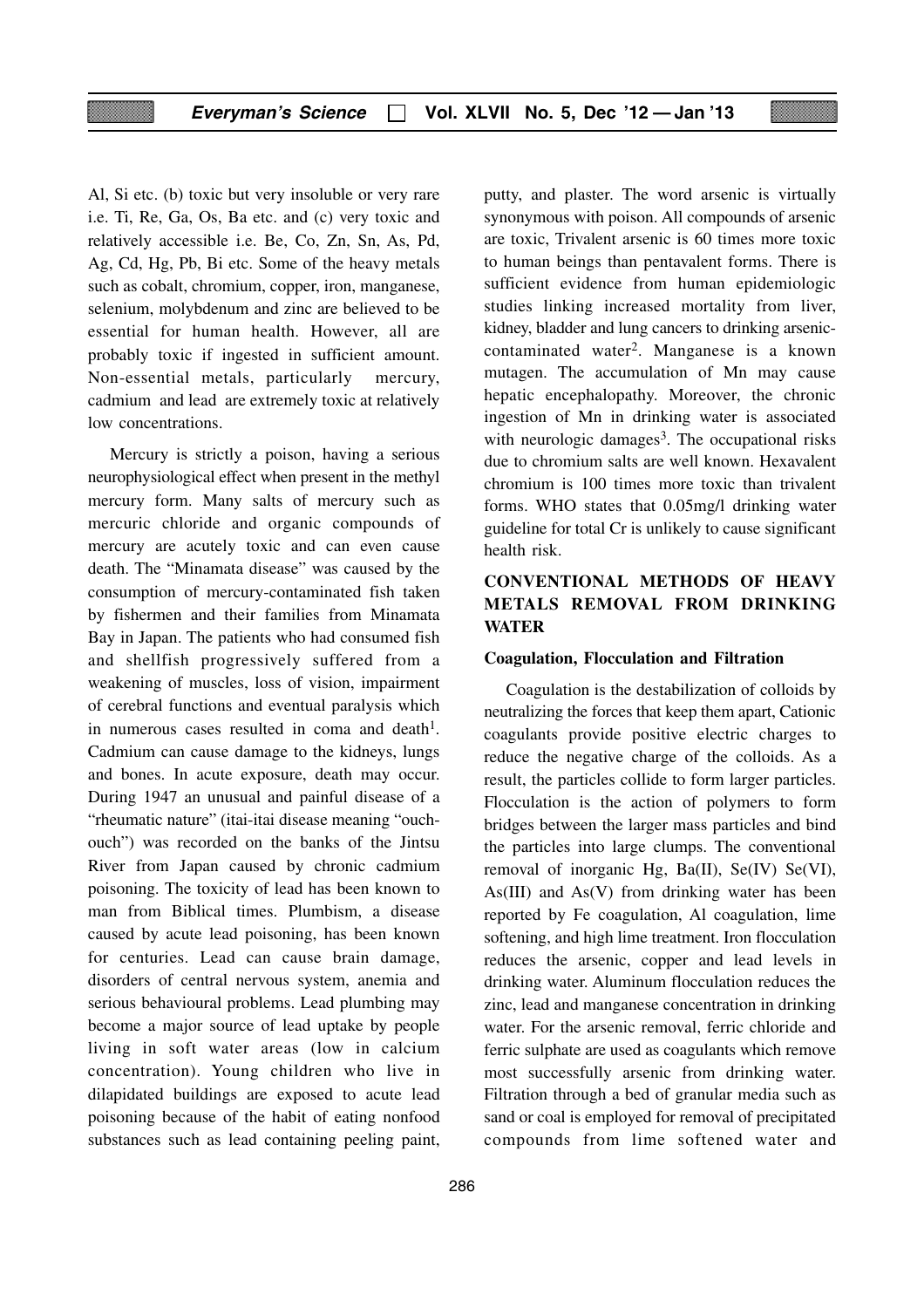precipitated iron or magnesium in drinking water. However, the problems with this technique are the safe separation, filtration, and the handling and disposal of the contaminated sludge.

#### **Activated Carbon Adsorption**

Activated carbon was formerly used for dechlorination purposes and removal of organic colour, taste and odour. Now it plays a large role in the elimination of the dissolved organic substances. It is a crude form of graphite with a random or amorphous highly porous structure with a broad range of pore sizes, from visible cracks and crevices, to crevices of molecular dimensions. Activated carbons have been prepared from coconut shells, wood char, rice hulls, wheat straw, jute stick, tea leaves, graphite etc. Physical adsorption is caused by Van der Waals forces and electrostatic forces between adsorbate molecules and the atoms which compose the adsorbent surface. Adsorption capacity depends on activated carbon properties, adsorbate chemical properties (polarity, functional groups and solubility), temperature, pH, ionic strength etc. The carbon contains noncarbon impurities as oxygen and sulfur. The oxygen and sulfur content of the carbon depend upon the temperature, impurities in the base material and upon the method of activation. Oxygen forms surface oxides and sulfur leads to the formation of sulfide groups at the carbon surface. Both attract heavy metals from the solution. The carbon surface also provides nucleation sites for the precipitation of metals from solution. However, the high prices and regeneration cost of activated carbon limits their large scale use for the removal of inorganic and organic pollutants.

#### **Ion Exchange**

Ion exchange is a physical or chemical process in which ions are held electrostatically on the surface of a solid phase. It is a reversible interchange where there is no permanent change in the structure of the solid. The solid phase can be a natural zeolite or a synthetic resin consisting of a crosslinked polymeric network with charged functional groups. At present, there are more than 30 natural zeolites known. They attract oppositely charged ionic species and retain them by electrostatic forces. The relative affinity of resin for opposite charged ionic species depends upon the specific ionic charge, the hydrated ionic radius, the concentration in solution, the degree of resin cross-linking and the nature of the functional group(i.e. sulfonic, phosphonic or carbonic acid groups) on the resin. The cation exchange resins remove divalent Ca(II) and  $Mg(II)$  ions and Cd(II),  $Zn(II)$ , Ag(I) etc. while, anion exchange resins exhibit an affinity for the common hydrogencarbonate, sulfate, chloride as well as hydrogenarsenate, selenite, hydrogenchromate. Copper, lead, mercury and nickel have also been successfully treated by cation exchange. In arsenic removal from drinking water sulphate, selenium, fluoride and nitrate compete with arsenic and can affect the removal process. So the low selectivity in the presence of other competing anions has made this process less attractive. Due to its higher treatment cost compared to conventional treatment technologies, ion exchange application is limited primarily to small-to-medium-scale.

#### **Bioadsorbents**

Bioadsorption is a passive immobilization of metals by biomass. Bioadsorption is capable of removing traces of heavy metals from water. Algae, fungi and bacteria are examples of biomass-derived sorbents for several metals. The cell wall of microorganism mainly consists of polysaccharides, lipids and proteins, which have many binding sites for metals. This process is independent of cell metabolism. They are based upon physicochemical interactions between metals and functional groups of the cell wall. The fungus *Penicillium purpurogenum* used as bioadsorbents for cadmium, lead, mercury and arsenic ion in water<sup>4</sup>. Heavy metal loading capacity increased with increasing pH under acidic conditions. The tea fungus, a waste produced during black tea fermentation, has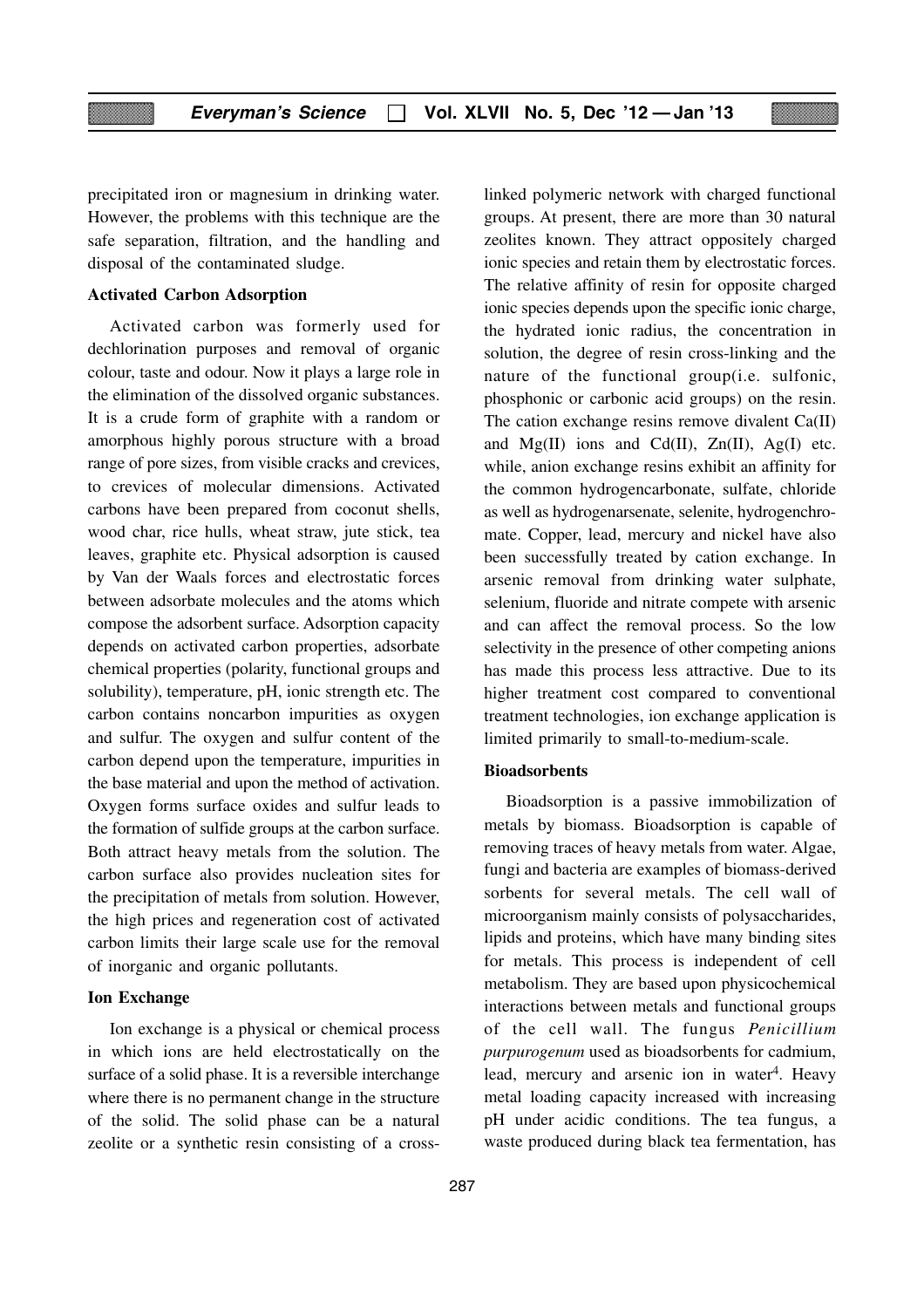capacity to sequester the metal ions from water. *Lessonia nigrescens,* an alga is utilized for arsenic (V) removal from water<sup>5</sup>. Dried plants are natural materials widely available and used as an alternative adsorbent for different heavy metals. The proposed plant leaves efficient in removing metal ions from water are reed for cadmium, poplar for lead and copper, cinchona for copper and lead, pine for cadmium and nickel. Jute stick and leaf powder, lily leaf powder and water hyacinth powder also mitigate the arsenic from drinking water<sup>6</sup>. Chitosan is produced from chitin used as bioadsorbent for heavy metal. It is found in the exoskeleton of Crustacea shellfish, shrimp, crabs, insects  $etc<sup>7</sup>$ . It is most widely occurring natural carbohydrate polymer next to cellulose. Chitosan is an excellent natural adsorbent for all heavy metals.

#### **Low-cost Adsorbents**

Numerous low-cost adsorbents have so far been studied for the removal of heavy metals from water. Clay minerals are hydrous aluminum, silicates, sometimes with minor amounts of iron, magnesium and other cations. The typical clay minerals are kaolinite, illite and montmorillionite. They adsorb the cationic, anionic and neutral metal species. They can also take part in the cation and anion exchange processes. Maple wood ash without any chemical treatment is utilized to remediate arsenite and arsenate from contaminated water. A low-cost ferruginous manganese ore can remove both As (III) and As (V) from groundwater without any pretreatment in the pH range of 2-8. Biochar byproducts from fast wood and bark (oak and pine) pyrolysis are used to remove the As (III), Cd (II) and Pb (II) from water. Red mud is a ferric hydroxide material used to develop effective adsorbents to remove arsenic from water. It is pH dependent adsorption. Arsenate removal at pH 4 was reported higher than that at pH 7 or 10 by using fly ash collected from coal power stations $8$ .

#### **CONCLUSION**

During the last decades, treatment of metal contaminated water has become more and more important and today, sophisticated technology can bring new advances in this field. Water can have many type of contaminants and the quality of water varies from place to place. Therefore, there is no universal water treatment technology or process which is the best and can take care of all metal removal from water. The solution depends upon the quality of the water available which tends to vary from location to location. The low-cost adsorbents and at the same time natural adsorbents can be viable alternatives for the removal of heavy metals from drinking water.

#### **REFERENCES**

- 1. M Fujiki, *VI Int. Conf. Water Pollut*, Res. Paper No. 12, 1972.
- 2. N. Saha and M. R. Zaman, *Curr. Sci.,* **101**, 427-431, 2011.
- 3. X. G. Kondakis, N. Makris, M. Leotsinidis, M. Prino and T. Papapetropoulos, *Arch. Environ. Health.,* **44**, 175-178, 1989.
- 4. S. Ridvan, Y.Nalan and D. Adil, *Sep. Sci. Technol,* **38**, 2039-2053, 2003.
- 5. H. K. Hansen, A. Ribeiro and E. Mateus, *Miner. Eng.,* **19**, 486-490, 2006.
- 6. M. J. Islam, M. R. Hossain, A. Yousuf and M. A. Subhan, *Proc. Pakistan Acad. Sci.*, **44**, 157-164, 2007.
- 7. B. Amit and S. Mika, *Adv. ColloidInterf. Sci,* **152**, 26-38, 2009.
- 8. E. Diamadopoulos, S. Loannidis, and G. P. Sakellaropoulos, *Water Res.,* **27**, 1773-1777, 1993.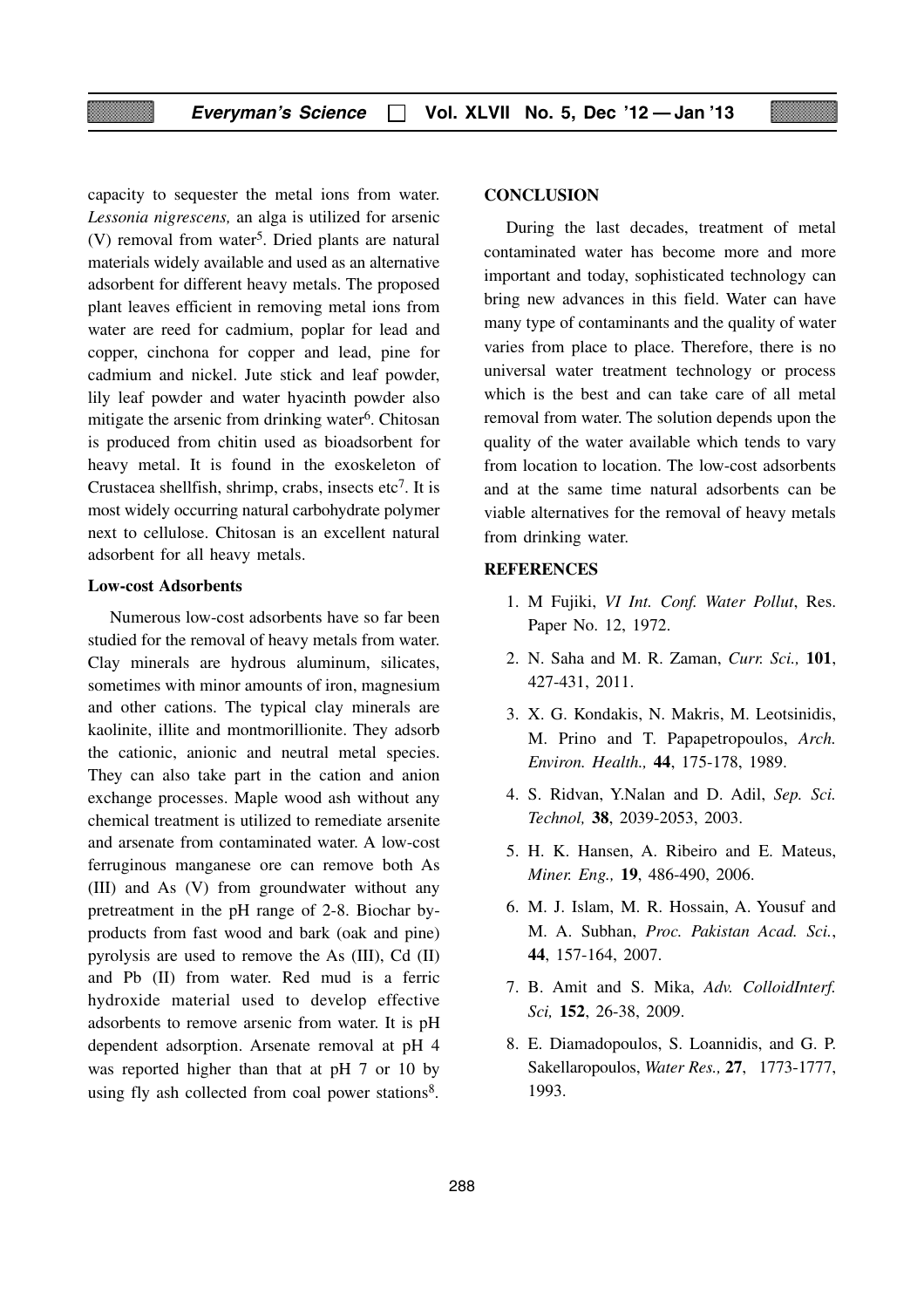## **CO2 SEQUESTRATION AND EARTH PROCESSES**

Malti Goel

This article deals with the emerging topic of  $CO<sub>2</sub>$  Sequestration, which is among the advanced energy technologies. CO<sub>2</sub> Sequestration is being discussed in national and international forum **and is of particular importance to coal based economies. Various earth processes for perma**nent fixation of CO<sub>2</sub> away from atmosphere are discussed in details.

#### **1. INTRODUCTION**

**T** apturing carbon dioxide is an end-of-pipe solution for pollution mitigation in fossil fuel based energy systems. Significant strides are being made in understanding carbon capture and storage  $CO<sub>2</sub>$  Sequestration in fossil fuel based economies. The  $CO<sub>2</sub>$  Sequestration involves capture of excess  $CO<sub>2</sub>$  from its point sources and its permanent fixation away from the atmosphere. The various techniques of  $CO<sub>2</sub>$  capture are derived from gas separation techniques, which include chemical absorption, membrane separation, physical adsorption, and cryogenic separation at source<sup>1</sup>. Captured  $CO<sub>2</sub>$  is then sequestrated by means of surface processes, by sub surface storage and/or by recovery of energy fuels & minerals. If the source





CSIR Emeritus Scientist, Centre for Studies in Science Policy, Jawaharlal Nehru University, New Delhi-110 067, India. E-mail : maltigoel2008@gmail.com

and the underground fixation sites are not near to each other, transport of  $CO<sub>2</sub>$  in liquid form over longer distances is required. To achieve a carbon balance in the atmosphere in an enhanced  $CO<sub>2</sub>$ scenario, Science & Technology gaps exist in  $CO<sub>2</sub>$ capture processes and materials as well as site specific models for its fixation<sup>2,3</sup>.

#### **2. EARTH PROCESSES**

Development of technologies for quantifying carbon stored in a given ecosystem and manipulation of ecosystem to increase the carbon sequestration rate beyond current conditions requires modeling research<sup>4</sup>. Whereas, earth processes in surface and subsurface for  $CO<sub>2</sub>$  Sequestration can be understood as follows :

#### **2.1 CO2 Fixation in Terrestrial Ecosystems**

The terrestrial sequestration approach is having significant potential for terrestrial sequestration i.e., plant & soil sequestration, microbial and microalgae fixation to stabilize atmospheric concentration of  $CO<sub>2</sub>$ .

#### **2.1.1 Plants and Soil**

The terrestrial biosphere is capable of sequestering large amount of carbon dioxide. Plants absorb  $CO<sub>2</sub>$  in the photosynthesis process. Carbon assimilation occurs in forests, trees, crops and soil and these are  $CO<sub>2</sub>$  sinks. Terrestrial  $CO<sub>2</sub>$  storage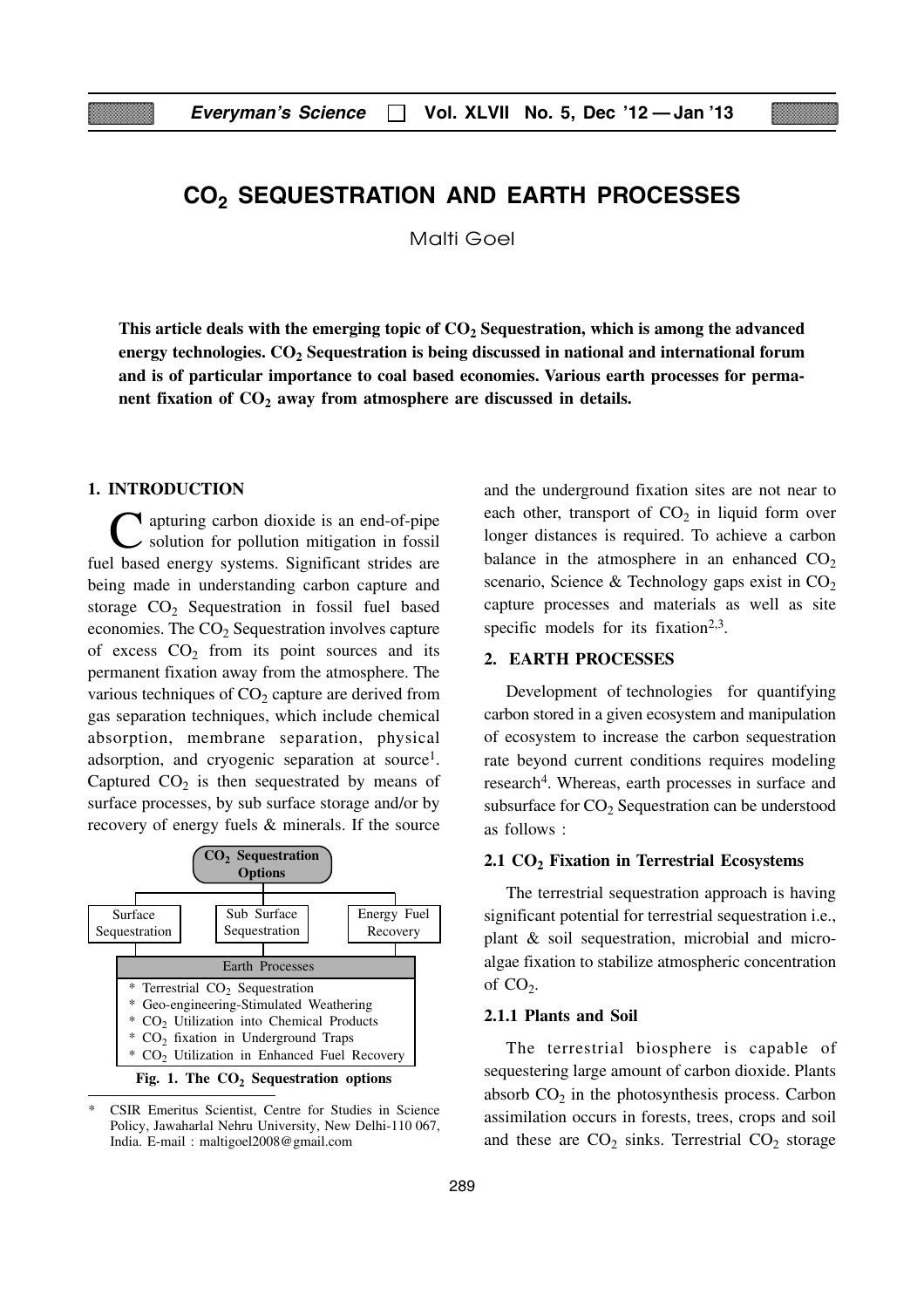can lead to afforestation in forest areas and can enhance crop productivity in rural areas. Advanced crop species and cultivation practices could be designed to increase the uptake of  $CO<sub>2</sub>$  through an enhanced photosynthesis rate.

The primary ways that carbon is stored in plants or in the soil as soil organic matter (SOM), which is a complex mixture of carbon compounds, consisting of decomposing plant and animal tissue, microbes (protozoa, nematodes, fungi, and bacteria) and carbon associated with soil minerals. Soils contain three times more carbon than the amount stored in living plants and animals.

It is estimated that increasing the soil organic carbon (SOC) by 0.01 per cent could nullify the annual increase in atmospheric carbon due to anthropogenic  $CO<sub>2</sub>$  emissions. The soil carbon pool and emissions of  $CO<sub>2</sub>$  are also influenced by vegetation types and local environmental factors<sup>5, 6</sup>. Enhanced  $CO<sub>2</sub>$  absorption rate in vegetation and cropland can lead to active storage whereas in wetlands, mined or un-mined forest sites and highway construction sites it can be a form of passive storage. Development of techniques for enhanced absorption of  $CO<sub>2</sub>$  while using least forest area and to understand the feedback mechanisms with a view to undertake agro-forestry modeling are needed.

#### **2.1.2 Bio Sequestration**

A further biological route can be to capture  $CO<sub>2</sub>$ from the flue gas using an algae pond in the vicinity of a thermal power plant. Development of algal strains with high productivity appears to be the most cost-effective solution with value addition. But the greatest challenge is to isolate algae and genetically improve algal strain for both higher oil content and overall productivity. Marine algae forms a possible solution for thermal power plants situated along the sea coast. Enhanced biological  $CO<sub>2</sub>$ capture has become possible by designing photobio reactors. Controlled micro organism activation

methods using photo bio reactors are under development as biofixation option of  $CO<sub>2</sub>$ . Solar bioreactors have been proposed for warm and sunny climatic regions. Bio-mimetic approaches using immobilized carbonic anhydrase are being studied in bioreactors for assessing  $CO<sub>2</sub>$  sequestration potential.

Further studies of carbon concentrating mechanisms in photoautotrophic organisms and nonphotosynthetic organisms, standardization and creation of data bank can potentially lead to the development of cost-effective large scale operation of  $CO<sub>2</sub>$  sequestration<sup>7</sup>.

#### **2.2 Geo-engineering - Stimulated Weathering**

Mafic and Ultramafic rock minerals, olivine, pyroxene and anorthite are present in large quantities in the subsurface environment. These minerals play an important role in the natural *carbon cycle.* Natural weathering occurs over geological time scales. Accelerating the natural process of  $CO<sub>2</sub>$ absorption by enhanced mineralization of olivine/ silicate rocks offers another potentially low cost solution for  $CO_2$  sequestration<sup>8</sup>. The effects of  $CO_2$ fugacity and salinity on the kinetics of diffusion of  $CO<sub>2</sub>$  into olivine have been investigated. Several studies have been made to study mineral reactivity, energy balance, intense grinding in presence of gaseous  $CO<sub>2</sub>$  and dynamics of  $CO<sub>2</sub>$  in pores. Accelerated rate of precipitation of mineral carbonate with industrial wastewater as a cation source has been demonstrated<sup>9</sup> in presence of a catalyst.

Silicates and compounds of magnesium and iron are present in small quantities in mineral industry waste. By using the geo-engineering approach for stimulated weathering of mining and industrial wastes, it is possible to sequester excess  $CO<sub>2</sub>$  from the atmosphere. Large scale sequestration by such means requires further and more detailed modeling research and understanding of field processes.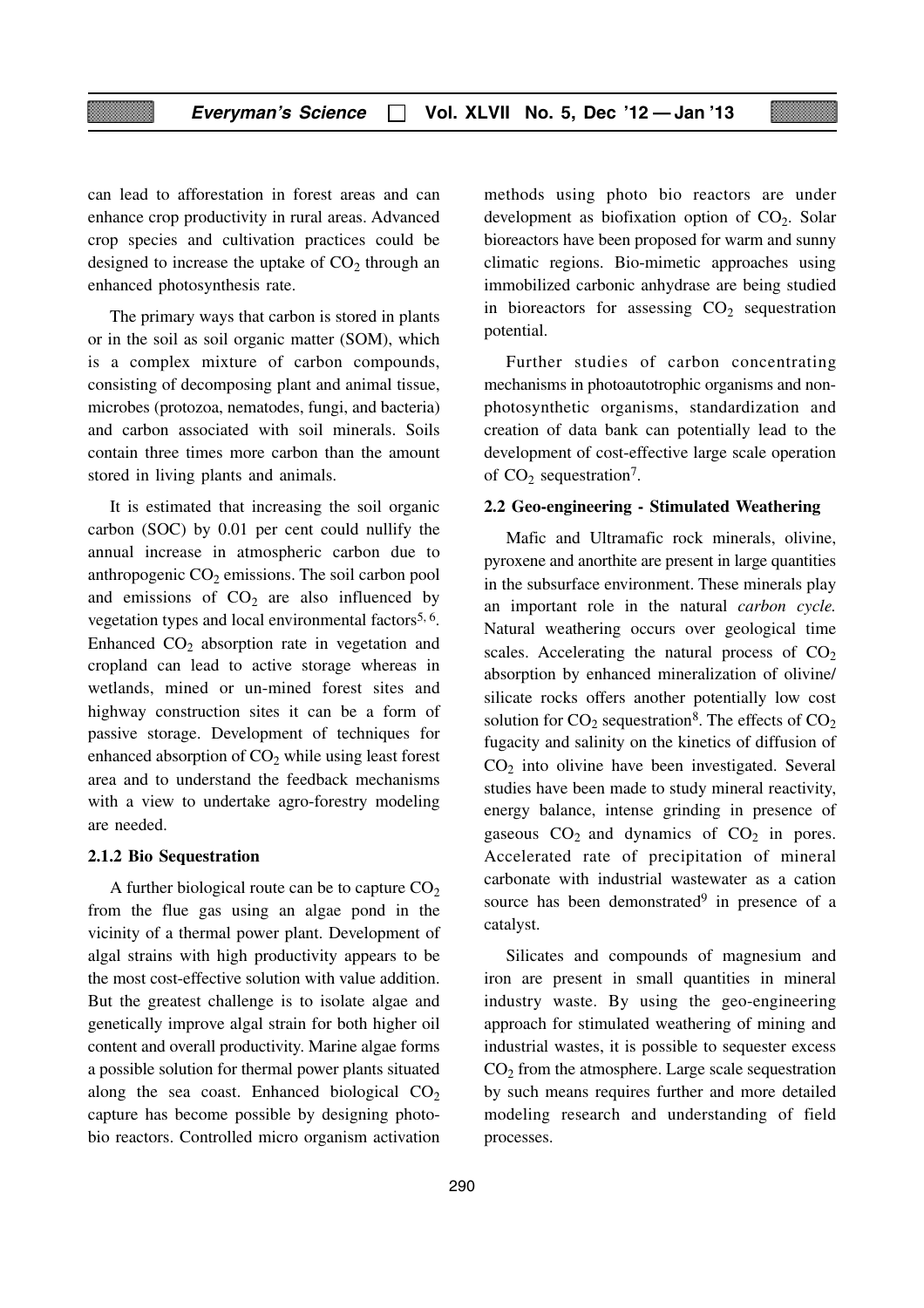#### **2.3 CO2 Utilization and Value Added Products**

The  $CO<sub>2</sub>$  has low chemical activity but it is possible to activate it towards chemical reactions by application of temperature or pressure or by use of catalysts. A variety of chemicals can be produced from  $CO<sub>2</sub>$ . These can be subdivided into a number of important areas; (i) Synthetic fuel products from  $CO<sub>2</sub>$  could be regarded as energy vectors or energy stores, utilizing renewable energy sources at offpeak hours with temporarily stored local  $CO<sub>2</sub>$ . (ii) By hydrogenation of  $CO<sub>2</sub>$  over a wide range of catalysts, synthetic hydrocarbons as transportation fuel can be produced. Hydrogen is required in considerable quantity and selectively to produce a single fraction of commercially vehicular fuels. (iii) Synthesis gas can be produced by reforming reactions, sometimes in multiple steps. One of the benefits of reforming reactions is the simplicity of the catalysts used, including nickel and cobalt catalysts. (iv) The synthesis gas produced can then be used in the transition metal catalyzed Fischer-Tropsch (F-T) synthesis.

Challenge exists to develop not only the F-T process conditions, but also to design new effective and selective catalysts. Use of enzyme carbonic anhydrase has been suggested as most efficient catalyst in  $CO<sub>2</sub>$  reaction with water. A pilot plant for multi-fuel generation has been designed and fabricated at Rajiv Gandhi Prodiyiki Vidyalaya, Bhopal<sup>10</sup>.

#### **2.4 CO2 Fixation in Underground Traps**

Permanence of storage and no risk from leakage are main safety criteria for sub-surface storage. As a  $CO<sub>2</sub>$  plume migrates, some of it may react with formation minerals to precipitate carbonates. When CO<sub>2</sub> reacts with *in-situ* fluids and gels dissolved geo chemical trapping occurs. The  $CO<sub>2</sub>$  laden water becomes denser and sinks to bottom. Chemical reactions with rock minerals can lead to formation of solid carbonates minerals. Mineral trapping is more permanent as Silicate minerals are converted to secondary Carbonates. Under suitable conditions of pressure and temperatures, minerals trapping capacity is high. Sequestration potential is high. On the whole, the nature of dissolution, mixing and segregation of  $CO<sub>2</sub>$  is dependent on reservoir characteristics and required scientific understanding of local geology<sup>11</sup>.

The US Department of Energy has classified eleven major types of reservoirs for knowledge development pathways for  $CO<sub>2</sub>$  Sequestration. Each has unique characteristics and requires considerable research on their performance analysis<sup>12</sup>. In the sub-surface  $CO<sub>2</sub>$  is normally stored in the supercritical phase, which is attained at the temperature of 304.1K and pressure 73.8 bars. Injection of  $CO<sub>2</sub>$  into deep saline aquifers, depleted oil & gas reservoirs, un-mineable coal seams and in basalts has been conceptualized. Physical trapping is expected to occur where there is a good cap rock with a low permeability. Engineered geological traps are also expected to provide a permanent storage for  $CO<sub>2</sub>$ . Both active and passive underground trapping mechanisms have been studied extensively.

#### **2.4.1 Underground Solution Trapping**

 $CO<sub>2</sub>$  fixation in deep saline aquifers, both on shore and offshore and are expected to provide the largest storage capacity at below 800m depth. At this depth,  $CO<sub>2</sub>$  is in liquid or supercritical state and has density less than water. The buoyant forces tend to drive upwards and therefore good cap rock is essential, in a manner similar to a soda water bottle where  $CO<sub>2</sub>$  occupies the space by partially displacing the fluid. In Saline formations, estimates of potential storage volume are low up to 30% of the total rock volume. The storage efficiency would depend on its structure as well as storage strategies and purity of captured  $CO<sub>2</sub>$ .

#### **2.4.2 Large Scale Stratigraphic Trapping**

Upward migration of  $CO<sub>2</sub>$  is blocked by the Stratigraphic structure of clay rocks above the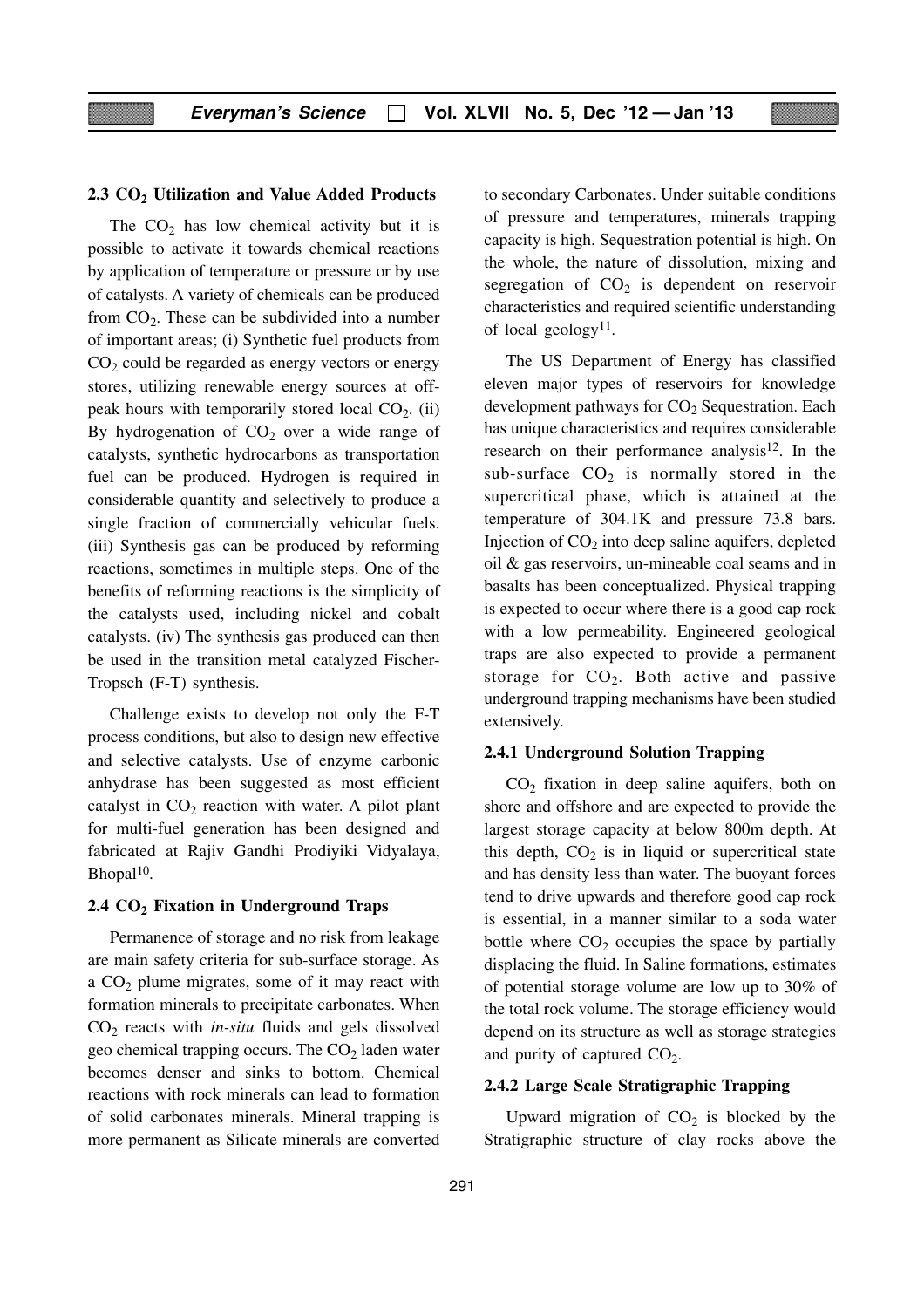storage formation. Lateral migration of  $CO<sub>2</sub>$  can also take place beneath the cap rock isolated within anticline structures bound by the shale cap and capillary forces may also retain  $CO<sub>2</sub>$  in the pore spaces of the formation.

#### **2.4.3 Mineralogical Trapping**

Basalt formations are attractive storage media as ancient hot lava sites. Pacific Northwest National Laboratory (PNNL), USA has identified carbon dioxide sequestration research priorities in flood basalts in the Columbia River region $13$ . Field research carried out in these formations suggests that lateral dispersions and vertical transport of  $CO<sub>2</sub>$  to overlaying basalt flows are expected to be important limiting factors controlling *in-situ* processes.

Will clay and calcium carbonate precipitation clog the available pore space at the injection site? Considerable further research is needed to understand the kinetics of rapid mineralization reaction rates that may occur in different basalts across the world. The area of Deccan flood basalts in India is estimated to be 0.5 million km2. Consisting of the thick Mesozoic sediments, its thickness varies from a few hundred m to 1.5 km, it could show accelerated reaction with  $CO<sub>2</sub>$  and its conversion into mineral carbonates possibly below sediments. It comprises of reactive Fe-Mg-Ca and Na rich silicon minerals. A preliminary feasibly study in Deccan Volcanic Province has been conducted at National Geophysical Research Laboratory, Hyderabad to study nature of secondary carbonation that takes place upon reaction with  $CO<sub>2</sub>$  in supercritical conditions<sup>14</sup>.

#### **2.4.4 Residual Gas trapping**

Residual gas trapping can occur in a sub-surface reservoir. When free-phase  $CO<sub>2</sub>$  migrates, it forms a plume, the  $CO<sub>2</sub>$  concentration towards the tail of the plume can get trapped by capillary pressure from the water in the pore spaces between the rocks. Similar to solution trapping  $CO<sub>2</sub>$  either forms residual - droplets in the pore or gets dissolved in the formation water. This is how oil was held for millions of years.

#### **2.5 CO2 Utilization in Recovery of Energy Fuels**

An important aspect of carbon sequestration is recovery of value added products. Active underground storage of  $CO<sub>2</sub>$  in oil, gas or coal fields for enhanced fuel recovery can provide an economic synergy to  $CO<sub>2</sub>$  sequestration process.

#### **2.5.1 Enhanced Oil Recovery (EOR)**

The  $CO<sub>2</sub>$  has been injected in depleting oil fields for enhanced recovery of oil. Scientific research for testing of storage of anthropogenic  $CO<sub>2</sub>$  in EOR has also been carried out depending on the pressure of injection gas into the reservoir. The  $CO<sub>2</sub>$  in an oil well can either be in miscible or in immiscible phase. In the miscible phase, injected  $CO<sub>2</sub>$  mixes with the viscous crude causing it to swell. It reduces its viscosity in the reservoir causing a flow to produce more oil. In the immiscible phase  $CO<sub>2</sub>$  does not dissolve in the crude. It raises the pressure and helps to sweep the oil towards the production well. A combination of both miscible and immiscible phases normally occurs. How much oil is displaced depends on various parameters such as; oil swelling, viscosity reduction, miscibility generation and reduction in residual oil saturation. Relative contribution of various parameters depends on the reservoir conditions as well as crude oil quantity. Dynamic modeling tools are needed to study migration, flow  $\prime$  behavior of stored CO<sub>2</sub> and actual performance prediction for enhanced oil recovery.

#### **2.5.2 Enhanced Coal Bed Methane Recovery (ECBM)**

Coal beds have absorption capacity for  $CO<sub>2</sub>$ which is two to three times that of methane. Like oil fields, an un-mineable coal seam can also prove to be a potential reservoir for enhanced coal bed methane recovery (ECBM). Physical adsorption of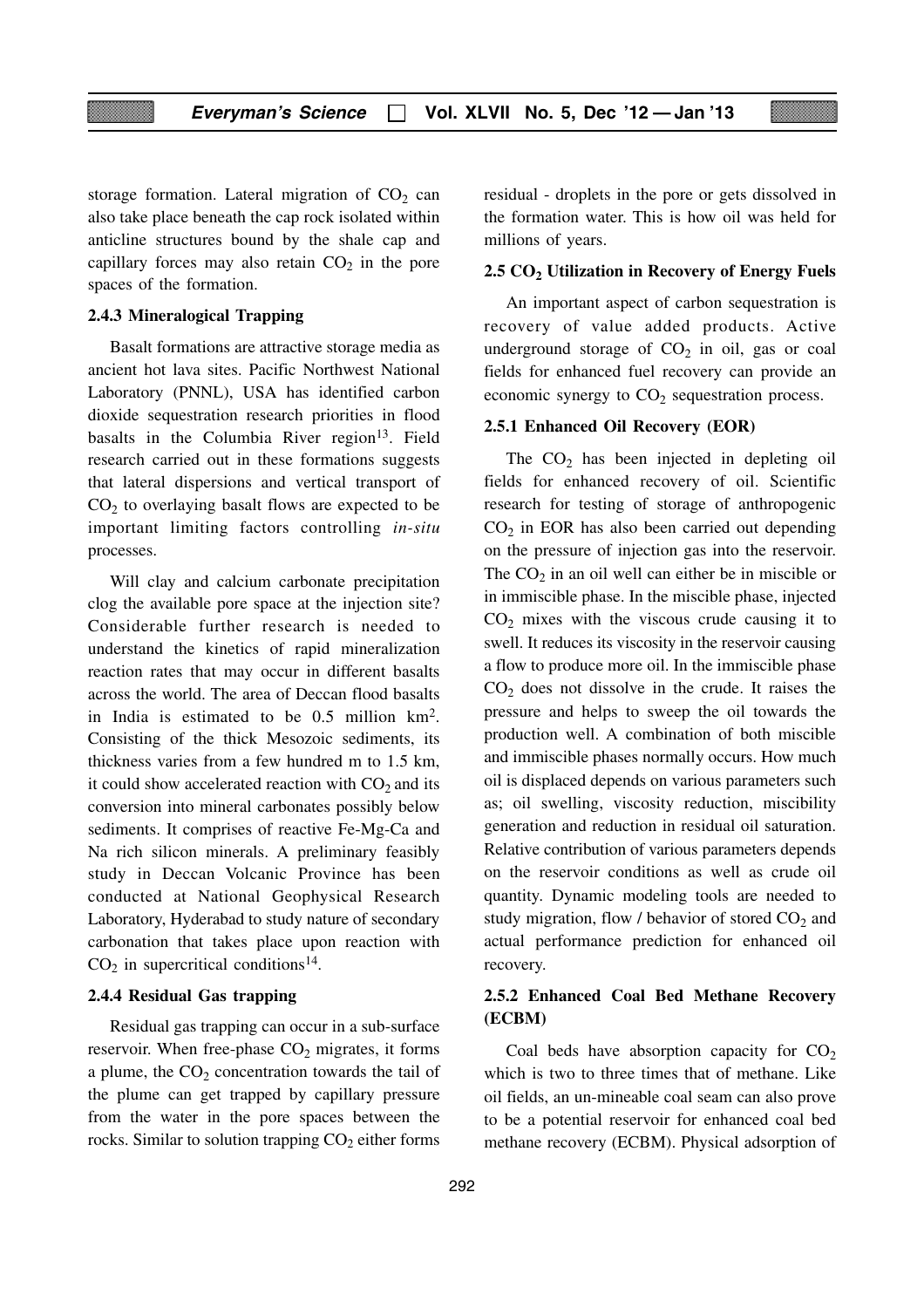$CO<sub>2</sub>$  occurs on the internal surface and micro pores in coal beds and replacing methane. The  $CO<sub>2</sub>$ remains trapped as long as pressure and temperature remain stable. The absorption isotherms for  $CO<sub>2</sub>$ are important. Sorption capacity of coal decreases significantly with increasing temperature. Normally temperature in the range of 12° to 26°C is preferred. High moisture content in coal also decreases sorption capacity. Model predictions suggest that injection of  $CO<sub>2</sub>$  can achieve 70-90 percent recovery of CBM as against 40 percent without it.  $CO<sub>2</sub>$ storage in coal beds takes place at shallower depth than in Saline and oil reservoirs.

The key parameters which need to be monitored are moisture, ash content of coal, Vitrinite reflectance, temperature and pressure<sup>15</sup>. Mineral matter acts an inert diluting agent in the coal and contributes to gas desorption, therefore the areas of coal having relative low ash yield are more favorable to  $CO<sub>2</sub>$  sequestration. Presence of large-scale faults can be harmful as the gas may escape or remain trapped. Further studies are needed for assessing  $CO<sub>2</sub>$  Sequestration potential in coal beds are : (i) Coal quality, (ii) Sorption capacity, (iii) Intramolecular structure of coal, (iv) Hydrodynamics (v) dynamics of  $CO<sub>2</sub>$  flow.

#### **3. IMPORTANT LARGE SCALE SEQUESTRA-TION INITIATIVES**

Global field experimentation is being pursued to determine benchmarks. Among the large scale demonstration noteworthy is Weyburn oil fields in Southern Saskatchewan, Canada for enhanced oil recovery. By injecting about 6000 tons of  $CO<sub>2</sub>$  per day, a total of 20Mt of  $CO<sub>2</sub>$  is expected to be sequestered<sup>16</sup>. During its life, such an operation could produce 122 million barrels of incremental oil, which is about 30 percent enhancement over the recoveries so far. The emphasis is on measuring and monitoring of leakage, risks, etc, to develop a best practice manual for  $CO<sub>2</sub>$ -EOR.

In Salah in Algeria is another international project of CO2 Sequestration in depleted gas fields. It is expected that 17Mt of  $CO<sub>2</sub>$  could be injected in the gas leg of the reservoir till the project completion in 2020. Since 2004 about 1 Mt of  $CO<sub>2</sub>$  has been sequestered per year at a depth of 1800 m in the Krechba reservoir, a geological formation with low permeability sandstone. Scientific monitoring of  $CO<sub>2</sub>$  plume inside the well has been developed. Using satellite based Interferometric Synthetic Aperture Radar (InSAR) remote sensing imagery techniques.  $CO<sub>2</sub>$  ground movement is being tracked.

The earliest  $CO<sub>2</sub>$  storage project has been Sleipner West in Norway, began in 1996 in Norway. The Sleipner reservoir is situated in the Utsira formation comprises a 200-250m thick fluid saturated sandstone formation at a depth of 1,000 metres beneath the seabed. More than 15 million of  $CO<sub>2</sub>$  has been injected and images of the  $CO<sub>2</sub>$ plume at Sleipner from the time-lapse 3D seismic data have been obtained<sup>16</sup>. The changes in seismic impedance have been monitored from new seismic data produced at regular intervals.

The  $CO<sub>2</sub>$  sequestration project at Reykjavik, Iceland aims to study feasibility of permanent storage of  $CO<sub>2</sub>$  captured from geothermal waters into basaltic rocks. Located in the vicinity of a geothermal power plant, geochemical modeling of the  $CO<sub>2</sub>$  in waters as a natural analogue in CarbFix pilot is expected to throw some light on its feasibility despite limited pores that are present in basalts.

Medium to large-scale field tests for enhanced coal bed methane recovery have been reported in San Juan field of USA, Yubari Iskari coal fields in Japan, Silesian basin in Poland and Fenn Big Valley, Canada. A dual porosity model based on idealization of fracture media is adopted and two phase flow of gas and water has been proposed.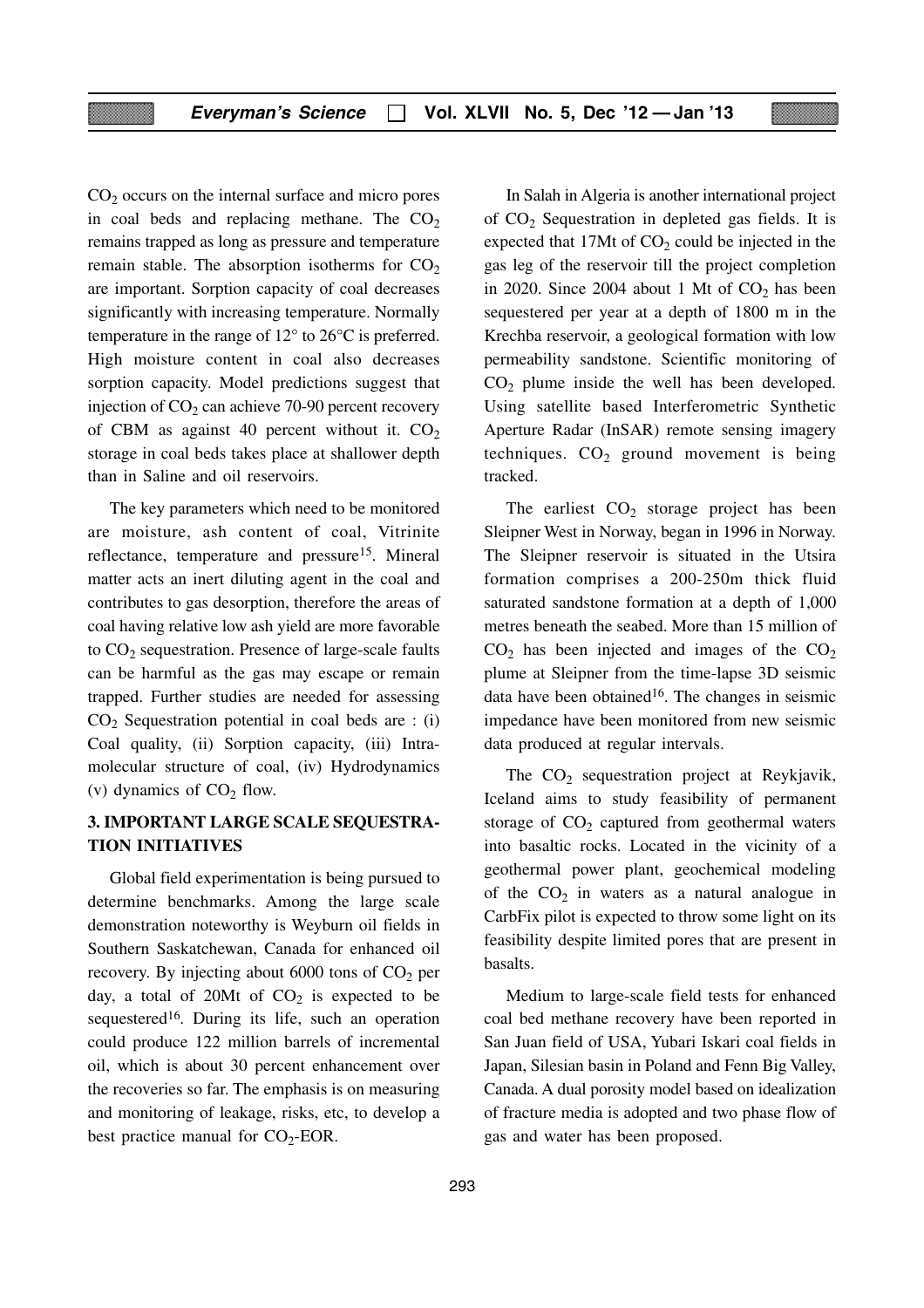It is worth mentioning the  $CO<sub>2</sub>$  Sequestration Initiative, a unique multi-national programme at Pacific Northwest National Laboratory, USA aims to integrate geo-modeling and monitoring studies'18 for study of sequestration. Having two main components; (i) *in-situ* Supercritical suite IS<sup>3</sup> and (ii) Geological Sequestration Software suit GS3,  $IS<sup>3</sup>$  is an investigative approach to probe geochemical reactions under supercritical pressures and temperatures to study  $CO<sub>2</sub>$  geochemistry of the cap rock and injection trapping mechanisms. GS3 has been designed for modeling of geological sites for sequestration using advanced scientific programming and benchmarking of scientific simulators for different geo-environments.

#### **4. CONCLUSIONS**

The  $CO<sub>2</sub>$  sequestration is a large-scale infrastructure intensive emerging energy technology for mitigation of climate change. Advancements made in  $CO<sub>2</sub>$  sequestration in the surface or subsurface – be it terrestrial plantation or algae or a coal mine or oil reservoir or mineral rocks -are a scientific necessity in developing the knowledge base about its disposal.  $CO<sub>2</sub>$  sequestration in the long run can offer an opportunity to recover clean energy fuels only when technology is proven. The studies so far are site specific and need to be evaluated on case to case basis. Considerable additional geological investigation and modeling research would be needed to create a comprehensive data base for effective mapping of various reservoirs and test the efficacy in the long run. Further Geological studies and geo-modeling research is needed to explore and prove technological sustainability.

#### **REFERENCES**

1. B. Davidson Metz, H. O. Coninck, M. Meyer Loos, L. Eds., IPCC Special Report on Carbon Capture and Storage, *Working Group III,* 2005.

- 2. M. Goel, *Carbon Capture and Storage : R&D Technology for Sustainable Energy Future,* Narosa Publishing House, Delhi, pp 3-14, 2008.
- 3. M. Goel, *Current Science,* **92**, 1201-2, 2009.
- 4. Joe Wisniewski, R. K. Dixon, J. D. Kinswan, R. N. Sampson, A. E. Lugo, *Climate Research,* **3**, 1-5, 1993.
- 5. P. S. Yadava,  $CO<sub>2</sub>$  Mitigation : Issues and strategies, in  $CO<sub>2</sub>$  Sequestration Technologies for Clean Energy Future, eds. Qasim S. Z., Goel Malti, Daya Publishing House, Delhi, 163-170, 2010.
- 6. A. R. Reddy, G. K. Rasineni and A. S. Raghavendra, *Current Science,* **99** (1), 46-54, 2010.
- 7. A. K. Puri, T. Satyanarayana, Enzyme and microbe mediated carbon sequestration, in CO2 Sequestration Technologies for Clean Energy Future, eds. Qasim S. Z., Goel Malti, Daya Publishing House, Delhi, 119-130, 2010.
- 8. R. D. Schuling and P. Kigjsman, *Climate Change,* **74**, 349-354, 2006.
- 9. J. Zhana, R. Zhana, H. Geerlings and J. Bi, *Chemical Engineering and Technology,* **33** (7), 1177-1183, 2010.
- 10. V. K. Sethi *et al*., *International Journal ICER,* JERAD, 2010
- 11. M. Goel, S. N. Charan, A. K. Bhandari,  $CO<sub>2</sub>$ Sequestration: Recent Indian Research, IUGS INDIAN REPORT OF INSA 2004-2008, in: A. K. Singhvi, A. Bhattacharya and S. Guha, eds., INSA Platinum Jublee publication, pp 56-60, 2008.
- 12. R. Buchanan and T. R. Carr, *Public Information Circular (PIC),* 27, 2011.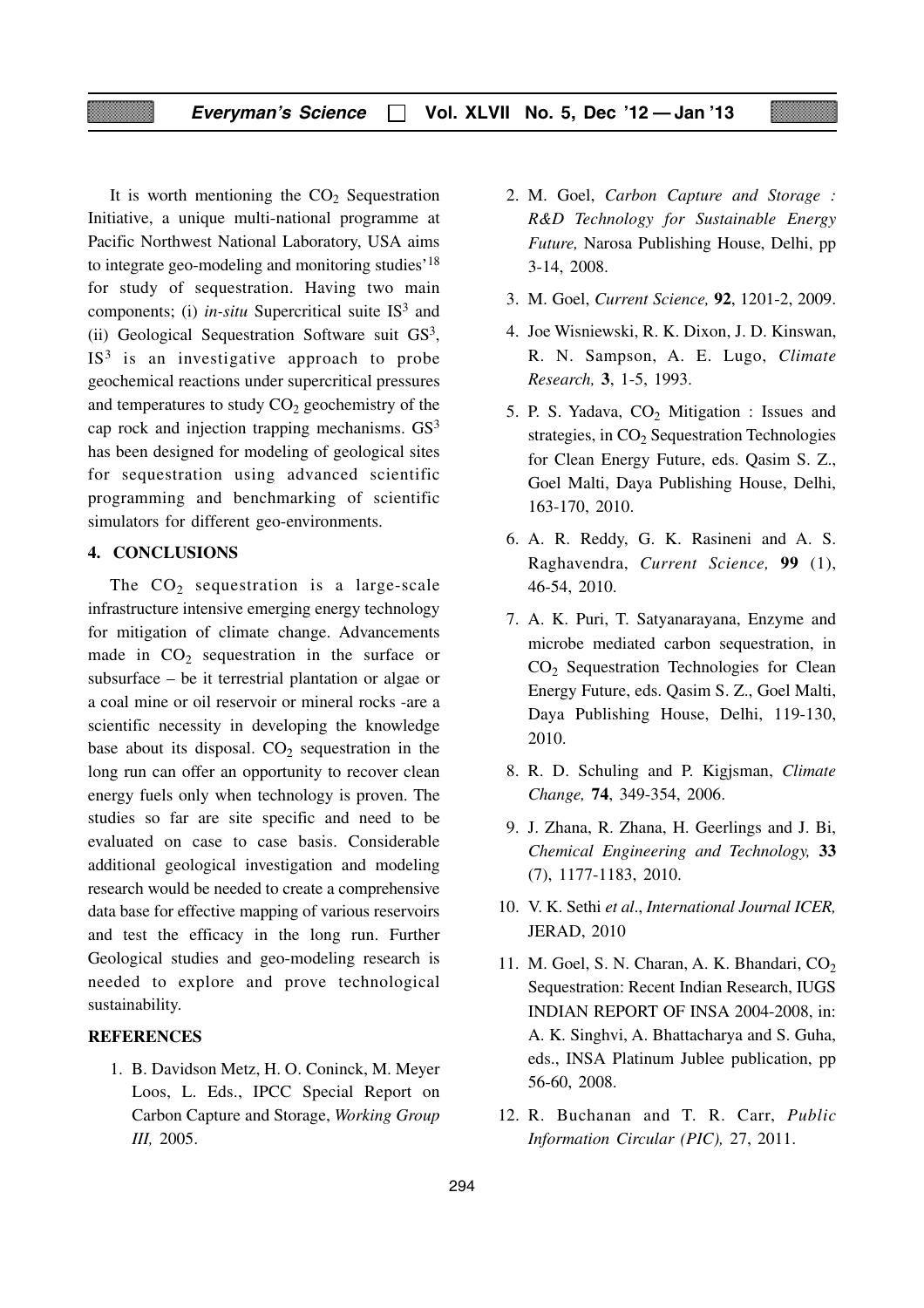- 13. McGrail B. Peter, Schaef H. Todd, and Spane Frank A, *Carbon Capture and Storage : R&D Technology for Sustainable Energy Future,* Narosa Publishing House, Delhi, 15- 22, 2008,
- 14. P. S. R. Prasad, D. Sarma, L. Sudhakar, U. Basavaraju, R.S. Singh, Z. Begum, K.B. Archana, C. D. Chavan, S. N. Charan, *Current Science,* **996,** 288-291, 2009.
- 15. J. C. Pastin, R. H. Groshong and R. E. Carroll, Enhanced Coal bed Methane recovery through  $CO<sub>2</sub>$  sequestration of carbon dioxide:

*Potential a market based Environmental solution in the Black warrior Basin of Alabana,* www.netl.doe.gov/publications

- 16. K. J. Vargas, *Oil & Gas Journal,* **107** (44), 44-49, 2009.
- 17. Bickle, M., Chadwick, A., Huppert, H., Hallworth, M., Lyle S., *Earth and Planetary Science Letters*, 2007, **255** (1-2), 164-176.
- 18. E. Murphy, A. Bonneviller, M. White and K. Rossa, Carbon Sequestration Initiative, Pacific Northwest National Laboratory, USA, 2010.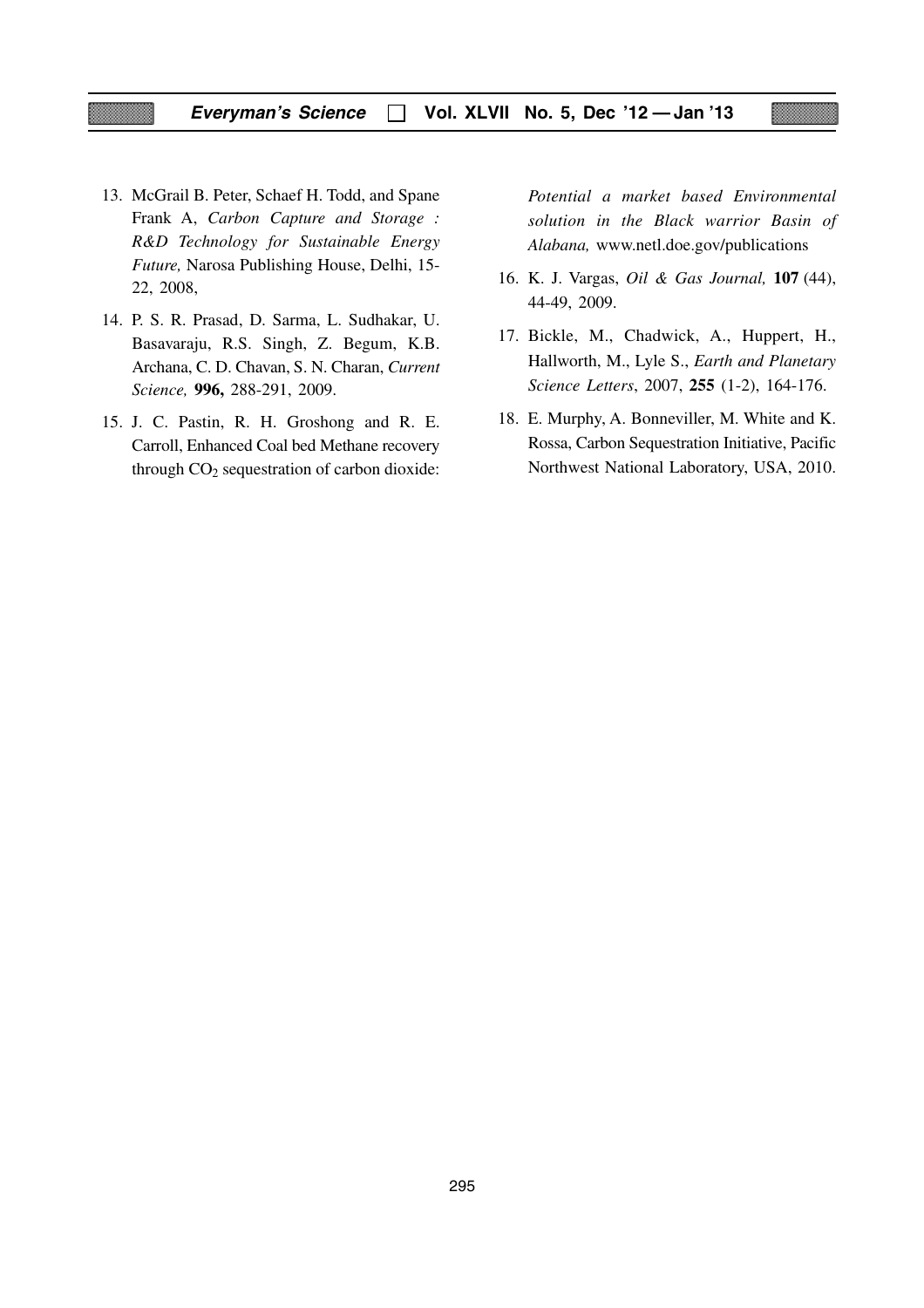## **AN UNDERSTANDING OF PAIN & FUNCTIONAL IMPAIRMENT AND MANAGEMENT ISSUES IN KNEE OSTEOARTHRITIS**

Meenakshi Batra

**Knee Osteoarthritis is a degenerative & disabling condition characterized by pain, muscle dysfunction, proprioceptive impairments, neuromuscular incoordination & sensorimotor dysfunctions. It is important to understand the underlying neurophysiological & biomechanical mechanisms contributing to the disease process in order to formulate specific intervention strategy.**

#### **INTRODUCTION**

O steoarthritis is a slowly evolving disorder of synovial joints in which a complex combination of degradative and reparative processes alters the anatomy and matrix composition of the articular cartilage and subchondral bone. It affects the hands, feet, spine, and large weight-bearing joints, such as the hips and knees. But the knees joints are most commonly affected.

Osteoarthritis of the knee can affect the main surfaces of knee joint and the cartilage under kneecap (patella). It is characterized by muscle dysfunction 8, proprioceptive impairments, impaired ability to generate force quickly during voluntary muscle contraction, neuromuscular incoordination and reduced functional performance which adversely affects the quality of life. Signs & symptoms range from acute pain to chronic pain typically worse with weight-bearing, swelling, spasm, stiffness, diminished knee range of motion, decreased muscle strength & endurance. In response to pain and stiffness, patients tend to become more sedentary, which further induces muscle atrophy and functional performance limitations  $6, 7$ . It mainly affects the

elderly population but may appear as early as 35 years of age affecting approximately 4 % of the world's current population. As per World Health Organization (WHO) estimates approximately 70 million Indians are its victims.

Knee pain is the most frequently reported peripheral joint complaint in community-based studies worldwide and has been found to be present in 5–13% of adult populations in Asia conducted under the 'Community Oriented Programme for the Control of Rheumatic Diseases' (COPCORD). Its estimated prevalence in India, Thailand, Malaysia is approximately 13.2%, 12.5%, and 9.3%, respectively. The male to female ratio is 8.5%: 12.3%, 2.7%: 6%, and 9.4%: 10.9% for the Indians, Chinese and Malaysia 9.

#### **PATHOPHYSIOLOGICAL CHANGES**

The pathophysiology involves a combination of mechanical, cellular, and biochemical changes. These changes can interfere with continued internal remodeling, maintenance of the tissue, and loss of cartilage. This finally results in roughening of the bony surface and osteophytes formation interfering with normal joint movement <sup>4</sup>. These degenerative changes ultimately culminate into abnormal stress loading, altered weight bearing pattern, and gait deviations.

Occuptional Therapist, Pt. Deen Dayal Upadhyaya Inst. for the Physically Handicapped, Ministry of Social justice & Empowerment, Govt. of India, Delhi, E-mail: minaxibatra@yahoo.com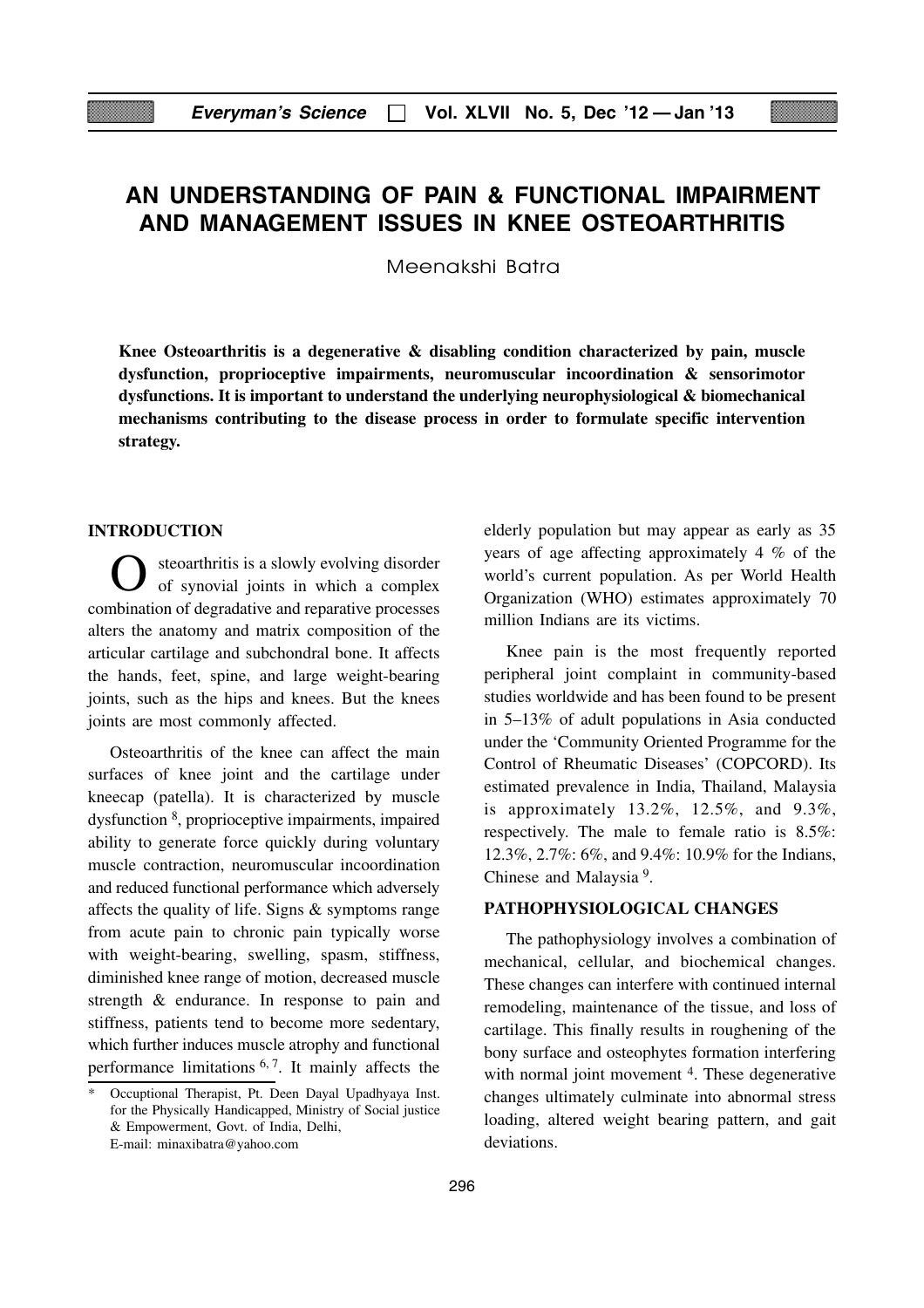#### **NEUROPHYSIOLOGY OF KNEE PAIN IN OSTEOARTHRITIS**

The Knee pain is a major symptom of knee osteoarthritis and its presence & severity are important determinants of disability. Osteoarthritic pain may originate in several articular or paraarticular tissues supplied by sensory nerves 9. The mechanism for pain production may be irritation of articular nerve endings by chemical substances (such as inflammatory mediators) or mechanical irritation (mechanical overload / abnormal stress loading), neurogenic inflammation or raised intraosseous pressure. This pain sensation is carried via partially Myelinated A delta (d) and Unmyelinated C fibres to the cerebral cortex. In addition, psychological stress, depression & sleep deprivation may amplify pain attributable to local joint condition.

## **PATHOMECHANICS OF IMPAIRED PROPRIOCEPTIVE ACUITY & ITS FUNCTIONAL CORRELATES**

Proprioception plays an integral role in neuromotor control of the knee joint. It relies on accurate sensory input & requires the integration of sensory information from peripheral proprioceptors (i.e. muscle spindles), vision and the vestibular apparatus thereby promoting central integration  $1, 4$ Therefore factors which adversely affect muscle spindle sensitivity results in impaired proprioceptive acuity  $\&$  muscle dysfunction  $6, 7$ .

## **FUNCTIONAL IMPAIRMENTS IN KNEE OSTEOARTHRITIS**

**Muscle dysfunction in context to knee Osteoarthritis** : It has been observed that neuromuscular joint protection requires proprioceptive input and motor output. The quadriceps muscle group weakness or atrophy reduces the amount of protective force generated at the knee joint. In addition, however, if the speed of muscle contraction is also affected and slower, then it will also take longer for protective and stabilizing muscle contraction to occur. The ability to generate force quickly during voluntary muscle contraction is affected in the quadriceps. This knowledge about muscle dysfunction may be useful in understanding the etiology of knee osteoarthritis and clinical decision making process7.

**Postural instability and equilibrium :** Severe pain, articular damage, and quadriceps muscle weakness associated with knee osteoarthritis contribute to postural instability, gait deviations and impaired proprioceptive acuity, and decreased capacity to maintain equilibrium under static or dynamic conditions.

#### **MANAGEMENT OF KNEE OSTEO-ARTHRITIS**

Management in osteoarthritis can be Nonpharmacological, pharmacological and surgical. The primary goals of treatment are to improve joint function and quality of life. Treatment should be individualized based upon severity of OA and the patient's needs. Education regarding the natural progression of OA is critical to establish realistic patient expectations regarding current treatment modalities.

**Non-pharmacologic interventions :** It includes exercise, occupational therapy, physical agent modalities, dietary modification, weight reduction and ambulatory assistive devices.

**Pharmacological interventions :** It begins with analgesics (such as acetaminophen, topical creams and non-steroidal anti-inflammatory drugs (such as ibuprofen, ketoprofen & naproxen) etc.

**Surgical interventions :** The Patients with osteoarthritis may develop symptoms refractory to nonsurgical management. For these patients there are several options available including arthroscopic joint lavage and debridement, realignment procedures (osteotomy), joint fusion (arthrodesis) and joint replacement (arthroplasty). Current researches has focused heavily on cartilage repair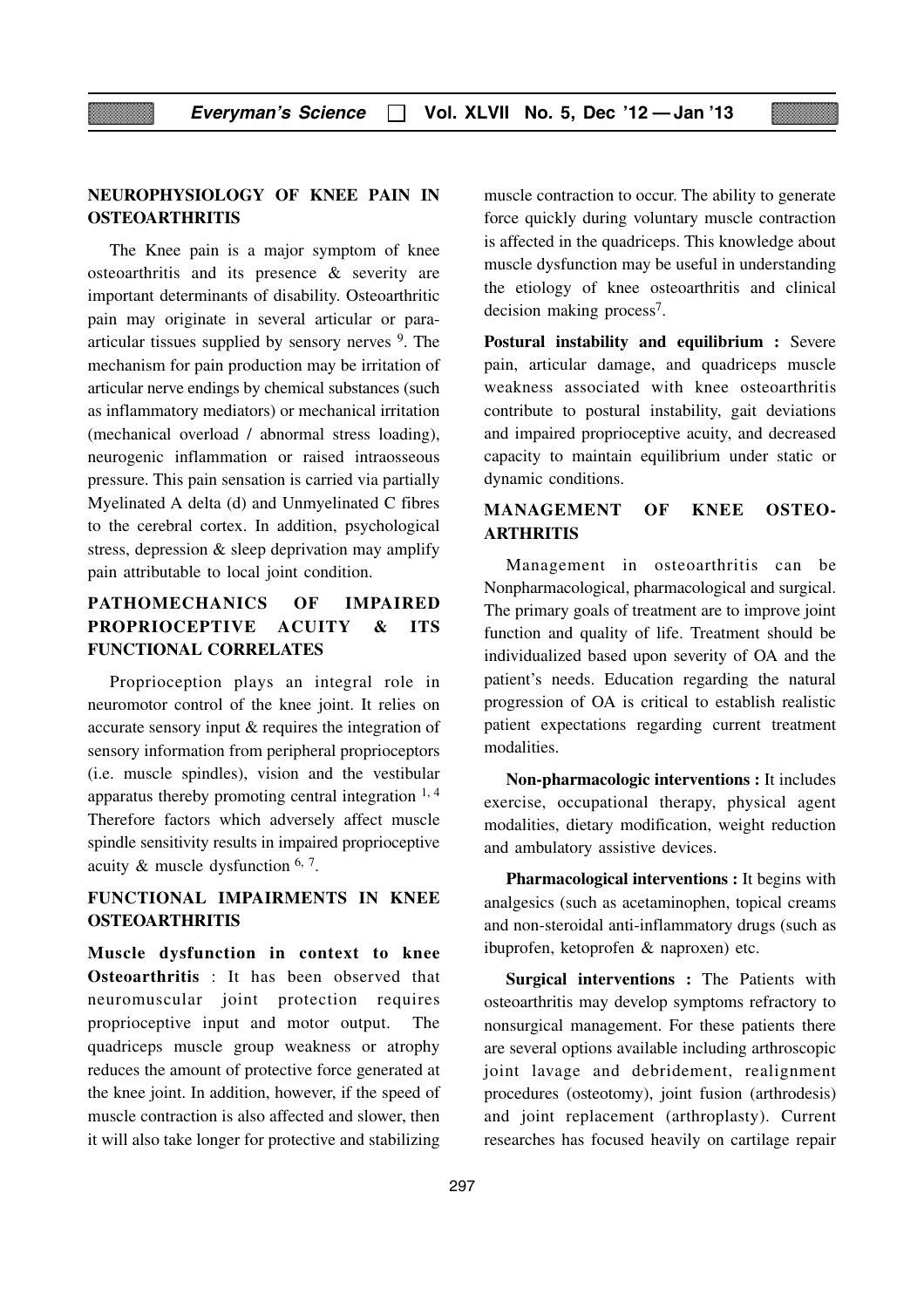with important advances noted in stimulation of intrinsic repair mechanisms (microfracture), regeneration (autologous chondrocyte implantation), and substitution techniques (osteochondral allograft or autograft plugs). The objectives of these treatments are to obtain pain relief, reduce joint inflammation, restore function and reduce disability.

The management of knee osteoarthritis is quite challenging in order to provide relief to the patients. Presently, available intervention strategies works on relief of pain, spasm, improving joint range of motion, muscle strength and endurance *via* knee immobilization, stretching, knee strengthening, therapeutic massage, physical agent modalities such as moist-heat packs, ultrasound, diathermy (thermotherapy) and electrical stimulation etc. There are different opinions regarding the best option available for managing functional impairments in knee osteoarthritis <sup>2, 10</sup>. The relationship between weight bearing exercise and osteoarthritis is complex. Many experts claim that exercise provides some protection against the development of osteoarthritis by reducing body weight, improving muscle strength, and increasing flexibility. In addition, exercise stimulates the secretion of synovial fluid which lubricates and nourishes the joints. Non-weight-bearing exercise, especially swimming, is often promoted as treatment for mild forms of osteoarthritis.

The available literature emphasizes on the need for specially designed and individually tailored<sup>5</sup> intervention strategy such as Neuromusculoskeletal Multijoint Coupling Dynamics (NMJCD) Strategy which incorporates neurophysiological and biomechanical principles within functional context for patients with knee osteoarthritis.

The understanding of these underlying pathophysiological & neurophysiological mechanisms may serve as guiding tool while formulating specific intervention strategy for patients with knee osteoarthritis.

| <b>Nonpharmacological</b>  | <b>Pharmacological</b> | <b>Surgical</b>  |
|----------------------------|------------------------|------------------|
| Patient education,         | Non-opiod              | Arthroscopic     |
| Exercise.                  | analgesics,            | debridement,     |
| Occupational Therapy,      | topical ointments,     | Osteotomy,       |
| Physical agent             | Anti-inflammatory,     | Autologous       |
| modalities,                | drugs, Intraarticular  | chondrocyte      |
| Dietary                    | injections of          | implantation,    |
| modification.              | hyaluronic acid        | Osteochondral    |
| Weight reduction           | products.              | allograft plugs, |
| Ambulatory assistive       |                        | Partial or total |
| devices.                   |                        | joint            |
| Neuromusculoskeletal       |                        | replacement.     |
| <b>Multijoint Coupling</b> |                        |                  |
| Dynamics                   |                        |                  |
| (NMJCD) approach,          |                        |                  |

#### **Table 1 Management of Osteoarthritis**

#### **REFERENCES**

- 1. AM Aniss, H-C Diener, J Hore, D Burke, S Gandevia, *J. Neurophysiol.*, **64**, 661-70, 1990.
- 2. WH Jr Ettinger, RF Afable, *Med. Sci. Sports Exerc.*, **26**, 1435-1440, 1994.
- 3. D T Felson, A Naimark, J Anderson, L Kazis, W Castelli, RF Meenan, *Arthritis Rheum.*, **30(8)**, 914-8, 1987.
- 4. S Gandevia, D Burke, *Behav. Brain Sci.*, **15**, 614-32, 1992.
- 5. Marc C Hochberg., Roy D Altman., Kenneth D Brandt., Bruce M Clark., A. Paul, Dieppe, Marie R Griffin, Roland W Moskowitz, Thomas J Schnitzer, *Guidelines for the Medical Management of Osteoarthritis*, **38 (11)**, 1541-1546, 1995.
- 6. MV Hurley, DL Scott, *The British Journal of Rheumatology*, **37**, 1181-1187, 1998.
- 7. MV Hurley, *Rheumatic Disease Clinics of North America*, **25**, 283-298, 1999.
- 8. A. Chopra, M. Saluja, J. Patil, A. Venugopalan, Tandale HS, Wigley RD, *Ann*. *Rheum*. *Dis.*, **63**, (502), 2004.
- 9. BL Kidd, *Osteoarthritis and Joint Pain*, **123**, 6-9, 2006.
- 10. MA Minor, *Arthritis Care Res.*, **7**, 198-204, 1994.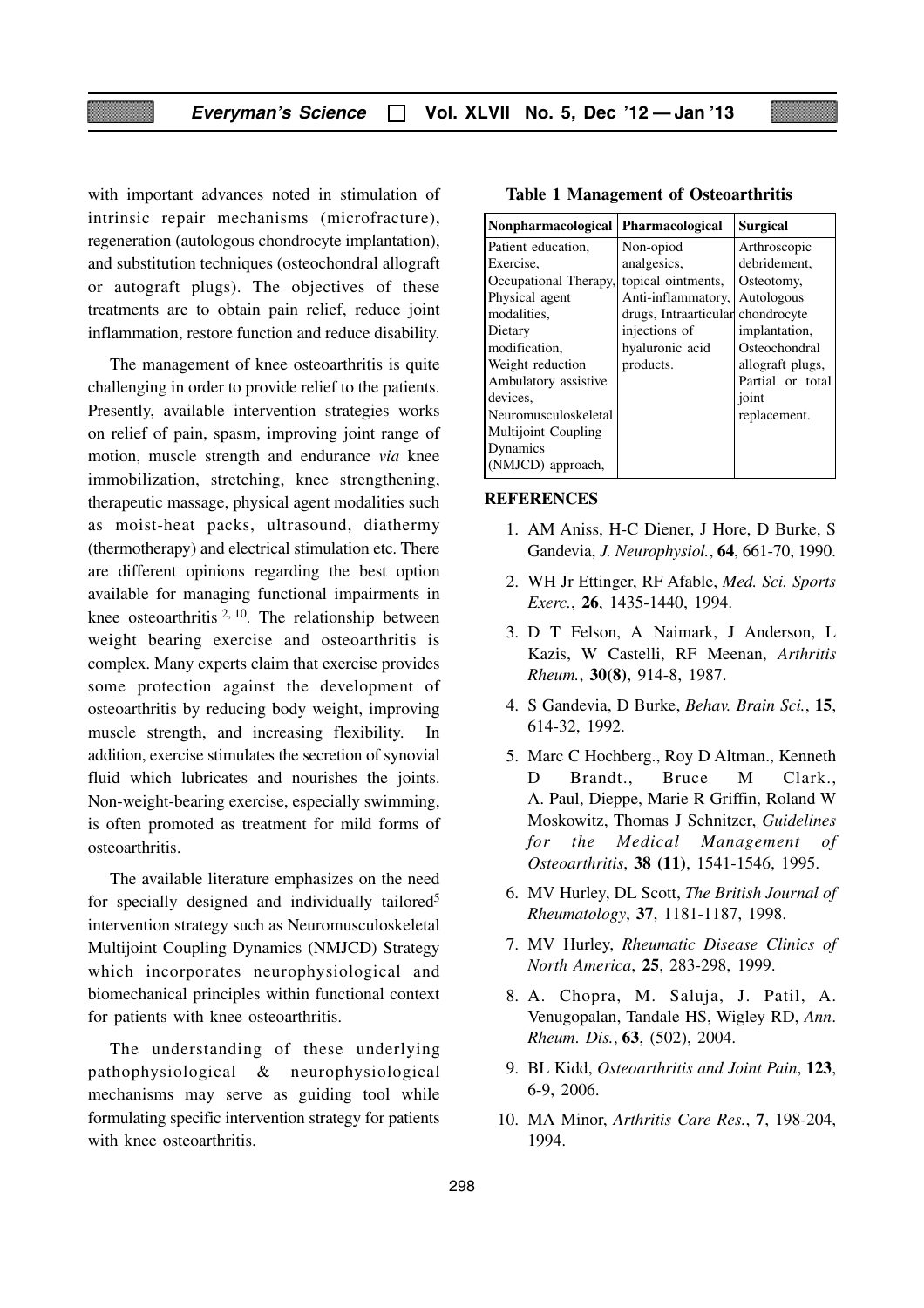## **LACCASES : THE BLUE OXIDASES WITH IMMENSE SCOPE FOR BIOTECHNOLOGICAL EXPLOITATION**

Vidya Pradeep\* & Manpal Sridhar

**Laccases, the blue oxidases, have received much attention from researchers in last decades due to their ability to oxidize both phenolic and nonphenolic lignin related compounds as well as highly recalcitrant environmental pollutants, which makes them very useful for their application to several biotechnological processes. Laccases have wide applications which include detoxification of industrial effluents, mostly from the paper and pulp, textile and petrochemical industries, use as a tool for medical diagnostics and as a bioremediation agent to clean up herbicides, pesticides and certain explosives in soil. Laccases are also used as cleaning agents for certain water purification systems, as catalysts for the manufacture of anti-cancer drugs and even as ingredients in cosmetics. In addition, their capacity to remove xenobiotic substances and produce polymeric products makes them a useful tool for bioremediation purposes.**

#### **INTRODUCTION**

Laccases are enzymes belonging to the blue<br>oxidases<sup>1</sup>, which also include ascorbate oxidases and ceruloplasmins. Laccases: Benzenediol : oxygen oxidoreductases, EC 1.10.3.2 are thus known as blue multicopper oxidases that catalyse the oxidation of an array of aromatic substrates concomitantly with the reduction of molecular oxygen to water. Their characteristic blue colour is caused by a copper atom that is thought to be the primary electron acceptor. Laccase was first discovered in the sap of Japanese Lacquer tree, *Rhus vernicifera*2*.* Majority of fungal laccases are extracellular, monomeric, globular proteins of approximately 60-70 kDa with an acidic isoelectric point around pH 4.03. Laccase catalyze the direct oxidation of ortho and para biphenols, aminophenols, polyphenols, polyamines and aryl

National Institute of Animal Nutrition and Physiology, Adugodi, Bangalore, Karnataka -560 030, India. E-mail : vidyaprad@gmail.com

diamines as well as some inorganic ions. Amongst more than 200 kinds of oxidases and oxygenases, only six classes of enzymes are capable of catalyzing this type of oxygen reaction. They are cytochrome-C-oxidase, laccases, L-ascorbate oxidase, ceruloplasmin, bilirubin oxidase and phenoxazinone synthase.



**Fig 1 : The tricopper site found in laccases with each copper centre being bound to imidazole adapted from smoke foot, Wikipedia Commons, 2008)**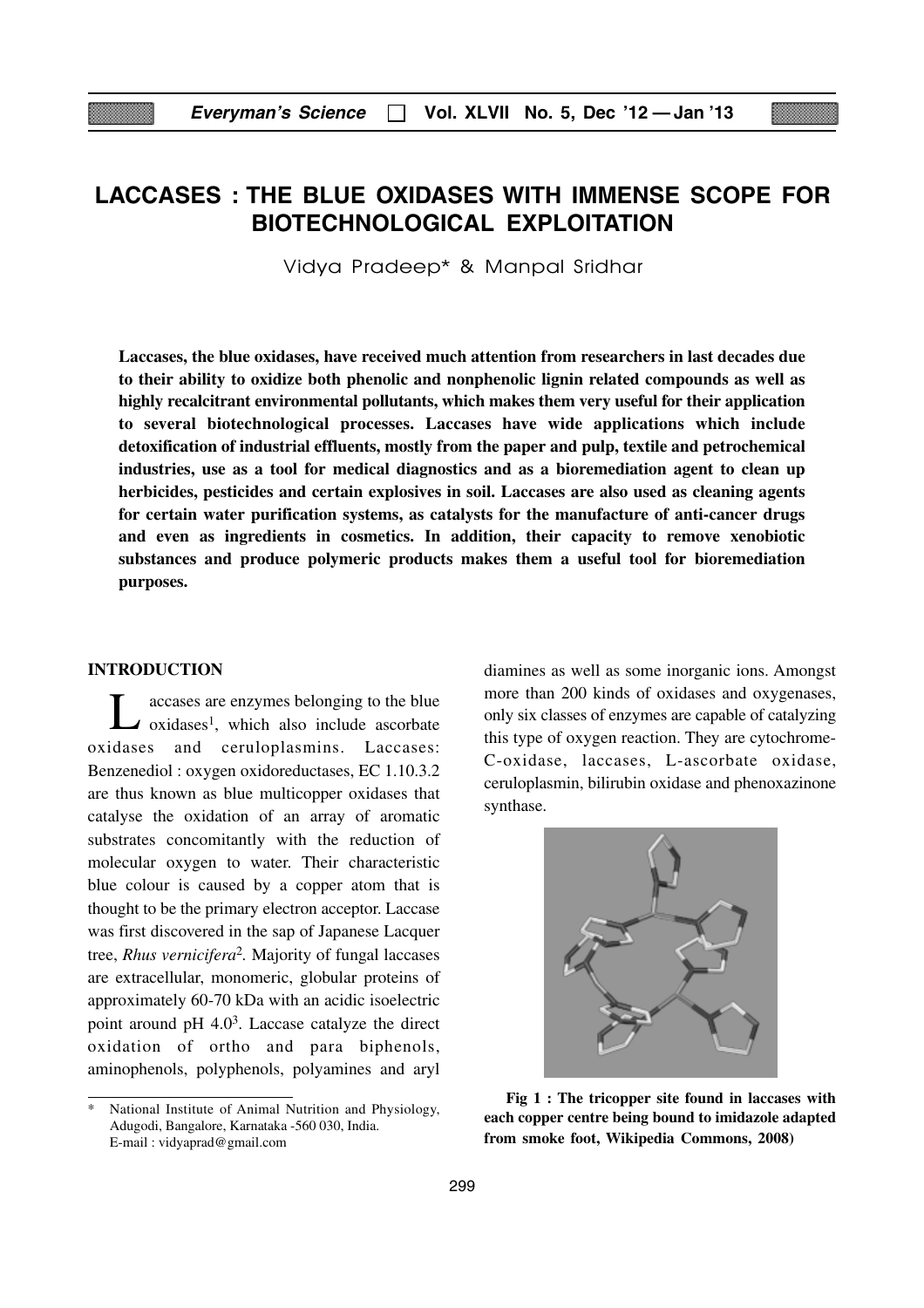Laccases are enzymes able to oxidize polyphenols with oxygen as final electron acceptor. The active site is constructed by four copper atoms. The four copper ions essential for catalytic activity are buried within the protein. Type 1- which drives phenol oxidation and which gives the protein is characteristic greenish-blue color. Type 2 (one) and Type 3 (two) [Total three Cu atoms], organized in cluster driving the di oxygen activation (Fig 1). Fungal laccases have higher reduction potentials for the copper sites compared with those from other organisms. Halides, pseudohalides, sulphides, carbonates and heavy metals decrease the catalytic efficiency of laccases. Laccases usually contain four Cu atoms and show a UV absorption peak at around 600 nm. Some laccases lacking the Cul characteristic absorption spectrum are called Yellow or White laccases. Yellow laccases are formed as a result of binding of aromatic products of lignin degradation to the blue laccase during fungal growth in solid-state conditions. The first purification of white laccase was obtained from the basidiomycete *P. ostreatus.*

#### **SOURCES**

Laccases are ubiquitous enzymes as they are found in nearly all wood rotting fungi. Laccase activity is found in higher plants (wood and cellular walls of herbaceous species in the process of lignin biosynthesis), bovine rumen microflora, fungi (ascomycetes, basidiomycetes), bacteria, arthropods, insects, yeasts and molds.

#### **PRODUCTION OF LACCASES IN FUNGI**

Laccases are secreted out in the medium extra cellularly by several fungi during the secondary metabolism and not all fungal species produce laccase such as zygomycetes and chytridiomycetes. Laccase is also produced by soil as well as some fresh water ascomycetes species. Though laccase production from *Gaeumannomyces graminis*, *Magnaporthe grisea*, *Ophiostoma novoulmi*, *Marginella*, *Melanocarpus albomyces*, *Monocillium* *indicum*, *Neurospora crassa*, and *Podospora anserina* has been reported, Basidiomycetes and saprotrophic fungi are the most widely known species that produce substantial amount of laccase<sup>4</sup>. *Trametes versicolor*, *Chaetomium thermophilum* and *Pleurotus eryngii* are well known producers of laccase. Laccase has also been produced by many edible mushrooms including the oyster mushroom *Pleurotus ostreatus*, the rice mushroom *Lentinula edodes* and *Champignon agaricus bisporus*. Other laccase producers of wood-rotting fungi include *Trametes hirsuta* (*C*. *hirsutus*), *Trametes villosa*, *Trametes gallica*, *Cerrena maxima*, *Lentinus tigrinus*, *Trametes ochracea*, *Pleurotus eryngii*, *Trametes* (*Coriolus*) *versicolor*, *Coriolopsis polyzona*, etc. Several factors influence laccase production such as type of cultivation (submerged or solid state), carbon limitation, and nitrogen source. Effect of several inducers on the production of laccase showed copper sulphate had the greatest tendency to enhance the produce of laccase with production increasing 3.5 fold in the presence of copper sulfate.

#### **PRODUCTION OF LACCASE IN BACTERIA**

Laccase in bacteria is present intracellularly and as periplasmic protoplast. The first bacterial laccase was found in the plant root associated bacterium, *Azospirillum lipoferum* where it was shown to be involved in melanin formation. Laccase has been discovered in a number of bacteria including *Bacillus subtilis*, *Bordetella compestris*, *Caulobacter crescentus*, *Escherichia coli*, *Mycobacterium tuberculosum*, *Pseudomonas syringae*, *Pseudomonas aeruginosa*, and *Yersinia pestis*. *Stenotrophomonas maltophilia* strain was found to be laccase producing, which was used to degrade synthetic dyes5. Incubation temperature, incubation period, agitation rate, concentrations of yeast extract,  $MgSO<sub>4</sub>$ . 7H<sub>2</sub>O, and trace elements were found to influence laccase production significantly.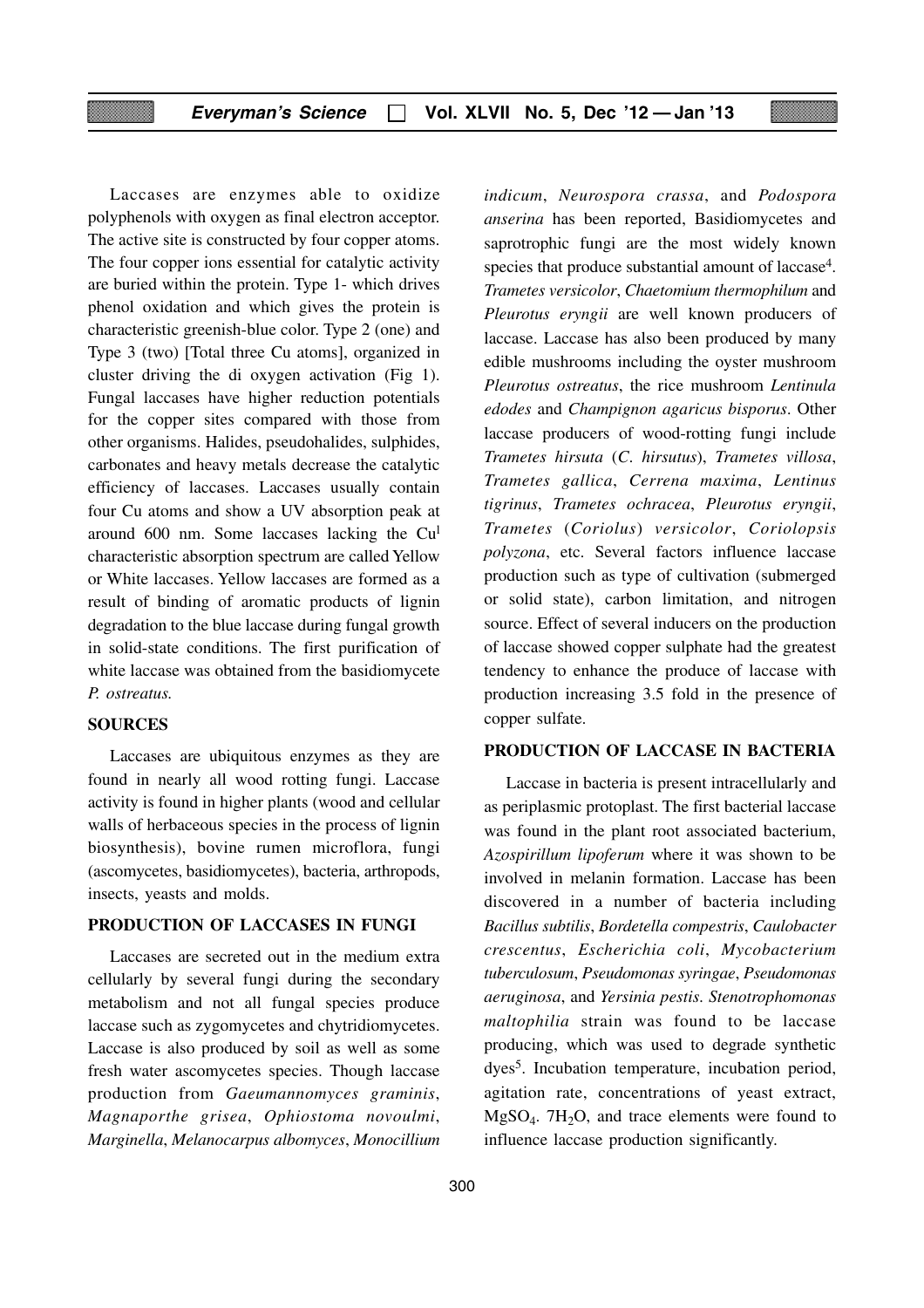#### **PRODUCTION OF LACCASE IN PLANTS**

The plants in which the laccase enzyme has been detected include lacquer, mango, mung bean, peach, pine, prune, and sycamore5. Techniques have also been developed to express laccase in the crop plants. Laccase has been expressed in the embryo of maize (*Zea mays*) seeds.

#### **PRODUCTION OF LACCASE IN INSECTS**

Laccase enzyme has also been characterized in different insects e.g., *Bombyx*, *Calliphora*, *Diploptera*, *Drosophila*, *Lucilia*, *Manduca*, *Musca*, *Orycetes*, *Papilio*, *Phormia*, *Rhodnius*, *Sarcophaga*, *Schistocerca*, and *Tenebrio*5. In insects, laccases have been suggested to be active in cuticle sclerotization.

Submerged and Solid State modes of fermentation are used intensively for the production of laccases. Submerged fermentation involves the nurturing of microorganisms in high oxygen concentrated liquid nutrient medium. Solid State Fermentation is suitable for the production of enzymes by using natural substrates such as agricultural residues because they mimic the conditions under which the fungi grow naturally. Furthermore, agro-wastes have been shown to produce higher laccase activities than inert supports for the same fungal strain and culture conditions.

#### **PHYSIOLOGICAL ROLES**

Laccases play diverse roles in nature. Fungal laccases have been associated with lignification, delignification, fruiting body formation, pigment formation during asexual development, pathogenesis, competitor interactions, soil organic matter cycling, oxidative plant stress management, fungal morphogenesis and virulence, depolymerization of lignin/coal and humic acids, polymerization and coupling two different molecules. In bacteria, laccases appear to have a role in morphogenesis, in the biosynthesis of the

brown spore pigment and in the protection afforded by the spore coat against UV light and hydrogen peroxide and in copper homeostasis and in insects, sclerotization of the cuticle in the epidermis. Collectively, laccases exploit a disparate range of natural substrates. Individually, substrate usage varies between species, as do their constituent laccases. Synthesis and secretion of laccases are strictly influenced by nutritional levels, cultural conditions and developmental strategies as well as the addition of different inducers in culture media.

#### **MECHANISM OF ACTION**

The catalysis of laccase occurs with the reduction of one molecule of oxygen to water along with one electron oxidation of a range of aromatic compounds like aromatic amines, polyphenols and methoxy substituted monophenols. In this oxidation Type 1 Cu extracts one electron from the substrate. The electron is then transferred to the T2/T3 centre at a distant of about 12.5A. After complete reduction of the trinuclear center, the molecular oxygen reduction occurs. Laccase mediated catalysis can be extended to nonphenolic substrates also by the help of mediators (Fig 2).



**Fig 2 : Mechanism of laccase action for both phenolic and nonphenolic substrates6.**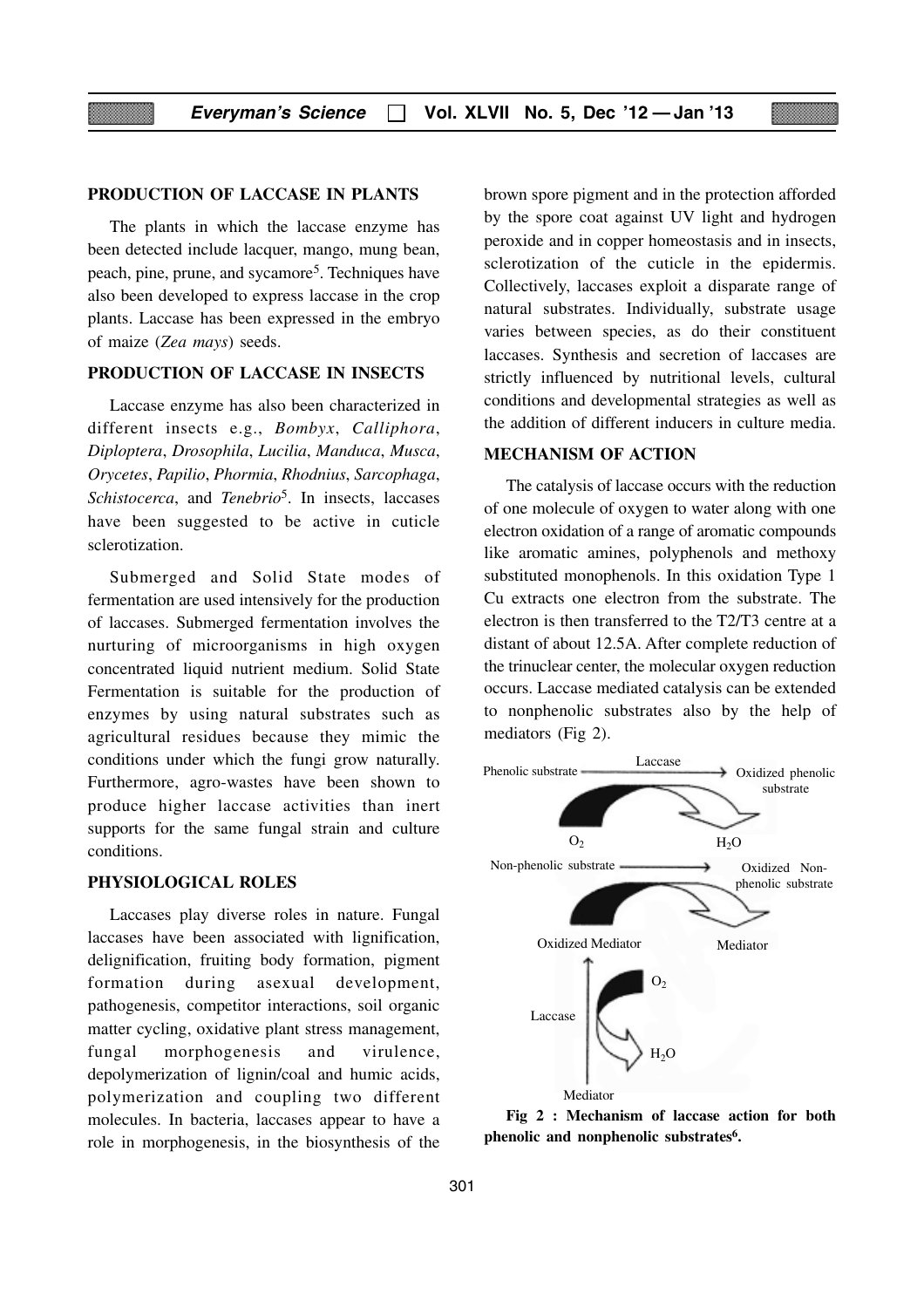#### **STRUCTURAL FEATURES**

A majority of the fungal laccases are extracellular monomeric globular proteins of approximately 60- 70 kDa with an acidic isoelectric point around pH 4.0. They are generally glycosylated. There are four ungapped sequence regions which distinguish them from other multi copper oxidases. These 12 amino acid residues act as copper ligands. One substrate molecule transforms into several reactive products of oxidation. The structure of basidiomycete laccase is stabilized by two disulfide bridges. The reduction of  $Cu<sup>1</sup>$  is the rate limiting step in the catalytic process. The Cu<sup>1</sup> is the primary electron acceptor site in a laccase catalyzed reaction, where four single electron oxidation of a reducing substrate occur. The three  $Cu^2/Cu^3$  ions are arranged in a triangular fashion, as consistently observed in MCO's and coordinated to a strongly conserved pattern of four His -X-His motifs.

#### **SUBSTRATE RANGE**

Laccase have very broad substrate specificity with respect to the electron donor. These enzymes catalyse the one electron oxidation of a wide variety of organic and inorganic substrates, including mono-, di-, and polyphenols, aminophenols, methoxyphenols (sinapinic acid, ferulic acid, guaiacol, hydroquinone, catechol, gallic acid, vanillic acid, syringic acid, hydroxylated biphenyls, 2,6 dimethoxy phenol, 4-OH TEMPO, tannic acid, ABTS), aromatic amines and ascorbate with the concomitant four-electron reduction of oxygen to water. These enzymes are being increasingly evaluated for a variety of biotechnological applications, due to their broad substrate range.

#### **POTENTIAL INDUSTRIAL AND BIOTECHNOLOGICAL APPLICATIONS OF LACCASE ENZYME**

Laccases find innumerable applications within the below discussed fields :

#### **Food Industry**

Many laccase substrates, such as carbohydrates, unsaturated fatty acids, phenols, and thiol-containing proteins, are important components of various foods and beverages. Their modification by laccase may lead to new functionality, quality improvement, or cost reduction. Laccases can be applied to certain processes that enhance or modify the color appearance of food or beverage. In this way, an interesting application of laccases involves the elimination of undesirable phenolics, responsible for the browning, haze formation and turbidity development in clear fruit juice, beer and wine. Laccases are currently of interest in baking due to their ability to cross-link biopolymers. The potential applications of laccase in different aspects of the food industry such as bioremediation, beverage processing, ascorbic acid determination, sugar beet pectin gelation, baking and as a biosensor has been described7. However, it has been suggested that more studies of laccase production and immobilization techniques at lower costs are needed to improve the industrial application of this enzyme.

#### **Pulp and Paper Industry**

In the industrial preparation of paper, the separation and degradation of lignin in wood pulp are conventionally obtained using chlorine- or oxygen-based chemical oxidants. Non-chlorine bleaching of pulp with laccase was first patented in 1994 using an enzyme treatment to obtain a brighter pulp with low lignin content. The capability of laccases to form reactive radicals in lignin can also be used in targeted modification of wood fibers. Laccases have been proposed to activate the fiber bound lignin during manufacturing of the composites, thus, resulting in boards with good mechanical properties without toxic synthetic adhesives. Another possibility is to functionalize lignocellulosic fibers by laccases in order to improve the chemical or physical properties of the fiber products. Preliminary results have shown that laccases are able to graft various phenolics acid derivatives onto kraft pulp fibers. This ability could be used in the future to attach chemically versatile compounds to the fiber surfaces, possibly resulting in fiber materials with completely novel properties such as hydrophobicity or charge.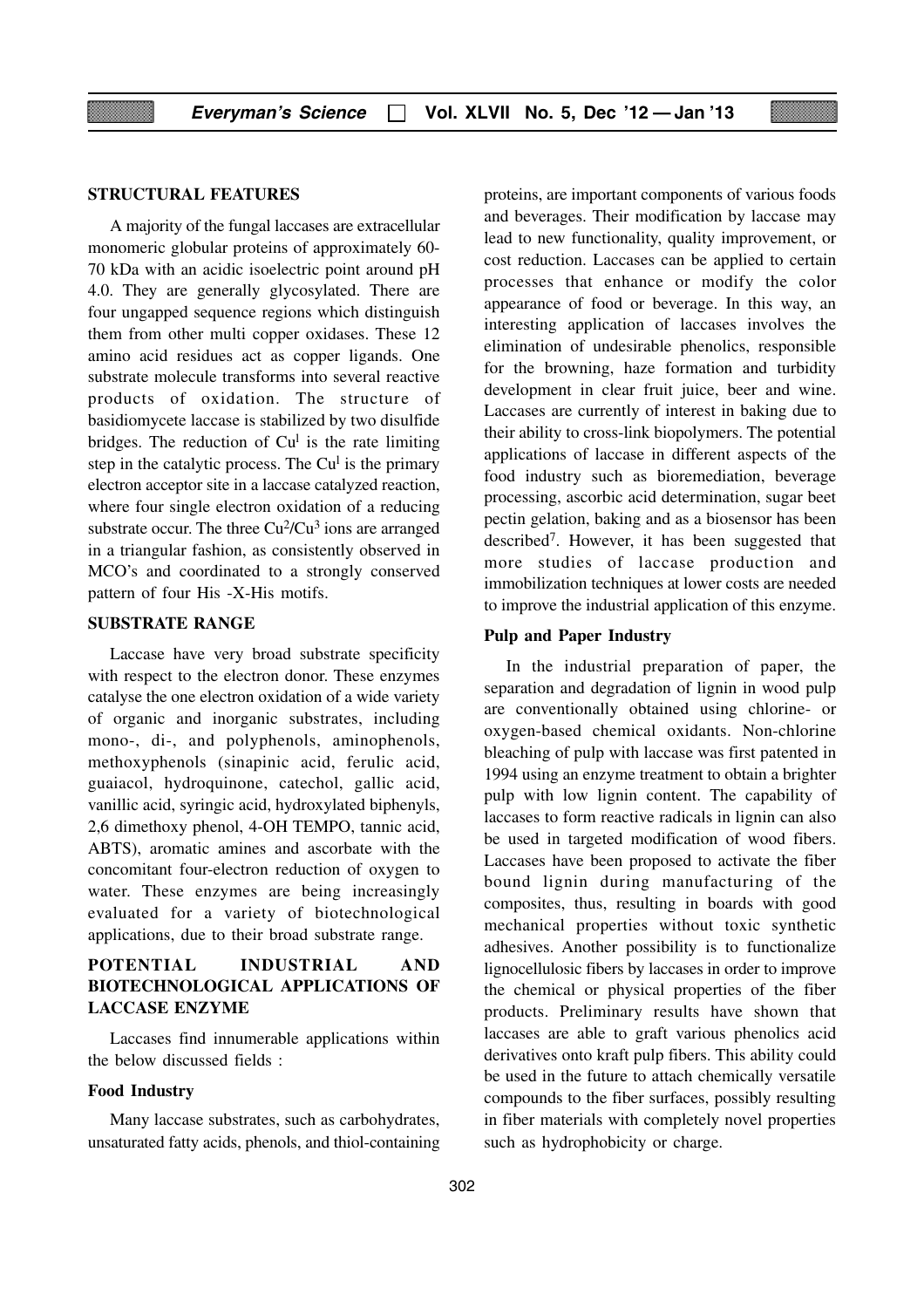#### **Textile Industry**

The textile industry accounts for two-thirds of the total dyestuff market and consumes large volumes of water and chemicals for wet processing of textiles. The chemical reagents used are very diverse in chemical composition, ranging from inorganic compounds to polymers and organic products. Several dyes are made from known carcinogens such as benzidine and other aromatic compounds. Most currently existing processes to treat dye wastewater are ineffective and not economical. Laccase is used in commercial textile applications to improve the whiteness in conventional bleaching of cotton and recently bio stoning by decolorizing textile effluents.

The development of processes based on laccases seem an attractive solution due to their potential in degrading dyes of diverse chemical structure, including synthetic dyes currently employed in the industry. The use of laccase in the textile industry is growing very fast, since besides decolorization of textile effluents laccase is used to bleach textiles and even to synthesize dyes<sup>8</sup>.

#### **Nanobiotechnology**

During the past two decades, bioelectrochemistry has received increased attention. As laccases are able to catalyze electron transfer reactions without additional cofactors, their use has been studied in biosensors to detect various phenolic compounds, oxygen or azides. Immobilization has an important influence on the biosensor sensitivity. Micro patterning is an efficient method for the immobilization of laccases on a solid surface in order to develop a multi-functional biosensor. Crosslinked enzyme crystals (CLEC) of laccase from *Trametes versicolor* could be used in biosensor applications with great advantage over the soluble enzyme. Laccase from *Coriolus versicolor* on N-hydroxysuccinimide-terminated self-assembled monolayers on gold, a procedure useful for the further development of biosensors. In addition, an enzyme electrode based on the co-immobilization of an osmium redox polymer and a laccase from *T. versicolor* on glassy carbon electrodes was applied to ultrasensitive amperometric detection of the catecholamine, neurotransmitters, dopamine, epinephrine and nor epinephrine, attaining nanomolar detection limits.

Laccase can also be immobilized on the cathode of bio fuel cells that could provide power, for example, for small transmitter systems $10,11$ . Biofuel cells are extremely attractive from an environmental point of view because electrical energy is generated without combusting fuel, thus, providing a cleaner source of energy.

#### **DELIGNIFICATION OF LIGNOCELLULOSICS**

Lignin is the most common aromatic natural material on earth and also one of the most resistant natural polymers. It is a complex, three-dimensional, non-stereo regular aromatic polymer composed of phenyl-propanoid units linked through several major types of carbon and ether bonds, encrusting the cellulosic micro fibril of plants which is chemically bounded to the hemicelluloses. In recent years, much interest has been evidence in new bio techniques to improve the nutritive value of lingocellulosics. Biologically delignifying crop residues to improve the utilization of lingo celluloses by ruminants appears to be positive insight into adding nutritive value. Lignocellulosics are mostly known in the form of wood and straw consisting of three main components, cellulose, hemicellulose and lignin. Lignocellulosic residues are not high value feeds. They are classified instead as low quality roughage, due to its high content of fiber, low protein, vitamins and minerals.

Delignification is an essential step in utilization of lignocellulosic materials by pulping or enzymatic hydrolysis. The biodegradation of lignin occupies a significant position in the global carbon cycle since lignin constitutes the second largest sink for fixed carbon after cellulose.

Separation of lignin from cellulose fibers is an important step in processing of wood for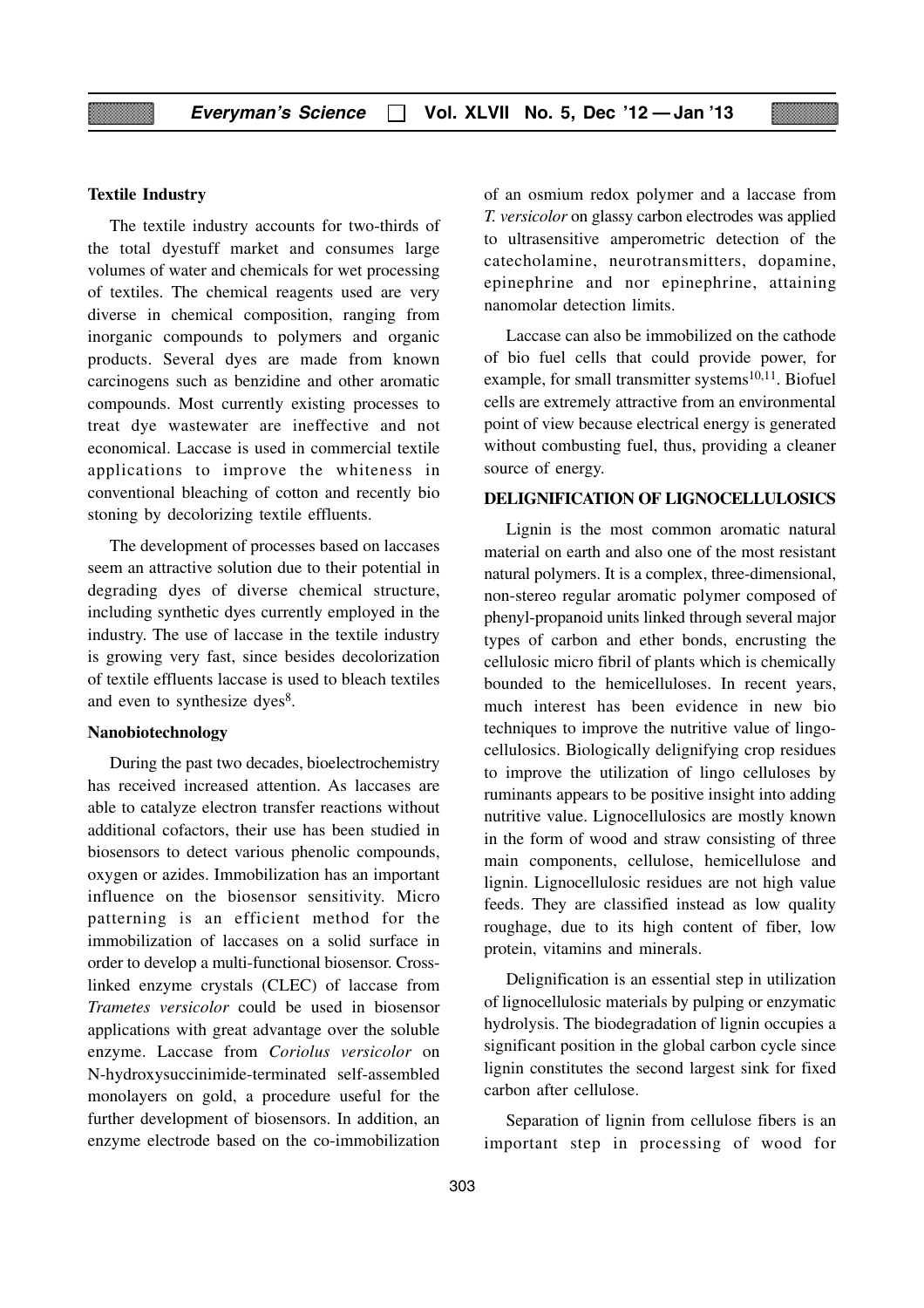manufacturing of paper pulp. Conventional methods involve chlorine-, sulfite-, or oxygen based chemical oxidants which impose serious drawbacks of disposal of chlorinated and sulfide by-products or loss of cellulose fiber strength. To overcome these drawbacks, microbial or enzyme-based delignification systems can be used. Laccase is capable of degrading natural or synthetic lignin polymers. Oxidation by laccase results in breakage of aromatic and aliphatic C–C bonds and depolymerixalion of lignin. Fermentation of lignocellulosics to generate fuels such as ethanol or butanediol also requires delignification. Lignocellulosic hydrolysates such as furan derivatives and organic acids may inhibit the microbial fermentation of agricultural residues to desirable fuel products. Purified laccase from *Trametes versicolor* has also been used for such delignification, resulting in better productivity.

### **SIGNIFICANCE OF LACCASES IN ANIMAL FEED**

A vast energy potential for animal feed is locked in the lingo-cellulosic materials (crop-residues and forages etc.) in the form of celluloses and hemicellulose. However this is not available on account of the lignin with which these are bound and to improve the access of hydrolytic enzymes to cellulose and hemicelluloses, it is necessary to disrupt the organization of the lingo-cellulosic or lingo-hemicellulosic bonds of plant cell walls. Biodelignification of such agricultural lignocellulosics not only enhances the digestibility of the feed but also improves their nutritional value. The use of fungi and other organisms on straws has been used as an alternative to chemical and physical treatments to enhance straw quality for animal feed<sup>5</sup>. Lignolytic enzymes like laccase can be produced economically in bulk quantities from white rot fungi using immobilization on cheap inert matrices or even by recombination. Pretreatment of the crop residues with these laccases would aid in lignin degradation.

#### **OTHER APPLICATIONS OF LACCASES**

#### **Bio remediation**

Laccases have many possible applications in bioremediation and are used to degrade various substances such as undesirable contaminants, byproducts, or discarded materials<sup>7</sup>. Polycyclic Aromatic Hydrocarbons (PAHs) together with other xenobiotics are a major source of contamination in soil, therefore, their degradation is of great importance for the environment. The catalytic properties of laccases can also be used to degrade such compounds. Thus, laccases were able to mediate the coupling of reduced 2,4,6-trinitrotoluene (TNT) metabolites to an organic soil matrix, which resulted in detoxification of the munitions residue. PAHs, which arise from natural oil deposits and utilization of fossil fuels, were also found to be degraded by laccases.

#### **Pharmaceutical sector**

Many products generated by laccases are antimicrobial, detoxifying, or active personal-care agents. Due to their specificity and bio-based nature, potential applications of laccases in the field are attracting active research efforts. Laccase can be used in the synthesis of complex medical compounds as anesthetics, anti-inflammatory, antibiotics, sedatives, etc., including triazolo (benzo) cycloalkyl thiadiazines, vinblastine, mitomycin, penicillin X dimer, cephalosporins, and dimerized vindoline.

#### **Laccase based biocatalysts**

The ability to use enzymes in non aqueous solvents greatly expands the potential scope and economic impact of biocatalysis. When biological catalysts are placed in this unnatural environment they exhibit a number of remarkable novel properties such as altered stereo-selectivity, enhanced stability and increased rigidity.

#### **Synthetic chemistry**

Laccases replace  $H_2O_2$  as an oxidizing agent in the dye formulation. Laccases also find potential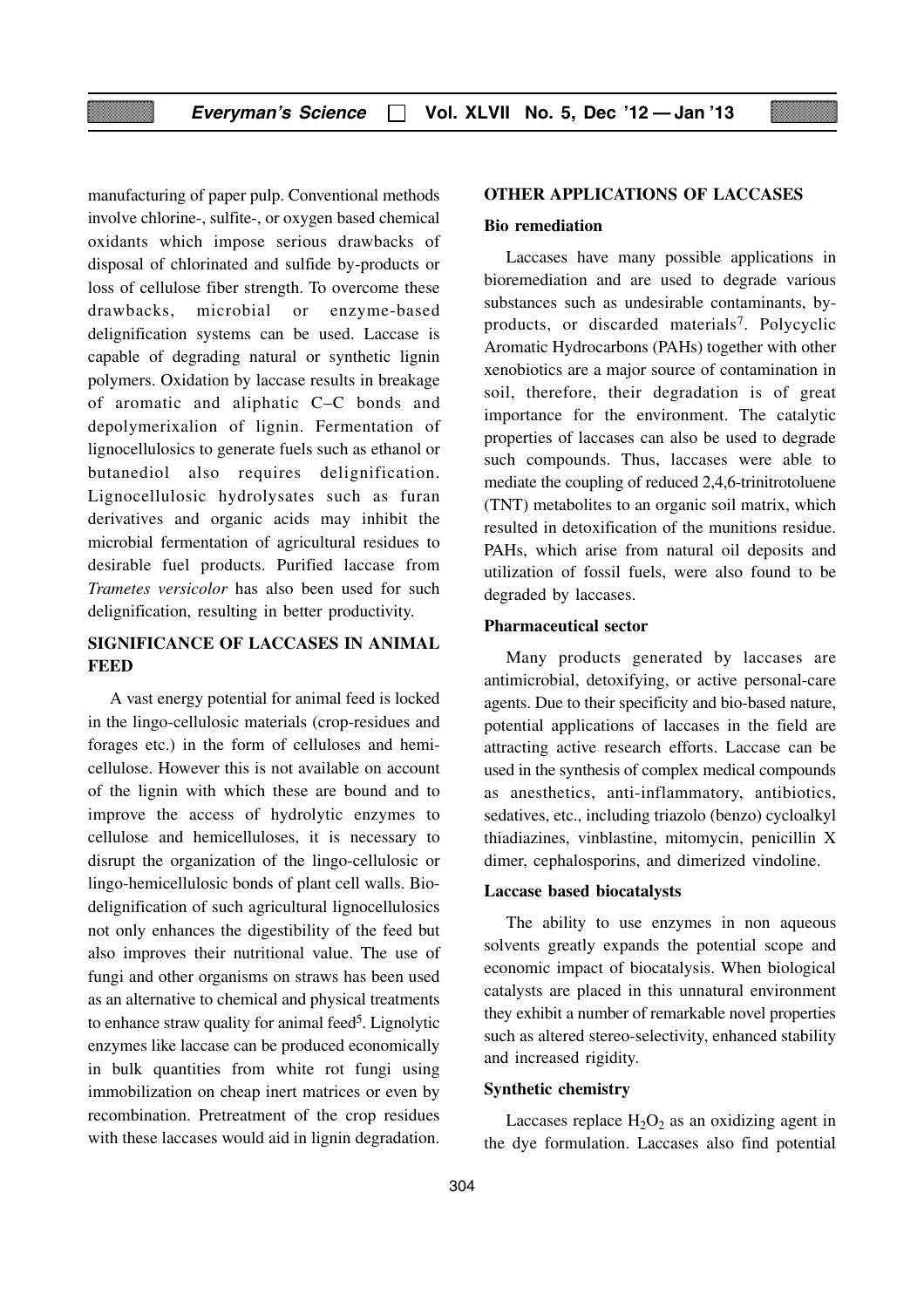applications for analytical purposes, environmental friendly synthesis of fine chemicals, derivatization of biologically active compounds- antibiotics, amino acids, antioxidants, cytostatics; production of polymers with anti oxidative properties, copolymerization of lignin components with low molecular mass compounds, coating of cellulosic cotton fibers or wool, coloring of hair and leathers, cross linking and oligomerization of peptides, juice and wine clarification, detoxification and decolouration of sewage, to create antimicrobial compositions, production of wood fiber plates, production of detergents, purification of colored waste waters etc. These applications stimulate new waves of fundamental research concerning this enzyme. In the future, laccases may also be of great interest in synthetic chemistry, where they have been proposed to be applicable for oxidative de protection and production of complex polymers and medical agents. Laccase provides an environmentally benign process of polymer production in air without the use of  $H_2O_2$ .

#### **CONCLUSION**

Laccases are ancient enzymes with a promising future. The most important obstacles to commercial application of laccases are the lack of sufficient enzyme stocks and the cost of redox mediators. Use of enzymes is considered a promising method to increase milk production, animal performance and feed digestion. Efforts have to be made in order to achieve cheap over production of this biocatalyst in heterologous hosts and also their modification by chemical means or protein engineering to obtain more robust and active enzymes.

For the potential of designer laccases to be realized, effective, low-cost, efficient and green production systems are required in which over expression of laccase can be induced. Filamentous fungi are best producers of recombinant laccases with protein yields ranging from 70-230 mg/1. The industrial and environmental application of laccases requires a large amount of low priced enzyme. Therefore, it is of great benefit to identify a high laccase output organism and to develop an efficient system for the heterologous expression of laccases.

#### **REFERENCES**

- 1. A. Messerschmidt, *Advances in Inorganic Chemistry,* **40**, 121-185, 1994.
- 2. H. Yoshida. *Chemistry of lacquer (Urishi) part 1. J. Chem. Soc. (Tokyo),* **43**, 472-486, 1883.
- 3. De Souza C.G.M. & R. M. Peralta, *Journal of Basic Microbiology,* **43**, 278-286, 2003.
- 4. A. Hatakka, Biodegradation of lignin. In: Hofrichter M, Steinbuchel A, editors. *Lignin, Humic Substances and Coal.* Germany: Wiley-VCH, Weinheim; pp. 129-179, 2001.
- 5. D. S. Arora, & R. K. Sharma, *Applied Biochemistry and Biotechnology,* **160** (6), 1760-1788, 2010.
- 6. Khushal Brijwani, Anne Rigdon and Praveen V. Vadlani, Fungal Laccases : *Production, Function, and Applications in Food Processing Enzyme Research,* 2010, Article ID 149748, 10 pages doi : 10.4061/2010/ 149748, 2010.
- 7. R.C. Minussi, G.M. Pastore, N. Duran, *Trends Food Sci. Technol.,* **13**, 205-216, 2002.
- 8. L. Setti, S. Giuliani, G. Spinozzi, P.G. Pifferi, *Enzyme Microb. Tech.*, **25**, 285-289,1999.
- 9. J.F. Cabrita, L.M. Abrantes, A.S. Viana, *Electrochim. Acta.,* **50**, 2117-24, 2005.
- 10. T. Chen, S.C. Barton, G. Binyamin, Z. Gao, Y. Zhang, H. H. Kim *et al*., *J. Am. Chem. Soc.,* **123**, 8630-1,2001.
- 11. B.S. Calabrese, M. Pickard, R. A. Vazquez-Duhalt Heller, *Biosens Bioelectron,* **17**, 1071- 4, 2002.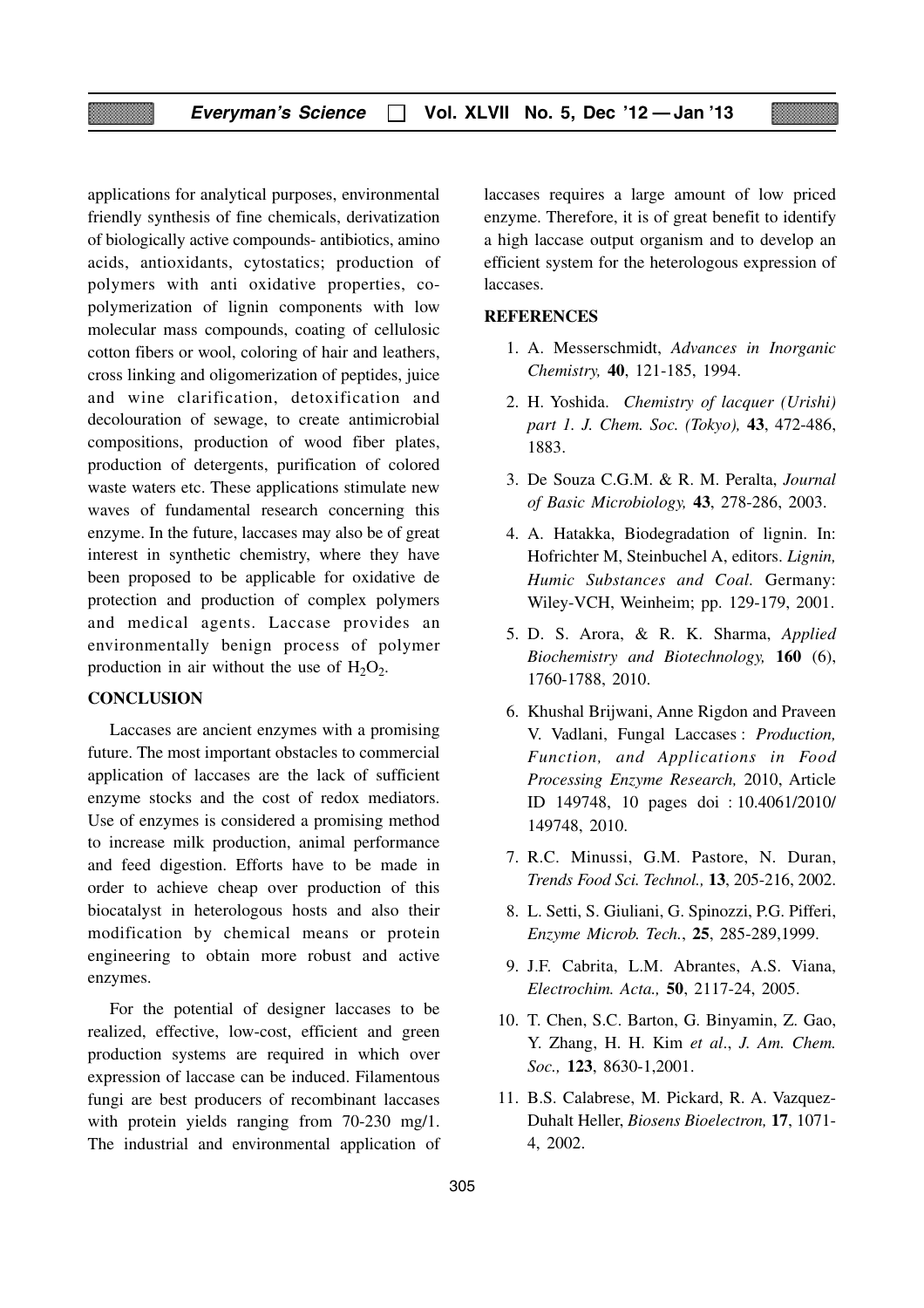

#### *JAWAHARLAL NEHRU BIRTH CENTENARY AWARD*

#### **Shri Somnath Chatterjee,**

Former Speaker, Lok Sabha Kolkata

#### *MILLENNIUM PLAQUES OF HONOUR*

**Dr. Devi Shetty** Chairman, Narayana, Hrudayalaya, Bangalore

#### *C. V. RAMAN BIRTH CENTENARY AWARD*

**Prof. S. Rajarajan** Dept. of Microbiology and Biotechnology Presidency College, Chennai

#### *BIRBAL SAHANI BIRTH CENTENARY AWARD*

**Dr. Ashok Kumar Singhvi** Outstanding Scientist, Physical Research Laboratory, Ahmedabad

#### *M. K. SINGHAL MEMORIAL AWARD*

**Prof. Shrikrishna Gopalrao Dani** Distinguished Professor, Tata Institute of Fundamental Research, Mumbai

#### *G. P. CHATTERJEE MEMORIAL AWARD*

**Prof. Amalendu Bandyopadhyay** Birla Planetarium, Kolkata

#### *HIRA LAL CHAKRAVARTY AWARD*

**Dr. Sudesh Kumar Yadav** Senior Scientist, CSIR-Institute of Himalayan Bioresource Technology, Palampur

#### *PRAN VOHRA AWARD*

**Dr. Gyan Prakash Mishra** Defence Institute of High Altitude Research Leh, Ladakh, J & K

#### *UMAKANT SINHA MEMORIAL AWARD*

**Dr. Durai Sundar** Department of Biochemical Engineering & Biotechnology, Indian Institute of Technology (IIT), New Delhi

## *DR. B.C. DEB MEMORIAL AWARD FOR SOIL/ PHYSICAL CHEMISTRY*

#### **Dr. Alok Krishna Sinha**

Staff Scientist V, National Institute of Plant Genome Research, New Delhi

*DR. B. C. DEB MEMORIAL AWARD FOR POPULARISATION OF SCIENCE*

#### **Dr. Debasish Mandal**

Senior Scientist, Central Soil & Water Conservation Research & Training Institute, Dehradun

*PROF. R. C. MEHROTRA COMMEMORATION LECTURE*

**Prof. Sandeep Verma** Shri Deva Raj Chair Professor, Department of Chemistry, IIT Kanpur, Kanpur

#### *PROF. (MRS.) ANIMA SEN MEMORIAL LECTURE*

#### **Prof. Giridhar Prasad Thakur**

Chairman, Manjushree Mental Health Care & Cure Society, New Delhi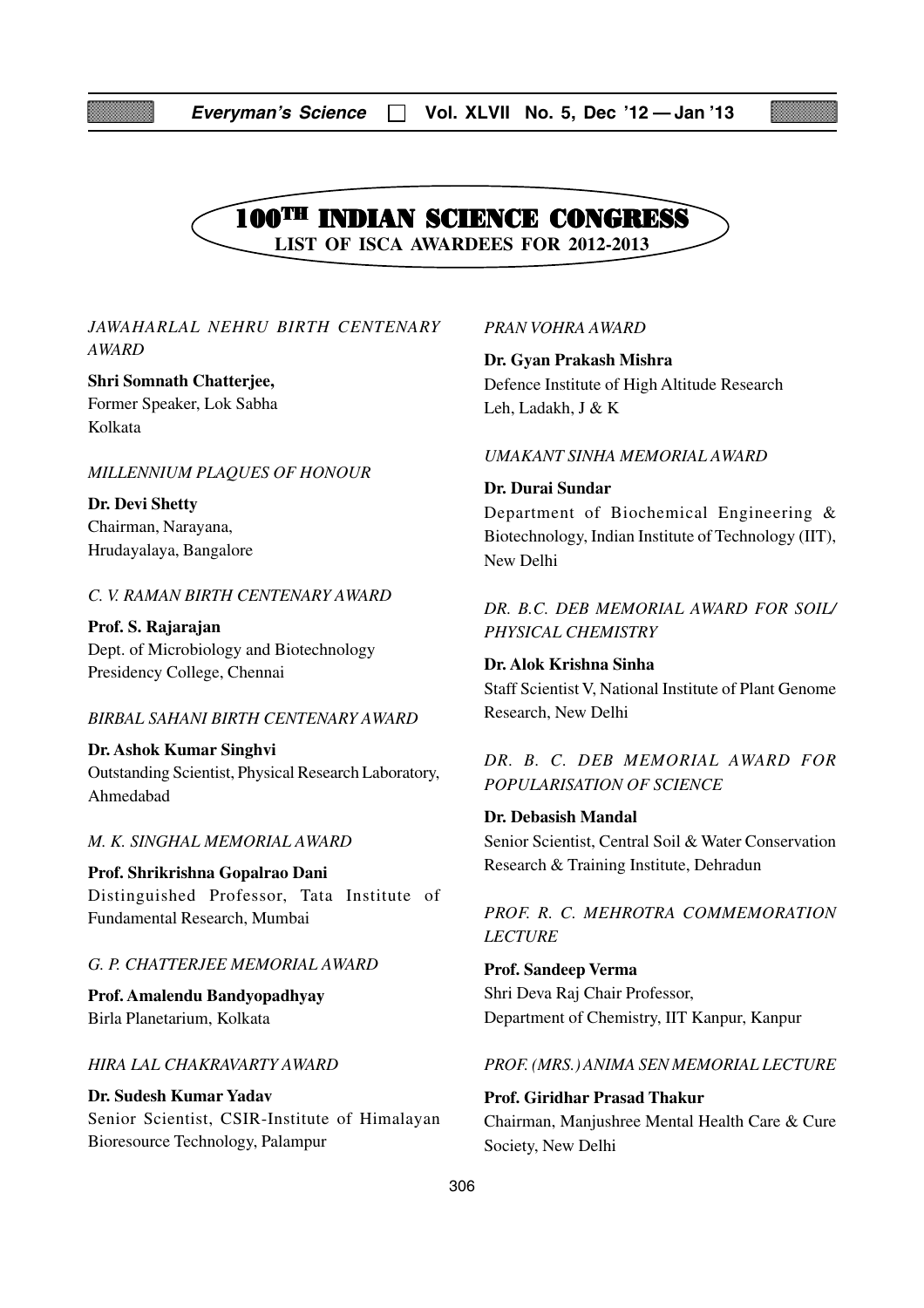*DR. (MRS.) GOURI GANGULY MEMORIAL AWARD*

#### **Dr. Rajnish Kumar Chaturvedi**

Scientist, Indian Institute of Toxicology Research, Lucknow

*PROF. S. S. KATIYAR ENDOWMENT LECTURE*

#### **Prof. Jitendra Paul Khurana**

Department of Plant Molecular Biology, University of Delhi South Campus, New Delhi

*PROF. R. C. SHAH MEMORIAL LECTURE*

**Dr. J. Mathiyarasu** Senior Scientist, CSIR-Central Electrochemical Research Institute, Karaikudi

#### *PROF. ARCHANA SHARMA MEMORIAL AWARD*

**Prof. Awatar Kishen Koul** School of Biosciences & Biotechnology, BGSB University, Rajkot

*DR. V. PURI MEMORIAL AWARD*

**Dr. R. Raghvendra Rao** INSA Honorary Scientist, Yelahanka, Bangalore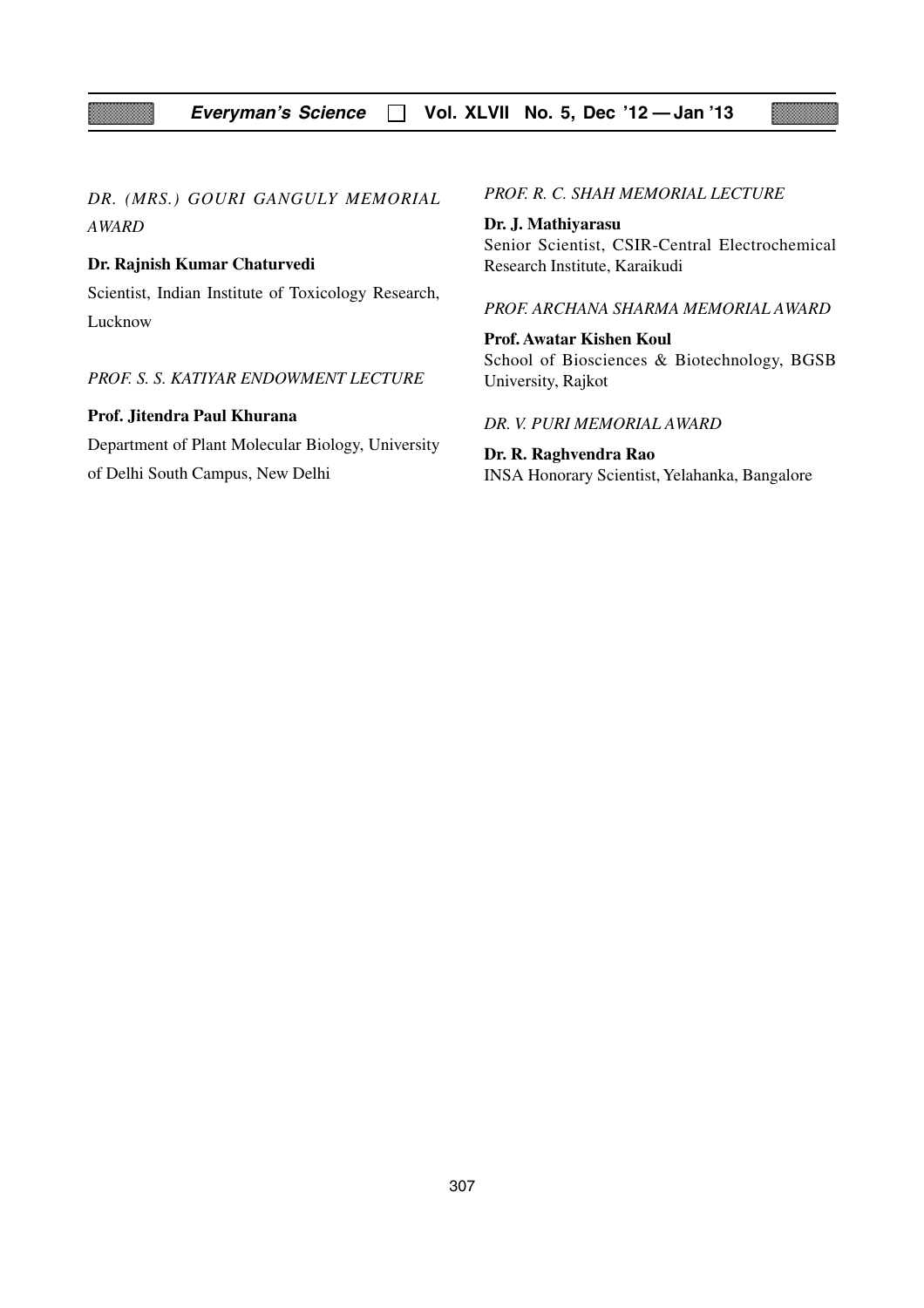## **100TH INDIAN SCIENCE CONGRESS YOUNG SCIENTIST AWARDEES FOR 2012-2013**

**2. Mr. A. K. Verma,**

**1. Dr. K. Chakraborty,** Plant Physiology, Directorate of Groundnut Research (ICAR) Junagadh – 362 001

#### **Sl. No. Name Name Title of paper**

Differential Expression Genes Involved in Osmolyte Biosynthesis Play of Major Role in Salinity Tolerance of *Brassica* spp.

Changes in Glutathione and Glutathione-related Enzymes Induces Mitochondrial Stress and Apoptosis in the Anticancer Activities of Cantharidin Isolated from Red-headed Blister Beetles, *Epicauta hirticornis* and its Mechanism of Action.

On the Variation of Primate Hair : Approach to Evolutionary Biology.

**3. Ms. Madhumati Chatterjee,** Department of Anthropology, Univ. College of Science, Tech. and Agriculture, University of Calcutta, Kolkata – 700 074

Department of Zoology, Cell & Tumor Biology Lab., North-Eastern Hill University,

Shillong – 793 022

#### **4. Dr. Rubel Chakravarty,**

Radiopharmaceuticals Division Bhabha Atomic Research Center, Trombay, Mumbai – 400 085

#### **5. Mr. Parijat Roy,**

ICP-MS Lab., Geochemistry Division, National Geophysical Research Institute, Hyderabad – 700 005

#### **6. Mr. Abhilash,**

Waste Recycling and Utilisation Group, Metal Extraction and Forming Division, CSIR–National Metallurgical Laboratory, Jamshedpur – 831007

Combination of Nano-Ceria-Polyacrylonitrile Based 68Ge/68Ga Generator and NOTA as Bifunctional Chelator Makes 68Ga-Radiopharmaceutical Chemistry more Practical.

PGE Geochemistry of Kimberlites from Anantapur Area, Southern India : Implicatons for Nature of Mantle below Dharwar and Diamond Potentiality.

Bioreactor Processing of Low Grade Indian Uranium Ores : Improvisation in Leaching Kinetics Vis-à-vis Resource Utilisation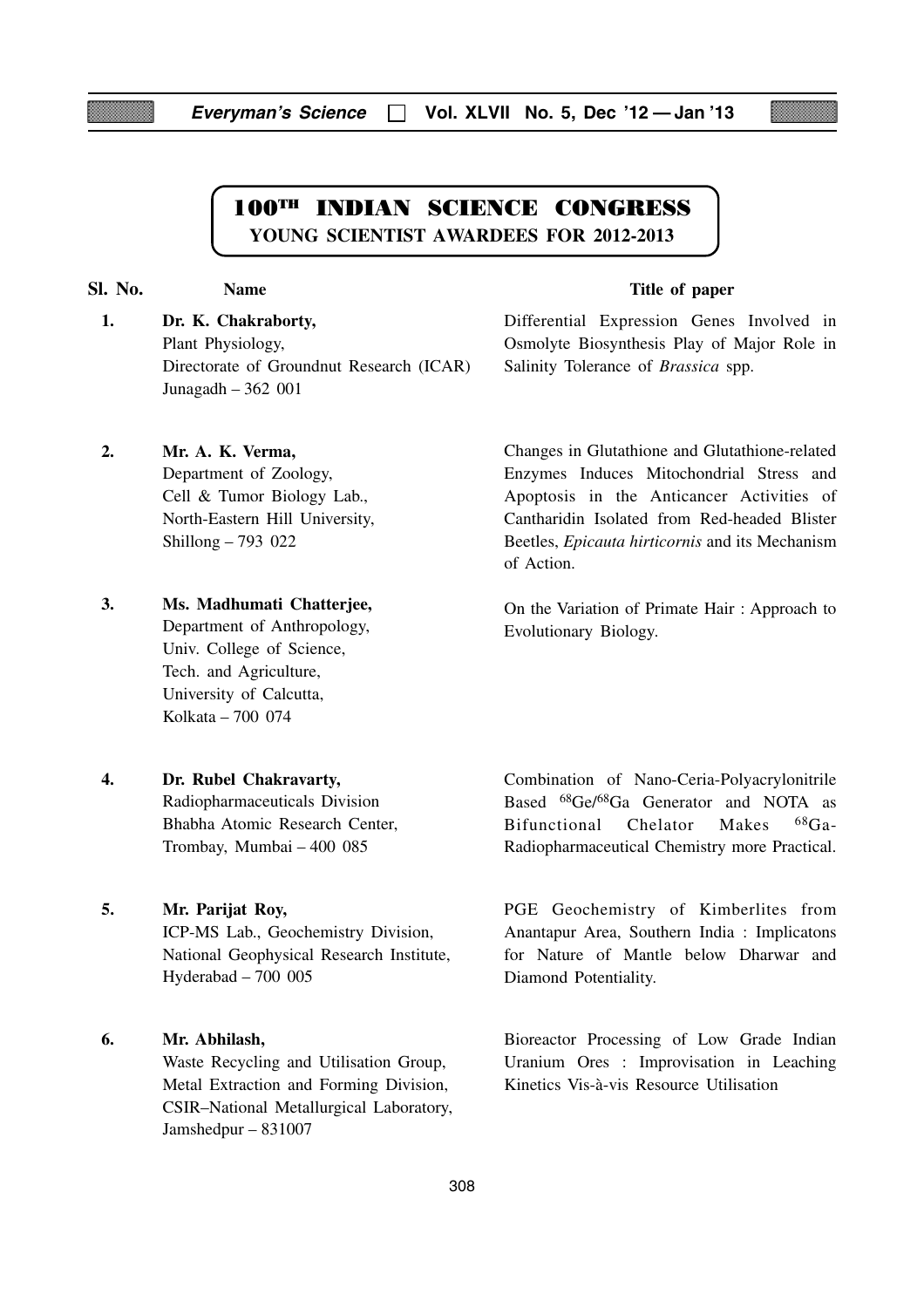**7. Dr. Divya Sharma,** Division of Agricultural Chemicals, Indian Agricultural Research Institute, New Delhi – 110012 **8. Ms. Mallamma V. Reddy,** Dept. of Computer Science and Applications, Bangalore University, Bangalore **9. Mr. Arvinder Singh,** Department of Physics and Meteorology, Indian Institute of Technology, Kharagpur – 721 302 **10. Mr. Pratibhamoy Das** Dept. of Mathematics, IIT, Guwahati, Guwahati **11. Ms. Poulami Karmakar,** Division of Pathophysiology, National Instt. of Cholera and Enteric Diseases, Kolkata – 700 010 **12. Dr. Amit Kumar Mishra,** Cellular and Molecular Neuroscience Lab., MBM Engineering College Jodhpur – 342 011 **13. Ms. Richa Srivastava,** Department of Physics, University of Lucknow, Locknow – 226 007 **14. Dr. Ranjan Singh** Department of Microbiology, Dr. Ram Manohar Lohia Avadh University, Faizabad–224 001 Microbial Degradation of Bifenthrin by Consortium in Broth and Soil. Indic Language Machine Translation Tool for NLP. Graphite Oxide Based Composites : Promising Candidates for Applications in Energy Storage Devices. A Priori and a Posteriori Error Estimates for Singularly Perturbed General System of Reaction-Diffusion Boundary-Value Problems using Grid Adaptation. Involvement of EGFR Tyrosine Kinase in the Downregulation of Cell Proliferation on Colon Carcinoma Cell Line by Thermostable Direct Hemolysin Secreted by *Vibrio parahaemolyticus.* Association of E6-AP Ubiquitin Ligase with SOD1 Aggresomes Promotes their Proteasomal Degradation and Suppresses Mutant SOD1- Mediated Toxicity. Experimental Investigation on Manufacturing of Excellent Moisture Sensor at Room Temperature. Optimization of Physico-chemical and Nutritional Parameters for Pullulan Production by a Thermotolerant Strain of *Aureobasidium pullulan* in Non-stirred Feb Batch Fermentation Process.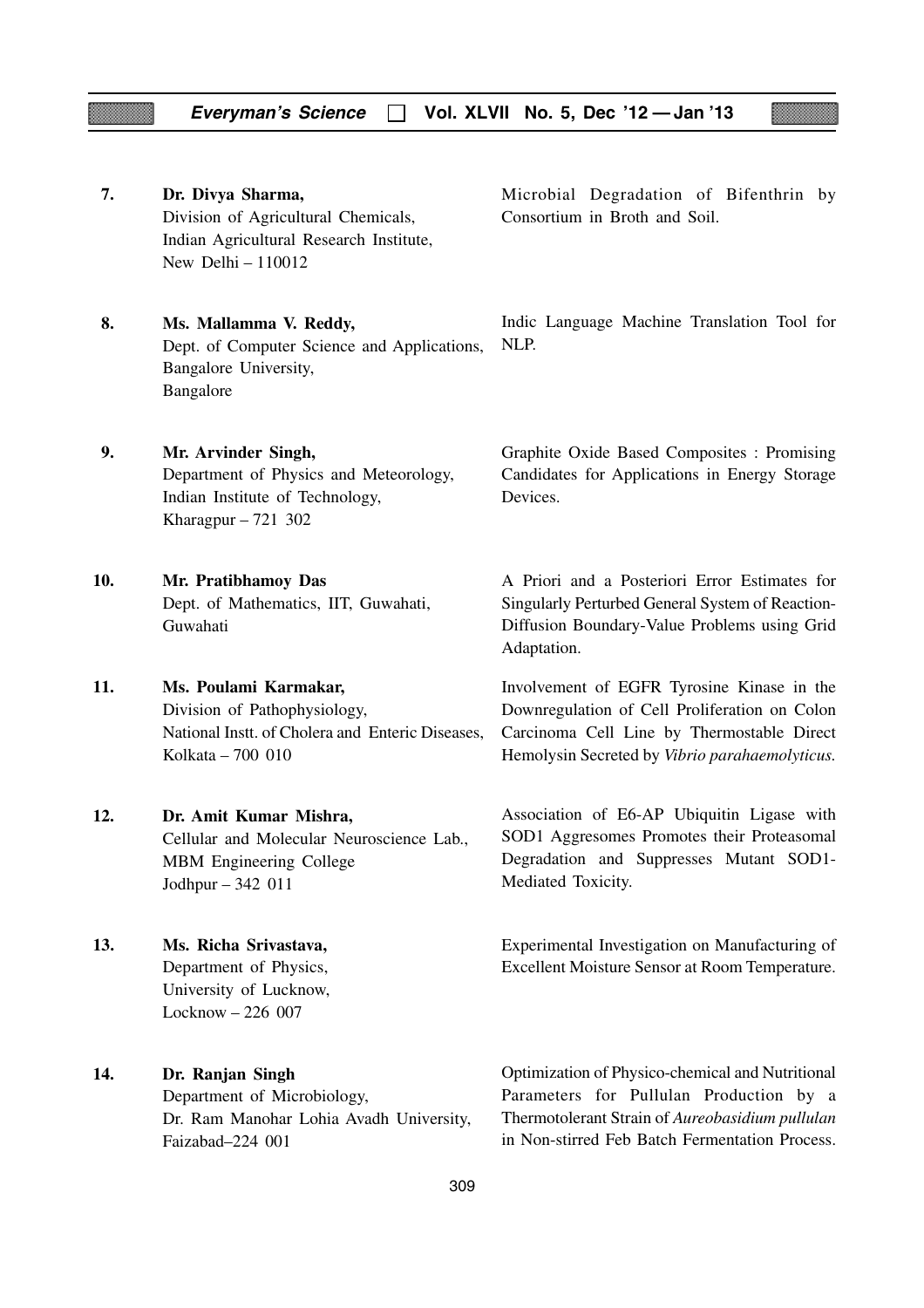Z

▩

<u>e anno 197</u>

|                       |                                                                                                                                                       | <b>100TH INDIAN SCIENCE CONGRESS</b><br><b>BEST POSTER AWARDEES FOR 2012-2013</b>                                                                    |                                                                                                                                                                                                                                                                         |  |  |
|-----------------------|-------------------------------------------------------------------------------------------------------------------------------------------------------|------------------------------------------------------------------------------------------------------------------------------------------------------|-------------------------------------------------------------------------------------------------------------------------------------------------------------------------------------------------------------------------------------------------------------------------|--|--|
| SI.<br>N <sub>0</sub> | <b>Section</b>                                                                                                                                        | <b>Name</b>                                                                                                                                          | Title of paper                                                                                                                                                                                                                                                          |  |  |
| 1.                    | <b>Agriculture and Forestry</b><br><b>Sciences</b>                                                                                                    | <b>Angira Das</b><br>(a)<br>University of Calcutta,<br>Kolkata<br>Paromita Ghosh<br>(b)<br>G.B.P.I.H.E. & D,<br>Garhwal                              | Evaluation of Effect of Storage on in-vitro<br>Anti oxidative Capacities of Honeys<br>Collected from Sundarban.<br>Spatial and Temporal Distribution of<br>Nitrifying Bacteria and N Transformation<br>Rates in Tropical Rain-fed Rice Soil.                            |  |  |
| 2.                    | Animal, Veterinary and<br><b>Fishery Sciences</b>                                                                                                     | (a)<br><b>IVRI</b> , Bareilly<br>Seema Jain<br>(b)<br>RGPG College,<br>Meerut                                                                        | Swapan Kumar Maiti Canine Mammary Cancer: Incidence,<br>Therapeutic Management and Prognostic<br>Tumour Marker Study.<br>Application of Immunostimulants for<br>Modulation of the Non-Specific Defense<br>Mechanisms in Indian Snake Head Channa<br>punctatus (Bloch.). |  |  |
|                       | 3. Anthropological and<br><b>Behavioural Sciences</b><br>(including Archaeology and<br>Psychology & Educational<br>Sciences and Military<br>Sciences) | Prerna Bhasin<br>(a)<br>University of Delhi,<br>Delhi<br><b>Joydeep Chowdhury</b><br>(b)<br><b>Indian Statistical</b><br>Institute, Kolkata          | Filialties in Cardio-metabolic Risks Among<br>Children at 9-11 years of Age.<br>Markovian Combat and Duel Modeling on<br>Stochastic Modeling of Combat, Duel and<br>Fencing.                                                                                            |  |  |
| 4.                    | <b>Chemical Sciences</b>                                                                                                                              | Prabha Singh<br>(a)<br>DAV PG College,<br>Muzaffarnagar<br><b>Ritu Yadav</b><br>(b)<br>H. S. Gour<br>University, Sagar                               | Method<br>for<br>A New<br>Microgram<br>Determination of 3, 5-dimethylaniline.<br>Synthesis of S-(substituted arylidenes)-2-<br>(substituted aryl)-3-(4-nitrophenoxy<br>acetamido)-4-oxo-thiazolidines Derivatives<br>and Investigation of their Biological<br>Activity. |  |  |
| 5.                    | Earth System Sciences                                                                                                                                 | Nahida Ali<br>(a)<br>University of<br>Kashmir, Srinagar<br><b>Rimjhim Bhatnagar</b><br>(b)<br><b>Singh</b><br>Space Application<br>Centre, Ahmedabad | Futuristic Land Cover Projections in<br>Kashmir Valley Using CLUE Model.<br>Albedo Based Characterization of Martian<br>Features.                                                                                                                                       |  |  |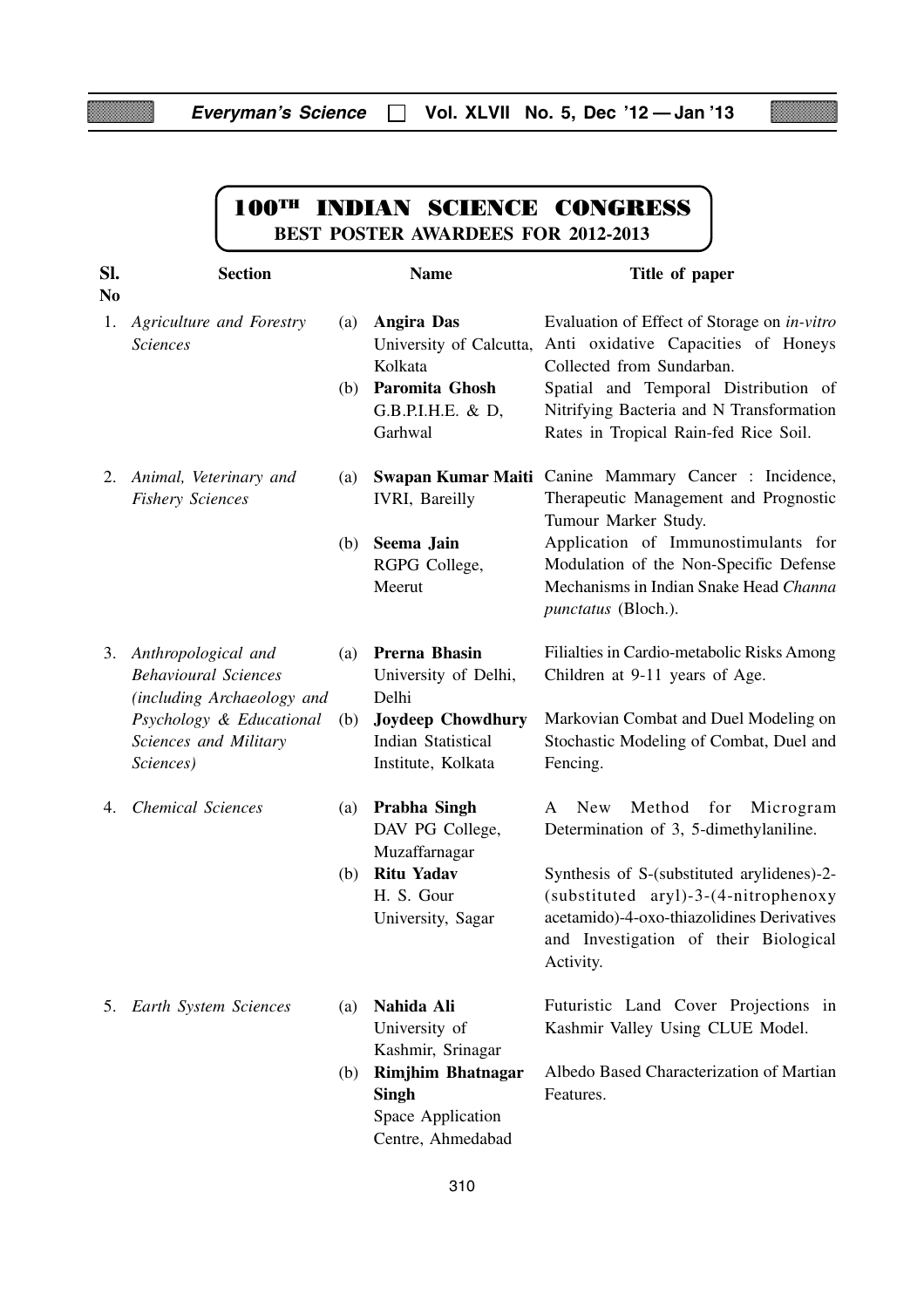8

| SI.<br>N <sub>0</sub> | <b>Section</b>                                                      |     | <b>Name</b>                                                     | Title of paper                                                                                                                                                                                   |  |  |
|-----------------------|---------------------------------------------------------------------|-----|-----------------------------------------------------------------|--------------------------------------------------------------------------------------------------------------------------------------------------------------------------------------------------|--|--|
| 6.                    | <b>Engineering Sciences</b>                                         | (a) | <b>Surashree Sengupta</b><br>University of Calcutta,<br>Kolkata | Development of Nanocapsules of lipid<br><b>Based Nutraceuticals.</b>                                                                                                                             |  |  |
| 7.                    | <b>Environmental Sciences</b>                                       | (a) | Sourav Bhattacharyya<br>Jain University,<br>Bangalore           | Ex situ Bioremediation of Congo Red<br>Dye by Filamentous Fungi.                                                                                                                                 |  |  |
|                       |                                                                     | (b) | Priya Banerjee<br>CGCRI, Kolkata                                | Comparative Analysis of Toxicity and<br>Antioxidant Responses in Heteropneustes<br>fossilis (Bloch) Exposed to Untreated and<br>Ultrafiltration Membrane Bioreactor<br>Treated Textile Effluent. |  |  |
| 8.                    | Information and<br>Communication Science &<br>Technology (including | (a) | K. Jyotimani<br>NGM College,<br>Tamilnadu                       | EDS-FI : Efficient Data Structure for<br>Mining Frequent Item Sets.                                                                                                                              |  |  |
|                       | Computer Sciences)                                                  | (b) | Maumita Maiti<br>Bengal Engineering<br>College, Howrah          | Design of Reversible Circuits Using QCA<br>for Low Power Nano-Scale computing :<br>Challenges and Future.                                                                                        |  |  |
| 9.                    | Materials Science                                                   | (a) | <b>Inderjeet Singh</b><br>IIT, Kharagpur                        | Application of Activated Carbon<br>Supported MnO <sub>2</sub> Nanorods as a Cathode<br>Material for Achieving High Power<br>Densities in Microbial Fuel Cells.                                   |  |  |
|                       |                                                                     | (b) | K. K. Samanta<br>IIT, Delhi                                     | Application of Plasma Technology in<br>Textile Chemical Processing to Reduce<br>Water Pollution.                                                                                                 |  |  |
|                       | 10. Mathematical Sciences<br>(including Statistics)                 | (a) | Kabita Sarkar<br>Salesian College,<br>Siliguri                  | Identifying Space-time Metric of Distant<br>Compact Objects.                                                                                                                                     |  |  |
|                       |                                                                     | (b) | Sumanta Kumar Das<br>ISSA, DRDO, Metcalfe<br>House, Delhi       | Statistical Estimation of Attrition Rate<br>Coefficients for Fitting Lanchester Model.                                                                                                           |  |  |
| 11.                   | <b>Medical Sciences</b><br>(including Physiology)                   | (a) | A. R. Goswami<br>Univ. College of<br>Science, Kolkata           | Effects<br>of<br>Vitamin<br>C<br>the<br>on<br>Neurotransmitter Levels of the Different<br>Brain Areas in Male Rats Exposed to                                                                    |  |  |
|                       |                                                                     | (b) | Anvitha Mikkilineni<br>GITAM University,<br>Visakhapatnam       | Simulated Hypobaric Hypoxia.<br>Detection of Presence or Absence of<br>Bacterial Endotoxin by Lal Testing<br>Method.                                                                             |  |  |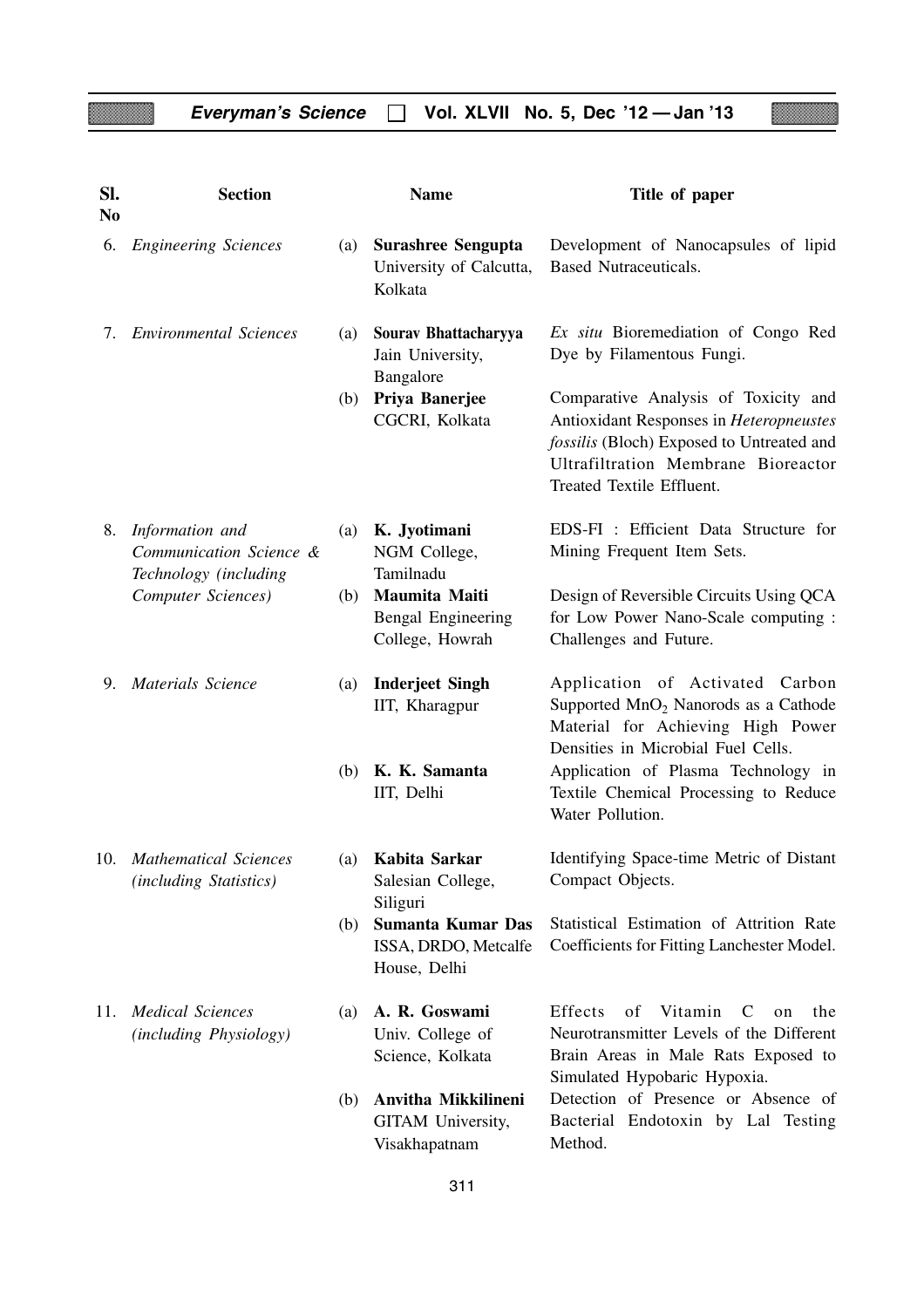z

| SI.<br>N <sub>0</sub> | <b>Section</b>             |     | <b>Name</b>                        | Title of paper                                      |
|-----------------------|----------------------------|-----|------------------------------------|-----------------------------------------------------|
| 12.                   | New Biology (including     | (a) | Moitri Basu                        | A Novel Fibroblast Growth Factor, is                |
|                       | Biochemistry, Biophysics & |     | IICB, Kolkata                      | Regulated Synergistically By Pitx2                  |
|                       | Molecular Biology and      |     |                                    | Transcription Factor and Wnt Pathway in             |
|                       | Biotechnology)             |     |                                    | Ovarian Carcinoma Cells, SKOV-3                     |
|                       |                            | (b) | Parvathi M. V. S.                  | Micro RNA mediated Regulation of BM11               |
|                       |                            |     | IIBT, Tamilnadu                    | Polycomb Gene expresssion and its                   |
|                       |                            |     |                                    | <b>Correlation with Hormone Receptor Status</b>     |
|                       |                            |     |                                    | in Invasive Ductal Carcinomas of Breast.            |
| 13.                   | <b>Physical Sciences</b>   | (a) | <b>Nishant T. Tayade</b>           | Synthesis and Study of Iron Oxide                   |
|                       |                            |     | Institute of Science,              | <b>Ultrafine Particles.</b>                         |
|                       |                            |     | Nagpur                             |                                                     |
|                       |                            | (b) | S. K. Biswas                       | Structure and Thermal Behavior of PET               |
|                       |                            |     | University of Calcutta,<br>Kolkata | Granule and Fibers.                                 |
|                       | 14. Plant Sciences         | (a) | <b>Arunava Mandal</b>              | Transcriptional Regulation of a Cell                |
|                       |                            |     | Bose Institute, Kolkata            | Expansion Gene upon Tomato Leaf Curl                |
|                       |                            |     |                                    | Virus Infection.                                    |
|                       |                            | (b) | Santosh Kumar Rai                  | DNA marker, ITS nrDNA Sequence and                  |
|                       |                            |     | CIMAP, Lucknow                     | Karyomorphology Based Characterization              |
|                       |                            |     |                                    | of Oleferous and Non-oil Species of<br>Vetiveria L. |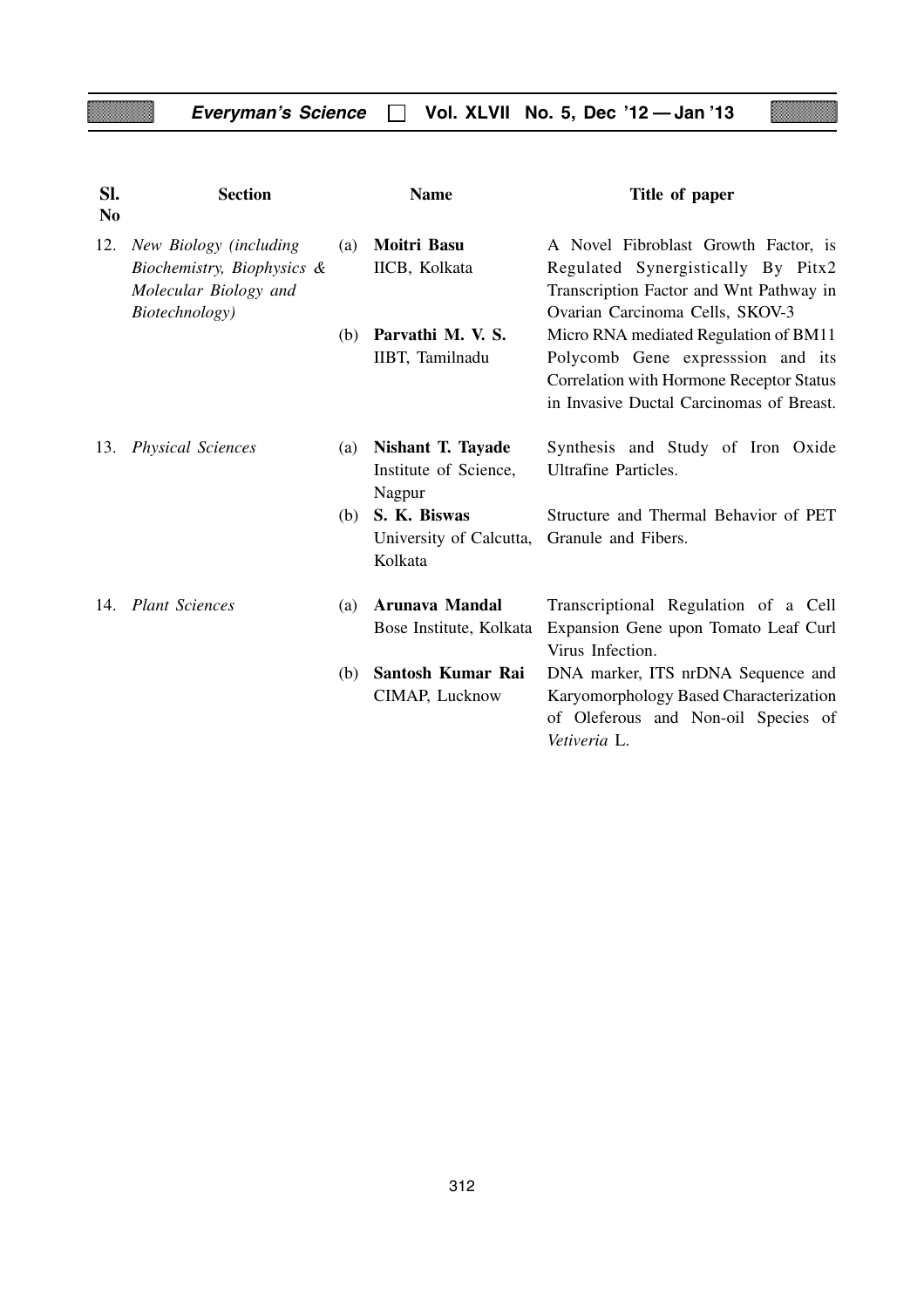## **THE INDIAN SCIENCE CONGRESS ASSOCIATION 14, DR. BIRESH GUHA STREET, KOLKATA–700 017**

## **ISCA BEST POSTER AWARDS : 2013-2014**

To encourage Scientists, The Indian Science Congress Association has instituted two Best Poster Awards in each Sections. These awards carry a sum of  $\overline{\xi}$  5,000/- besides a Certificate of Merit.

- 1. Applications are invited from members (Life, Annual & Student) of the Association who have paid their subscription on or before **July 15, 2013**.
- 2. Four copies of full length paper along with four copies of the abstract (not exceeding 100 words) must reach the office of the General Secretary (Membership Affairs) not later than **September 15, 2013**. At the top of each copy of the paper and its abstract, the name of the Section under which the paper is to be considered should be indicated. For details of Sections see http://www.sciencecongress.nic.in
- 3. Along with the Four copies of paper, Four copies of the Application Form (to be downloaded from ISCA website http://www.sciencecongres.nic.in) with brief bio-data of the candidate (not exceeding 2 pages), full length paper, abstract in the form of a CD must also be sent simultaneously along with the hard copies.
- 4. The number of authors of each poster submitted for the award shall be limited to two only. The first author of the poster shall be presenting author.
- 5. The research work should have been carried out in India and this has to be certified by the Head of the Institution from where the candidate is applying.
- 6. The candidate should give an undertaking that the paper being submitted has not been published in any journal or presented in any other Conference/ Seminar/ Symposium or submitted for consideration of any award.
- 7. A scientist shall submit only one poster in any one Section (and not a second poster on the same or any other topic in any other Section) for consideration for poster presentation award.
- 8. A person who has already received ISCA Best Poster Award in any section once will not be eligible to apply for the above Award in the same or any other section.
- 9. Incomplete Application will not be considered.
- 10. Full length papers will be evaluated by experts and twenty posters in each section will be selected for presentation during 101<sup>st</sup> Indian Science Congress.
- 11. The final selection for the Awards will be made by a duly constituted committee and the awards will be given during the Valedictory Session of 101st Indian Science Congress session.
- 12. Applications submitted for the above award will not be returned.
- 13. The last date for receiving applications for the above award at ISCA Headquarters is **September 15, 2013.**

*All correspondences should be made to* : **The General Secretary (Membership Affairs), The Indian Science Congress Association, 14, Dr. Biresh Guha Street, Kolkata-700 017. Tel. Nos. (033) 2287-4530/2281-5323 Fax No. 91-33-2287-2551, E-mail : iscacal@vsnl.net, Website : http://www.sciencecongress.nic.in**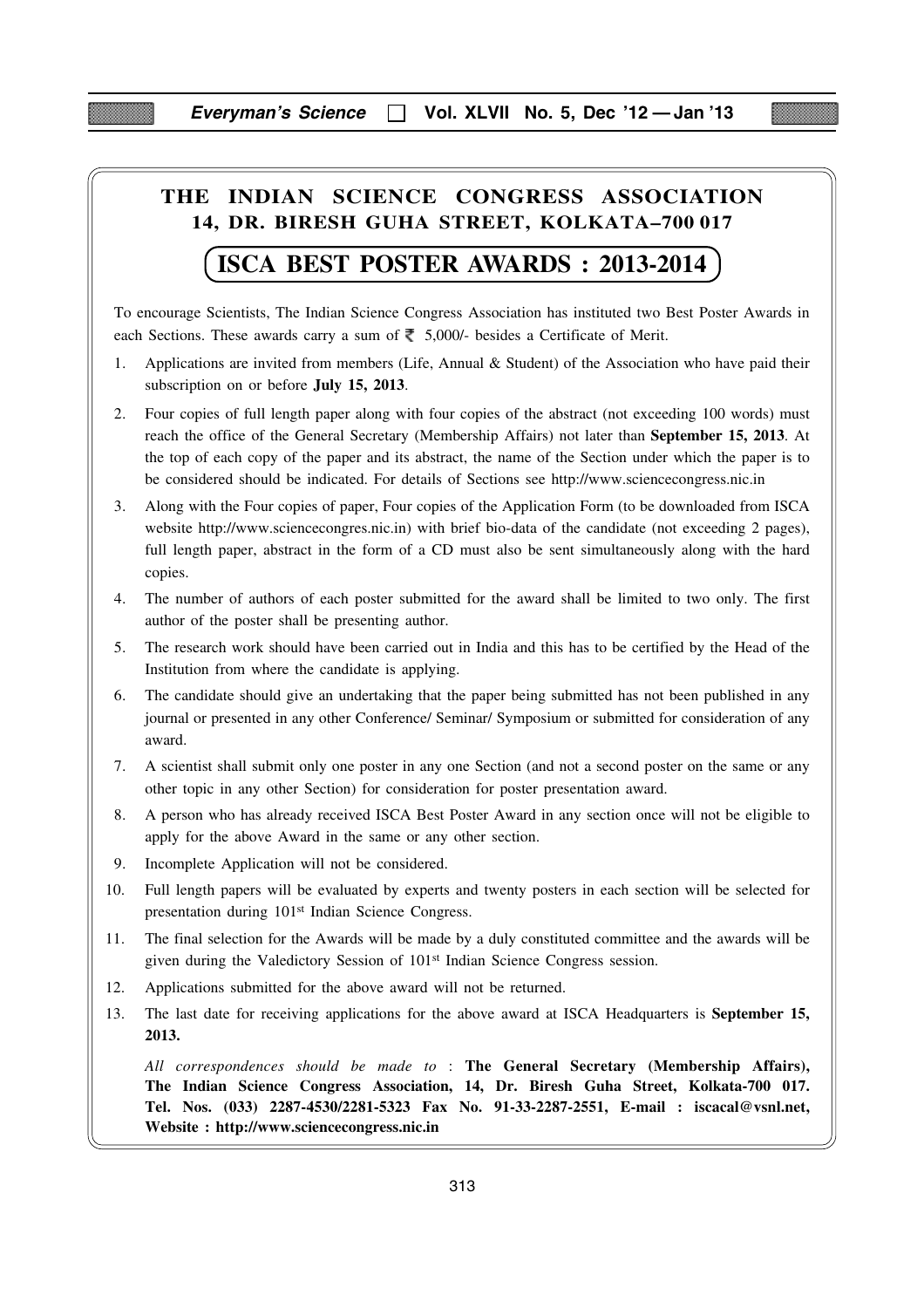## **THE INDIAN SCIENCE CONGRESS ASSOCIATION 14, DR. BIRESH GUHA STREET, KOLKATA – 700 017**

## **ANNOUNCEMENT FOR AWARDS : 2013–2014**

Nominations/applications in prescribed forms are invited from Indian Scientists for following Awards :

- Professor Umakant Sinha Memorial Award—New Biology
- Dr. B. C. Deb Memorial Award for Soil/Physical Chemistry—Chemical Sciences
- Dr. B. C. Deb Memorial Award for Popularisation of Science
- Professor K. P. Rode Memorial Lecture—Earth System Sciences
- Dr. (Mrs.) Gouri Ganguly Memorial Award for Young Scientist—Animal, Veterinary and Fishery Sciences.
- Prof Sushil Kr. Mukherjee Commemoration Lecture—Agriculture and Forestry Sciences
- Prof. S. S. Katiyar Endowment Lecture—New Biology/Chemical Sciences
- Prof. R. C. Shah Memorial Lecture—Chemical Sciences
- Prof. Archana Sharma Memorial Award—Plant Sciences
- Dr. V. Puri Memorial Award—Plant Sciences
- Prof. G. K. Manna Memorial Award—Animal, Veterinary and Fishery Sciences.

#### **Last date on submitting application is July 31, 2013**

For proforma of application forms and necessary information, please write to the **General Secretary (Membership Affairs), The Indian Science Congress Association, 14, Dr. Biresh Guha Street, Kolkata – 700 017, E-mail :** es.sciencecongress.nic.in/iscacal@vsnl.net, Fax No. 91-33-2287 2551. The forms can also be downloaded from http://www.sciencecongress.nic.in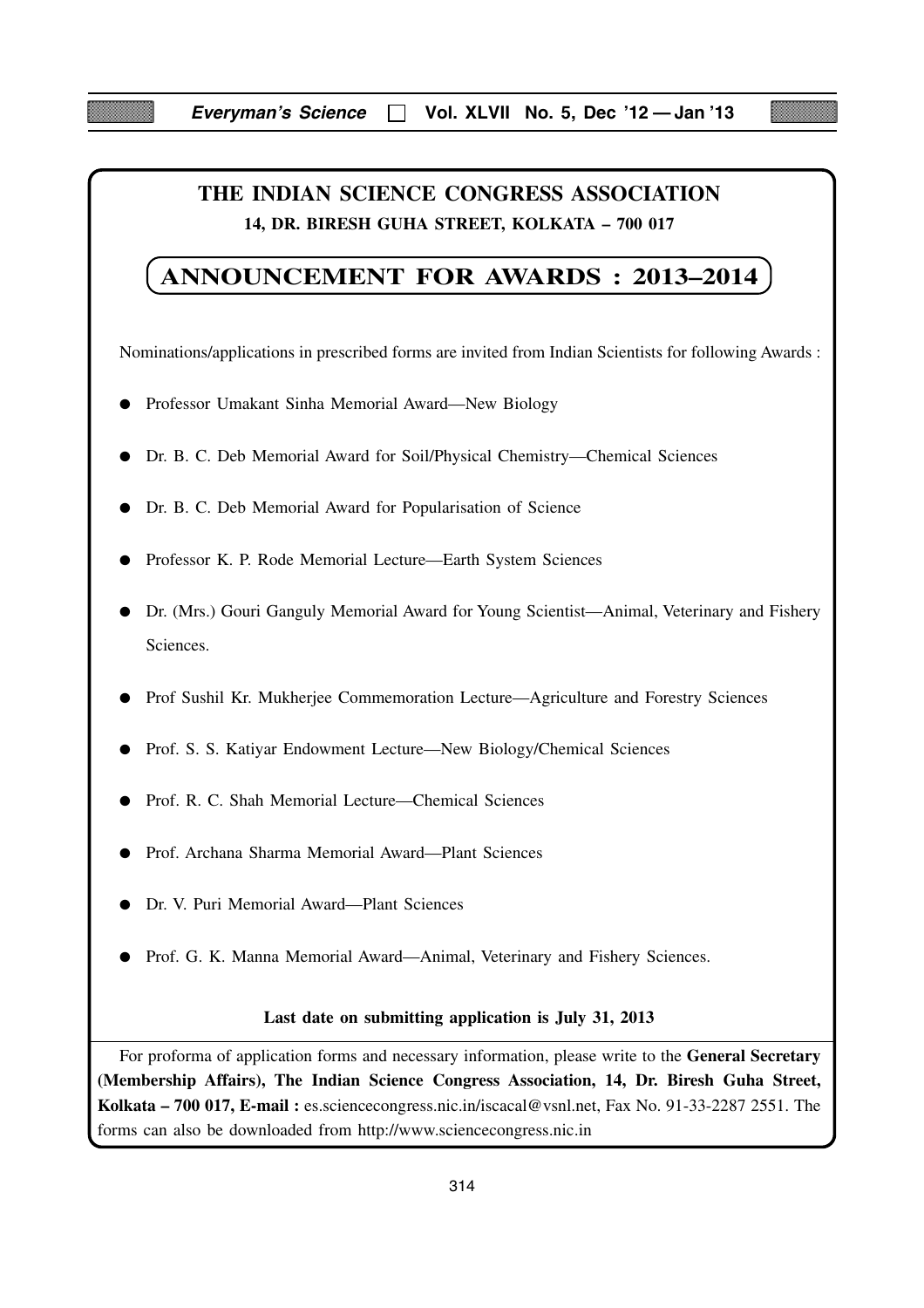| <b>Everyman's Science</b> |  |  |  | $\Box$ Vol. XLVII No. 5, Dec '12 — Jan '13 |
|---------------------------|--|--|--|--------------------------------------------|
|---------------------------|--|--|--|--------------------------------------------|

## KNOW THY INSTITUTIONS



#### **CENTRAL INSTITUTE FOR SUBTROPICAL HORTICULTURE, LUCKNOW**

#### **ABOUT THE INSTITUTE**

- The Central Institute for Subtropical Horticulture (CISH) was started as Central Mango Research Station on September 4, 1972 under the aegis of the Indian Institute of Horticultural Research, Bangalore.
- The Research Station was upgraded to a fullfledged Institute and named as Central Institute of Horticulture for Northern Plains on June 1, 1984.
- Renamed as Central Institute for Subtropical Horticulture (CISH) on June 14, 1995, is serving the nation on different aspects of research on mandated subtropical fruits.
- Has two experimental farms, one at Rehmankhera (132.5 ha) approximately 25

km away from the city and the other (13.2 ha) at Rai Bareli (R.B.) Road, in the city of Lucknow

- Has scientific nursery facilities, well established orchards, fully equipped laboratories; trainees hostel-cum-guest house located at R.B. Road Campus
- Has in place MOU to facilitate capacity building with Allahabad Agricultural Institute (Deemed University), Allahabad, APS University, Rewa, Babasaheb Bhimrao Ambedkar University, Lucknow, Bundelkhand University, Jhansi, and Lucknow University, Lucknow; trains students for acquiring M.Sc and Ph.D degrees
- Recognized by IGNOU, New Delhi as one of the study centres for offering one year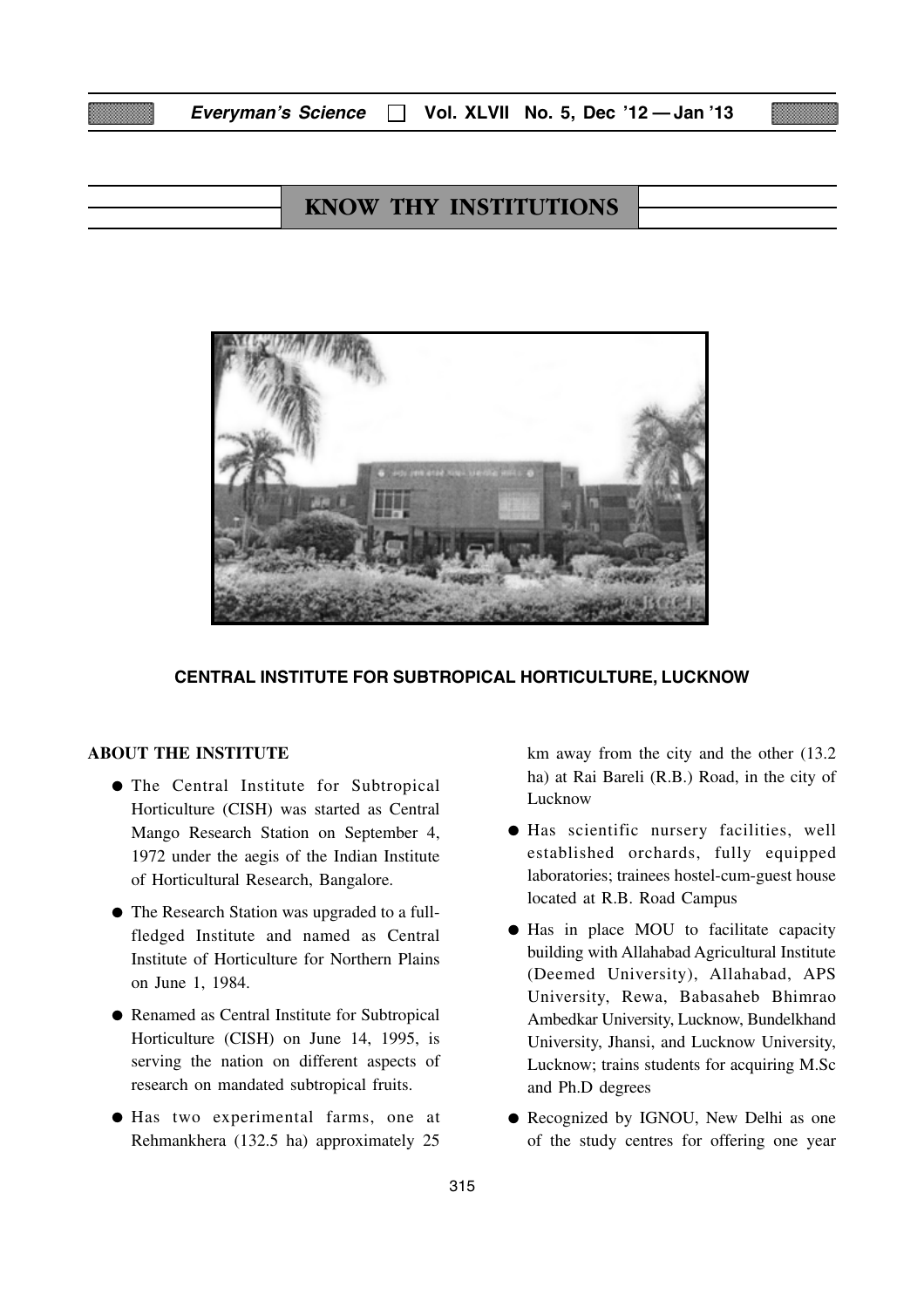Diploma Course on value added products from fruits and vegetables

- National Horticulture Mission has identified the Institute as nodal centre for imparting training on rejuvenation of old and senile mango orchards and meadow orcharding in guava
- A fully equipped pesticide residue analysis and bio-control laboratories are other features
- Modern facility to address issues of postharvest management is available Transfer of Technology initiatives and Kisan Call Centre.

#### **MANDATE**

The institute is presently functioning with the following mandates :

- To undertake basic and applied research to enhance productivity and develop value chain for major and minor subtropical fruits
- To function as national repository of above fruit crops
- To act as a centre for human resource development and provide consultancy to the stake holders
- To develop linkage with national and international agencies to accomplish the above mandates

#### **OBJECTIVES**

The institute pursues its mandate through the following objectives:

- Management of genetic resources of mandated fruit crops and their conventional and molecular characterization
- Crop improvement through breeding and genetic engineering
- Enhancing productivity through improving quality and quantity of planting materials

using modern propagation techniques and rootstocks, precision farming practices including mechanization and management of biotic and abiotic stresses

- Reduction in post-harvest losses through improved post-harvest management practices, value addition and diversification of products
- Human resource development, transfer of technology and evaluation of its socioeconomic impact
- Data storage and retrieval on all aspects of mandated crops

#### **DIVISIONS**

#### **Division of Crop Improvement**

- Micropropagation technology using shoot bud culture has been developed in guava, aonla, bael and jamun.
- Somatic embryogenesis protocols have been developed in guava and papaya.
- Genetic transformation system has been developed in papaya and guava
- Five putative transgenic papaya plants containing Cp gene of PRSV have been developed and these are being evaluated in the transgenic glass house.
- Two hundred cultivars of mango from eastern and northern parts of India were characterized with 30 STMS primers and data is used for genotyping.
- In preliminary marker-association studies in mango, four markers have been found to be associated with traits, fruit length and fruit weight.
- Clones of Dashehari, Chausa and Himsagar were characterized with 8 STMS primers and variability was detected among clones of Dashehari and Himsagar. Chausa clones showed no variation.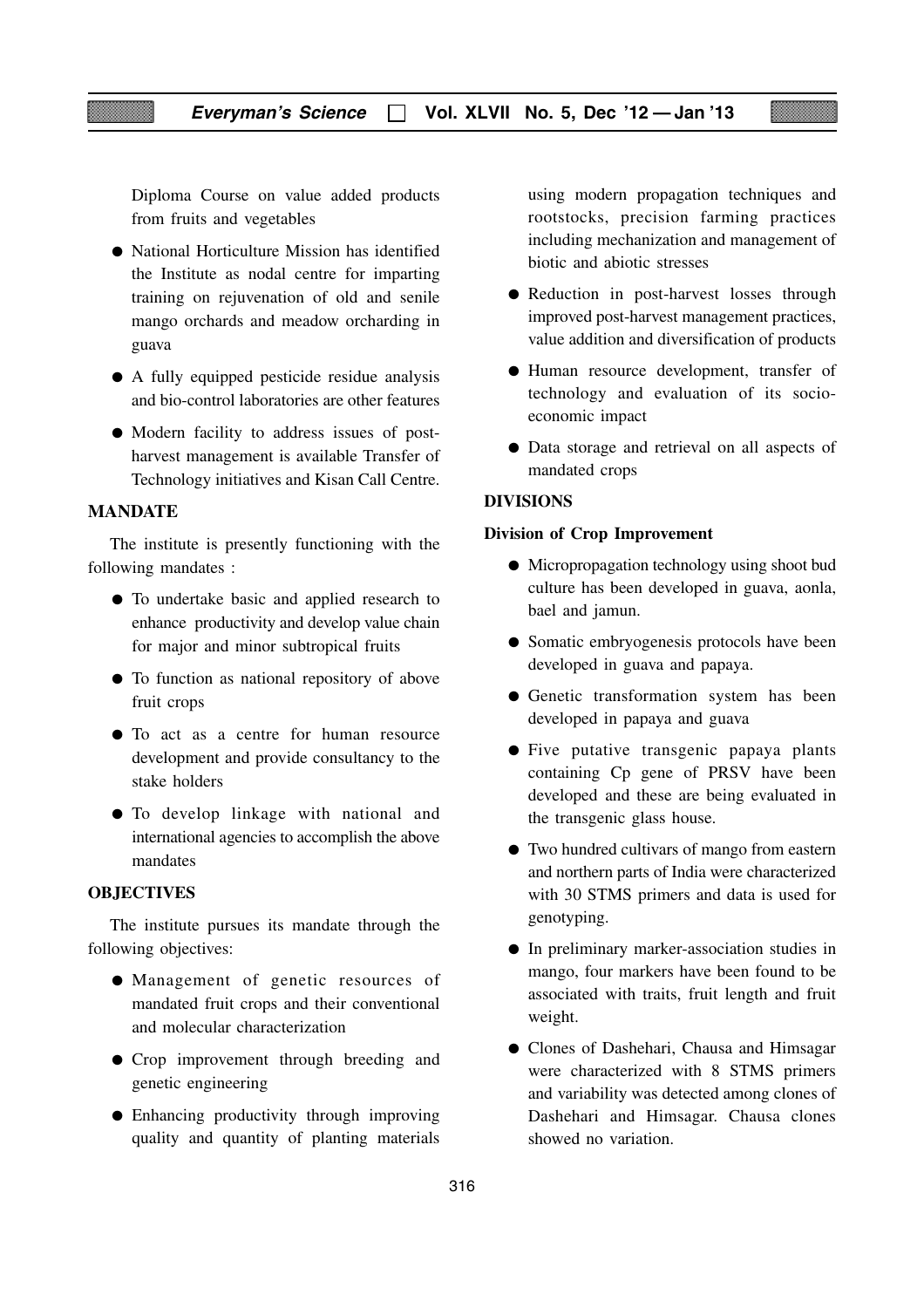- 19 cultivars/accessions of guava were characterized with 8 microsatellite primers, which were able to discriminate cultivars.
- 24 litchi cultivars have been characterized using 20 RAPD primers and 6 SSR primers.
- Laboratory is also providing hands-on training and facilities for projects to students (graduation and post graduation) of different universities in tissue culture, transgenics and molecular markers.

#### **Crop Production**

- Technologies to rejuvenate old and senile orchards have been standardized for mango, guava and aonla.
- High density planting for mango cv. Dashehari with 400 plants ha -1 spaced at  $5.0 \times 5.0$  m and guava cv. Allahabad Safeda with 555 plants ha -1 spaced at  $3.0 \times 6.0$ m were standardized.
- Drip irrigation from September to second week of May followed by fertigation with P and K of 25 per cent of the recommended dose in split doses at flowering and fruit setting have given highest fruit yield (59.74 kg tree -1 ) in comparison to conventional (basin system 18.71 kg tree -1) irrigation and fertilizer use.
- Institute developed meadow orchard system for guava, which accommodates 5000 plants ha-1 (1.0m  $\times$  2.0m) coupled with regular topping and hedging. An average yield of 12.5 tonnes ha-1 was obtained after first year and it reached to 50 tonnes ha-1 after 3rd year.
- Institute developed a technique of rapid multiplication (Wedge grafting), which has a tremendous potential for multiplying guava plants rapidly throughout the year in greenhouse as well as in open conditions.
- Model nursery having a separate Nucleous scion bank, poly and net house facilities have been established for the multiplication of elite clones of mango, guava, aonla and bael.
- Cow dung pasting in rejuvenated mango trees is found most effective for the control of gummosis.
- Mango based cropping system has been developed and recommended by the Institute. Cowpea-potato system has been found to give high monetary returns up to 10 years of plantation.
- Soil application of 4g per tree of paclobutrazol (3.2 ml/metre of canopy diameter) has been found effective to induce regular flowering and fruiting and in controlling irregular bearing in mango cultivar Dashehari.
- Soil application of 1 kg N, 1 kg P 2 O 5 and 1 kg K 2 O per tree during July to 10 years old (grown-up) Dashehari mango tree increased the yield.
- 250g *Azospyrillum* with 40 kg FYM has been found effective in increasing yield of 15 years old mango cv. Dashehari.
- Farm waste utilization through NADEP, Vermi, micro mediated and Biodynamic (BD) compost have enhanced beneficial microorganisms in soil.

#### **Crop Protection**

- Bio-ecological studies of important insect pests of mango have been carried out and forecasting models for fruit fly and hopper of mango have been developed.
- Methyl eugenol wooden block traps were found highly efficient in trapping male mango fruit flies to reduce the population of this important pest.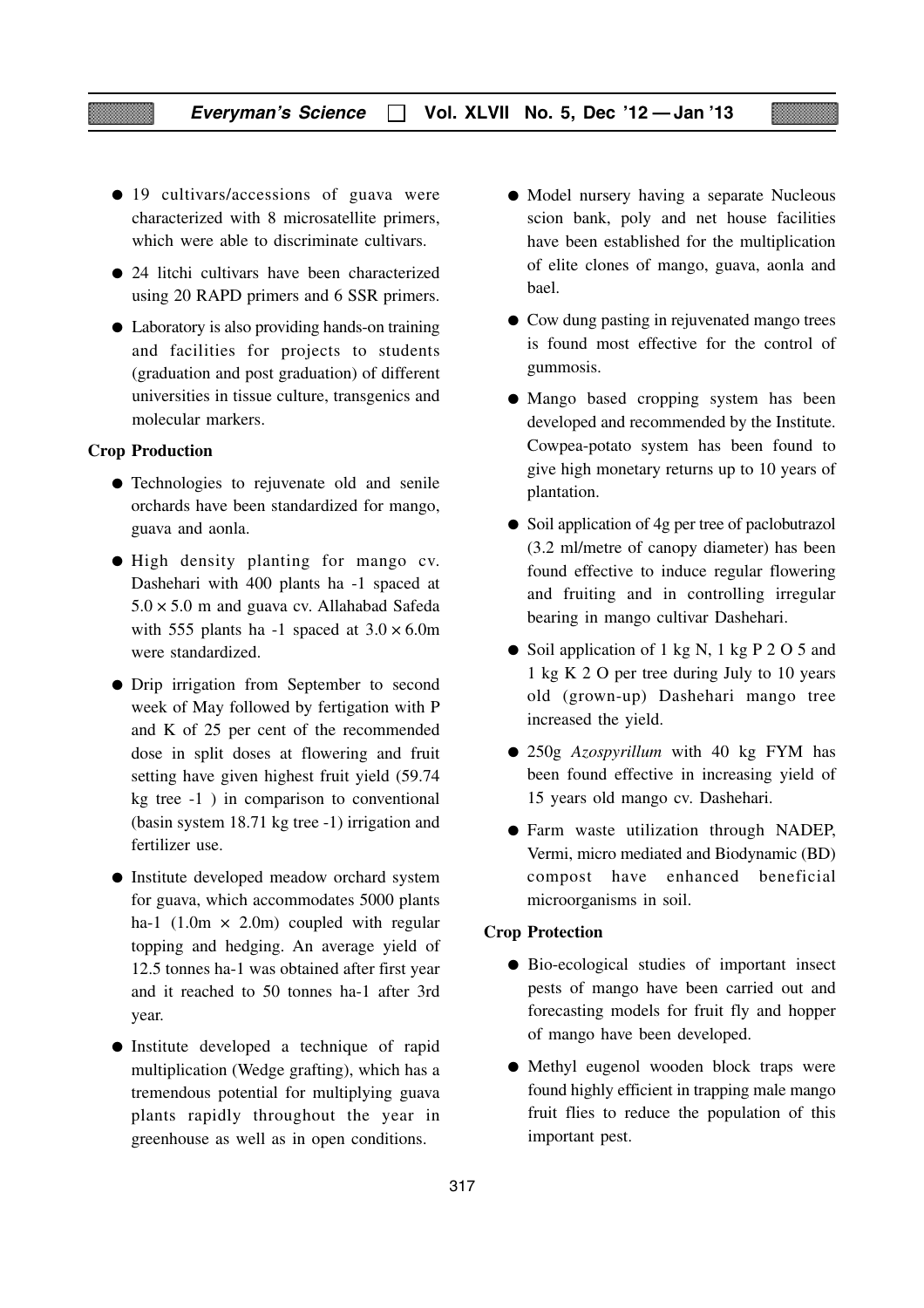- A forecasting model for the prediction of powdery mildew was developed. A temperature regime of 7.80–14.40 0 C (Min.) and 28.10–36.40 0 C (Max.) prevailed during February and March was found congenial for the appearance of powdery mildew.
- Five antagonists, isolated from mango phylloplane (*Bacillus coagulans*), fruit surface (LSF-8) and organic liquid pesticides (BDB-I, II & III) when applied against mango bacterial canker under field conditions (5.50- 10.55 & 21.11- 26.34) was almost found comparable with antibiotic (9.98-18.70 & 20.0-21.33) in checking the disease incidence and intensity, respectively. These antagonists were identified as species *of Bacillus , Pseudomonas* and *Acenetobacter.*
- Four distinct bacterial isolates have been found to exhibit nemato-antagonistic potential. Out of four, two (*Flavobacterium sp. & Sphingomonas terrae*) appears to be new nematode antagonists.
- Chemical control measures of important insect pests and diseases of mango have been standardized and spray schedules have been developed for their commercial adoption.
- Integrated Pest Management (IPM) module for mango insect pests and diseases have been developed and standardized. The technology is being demonstrated in six districts of Uttar Pradesh.
- Efficient pollinators for mango, guava and aonla have been identified.
- A simple technique for control of postharvest diseases is developed which involves covering fruits on trees with paper bags one month prior harvest, which eliminates all postharvest diseases in eco-friendly manner.
- Inoculation technique (stem hole inoculation) for reproduction of wilt in guava has been standardized. *Gliocladium roseum* has been found most potent causal pathogen for guava wilt, as it produces symptoms in grown up plants in field within 2 months of inoculation.
- Papaya Ring Spot Virus (PRSV) has been identified as the most important viral disease of papaya, which causes considerable loss to the crop. Aphid vectors for the transmission of this virus have been identified.
- Major nematode pests of papaya have been identified and synergistic interaction of rootknot nematode with PRSV has been its established.

#### **Postharvest Management**

- To reduce cost of production, post harvest losses and increasing profitability through improved post harvest management practices.
- To develop protocols for value addition of fruits, waste utilization organic farming biosafety models against toxic pesticides.
- To evaluate the technologies for marketing and market intelligence studies.

#### **LIBRARY**

The CISH library is an integral part of the Institute, is well furnished and equipped with computers and internet facility. It has rich collection of publication on subtropical fruit crops and on other Institute's mandate crops. A large number of National and International journal fulfill the need of Scientist, Research Associates, Senior Research Fellows, Junior Research Fellows and students. The library has 3112 scientific and technical books and 7,458 back volumes of periodicals. It subscribes 111 National and International journals. Out of which 49 are foreign journals and 62 Indian. Besides this, there are 42 Masters and Ph. D. thesis on the subject related to Institute's mandate.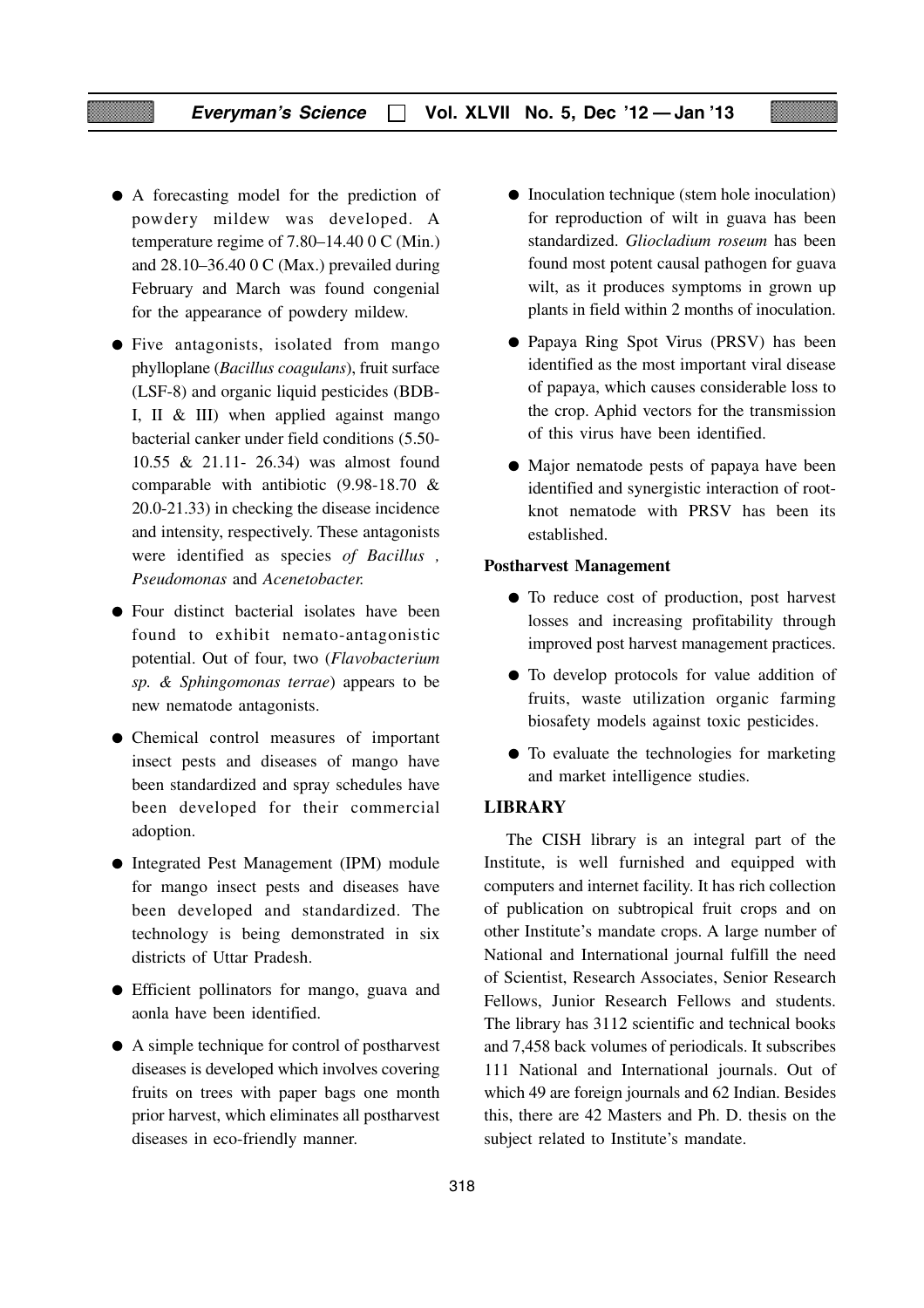The library is also providing reprography services and internet surfing, exploring literature search through CD ROMs like Agris-CD ROM and Hort. CD ROM.

#### **Contact**

Director

Central Institute for Subtropical Horticulture (Indian Council of Agricultural Research) Rehmankhera, P.O.Kakori, Lucknow UP, INDIA, 227107 Fax: 91-0522-2841025, Phone : 91-0522- 2841022, 23 Email : cish.lucknow@gmail.com

## **THE INDIAN SCIENCE CONGRESS ASSOCIATION 14, DR. BIRESH GUHA STREET, KOLKATA – 700 017**

#### **ANNOUNCEMENT FOR AWARDS : 2013-2014**

**1. Prof. Hira Lal Chakravarty Award :** Nominations applications in prescribed forms are invited from Indian Scientists, below 40 years of age as on December 31, 2012 with Ph. D. degree from any University or Institution in India, having significant contributions in any branch of **Plant Sciences.** The award is given on original independent published work carried out in India within three years prior to the award. The award carries a cash amount of  $\bar{\tau}$  4,000/- and a Certificate. Awardee will be required to deliver a lecture on the topic of his/her specialization during annual session of the Indian Science Congress in the Section of Plant Sciences. Last date of submitting application is **July 31, 2013.**

**2. Pran Vohra Award :** Nominations applications in prescribed forms are invited from Indian Scientists, below 35 years of age as on December 31, 2012 with Ph. D. degree from any University or Institution in India, having significant contributions in any branch of **Agriculture and Forestry Sciences.** The award is given on original independent published work carried out in India within three years prior to the award. The award carries a cash amount of  $\bar{\tau}$  10,000/- and a Certificate. Awardee will be required to deliver a lecture on the topic of his/her specialization in the Section of Agriculture and Forestry Sciences during the Indian Science Congress Session. Last date of submitting application is **July 31, 2013.**

For proforma of application forms and necessary information, please write to the **General Secretary (Membership Affairs), The Indian Science Congress Association, 14, Dr. Biresh Guha Street, Kolkata – 700 017, E-mail :** iscacal@vsnl.net/es.sciencecongress@nic.in **Fax No. 91-33-2287 2551.** The forms can also be downloaded from http://www.sciencecongress.nic.in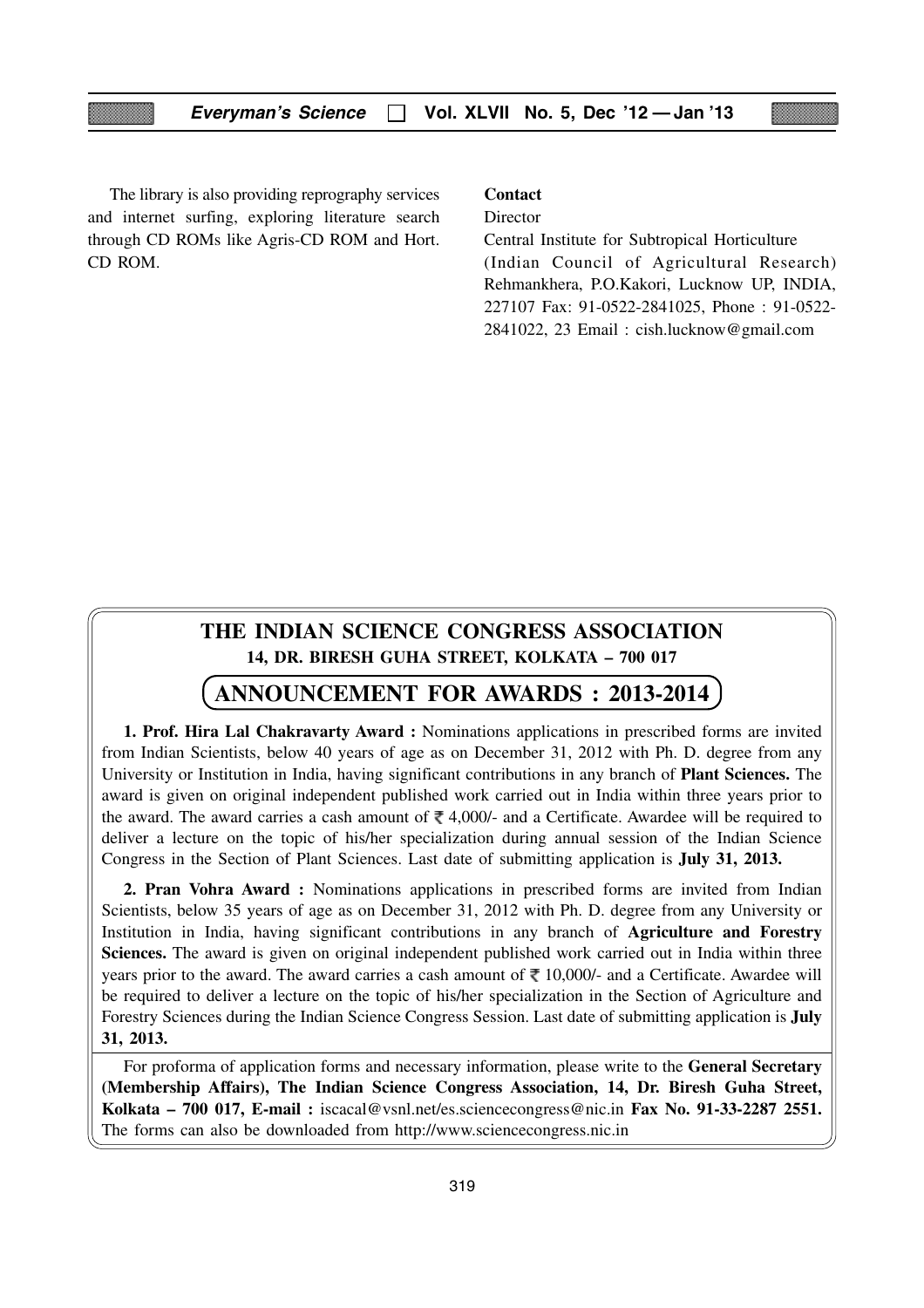# **Conferences / Meetings / Symposia / Seminars**

# **August 8-10, 2013. Noida, New Delhi.**

**Sixth International Conference on Contemporary Computing (IC3-2013),**

**Theme :**

- Algorithms
- Systems (Hardware & Software)
- Applications
- Education

**Contact :** Dr. Divakar Yadav, Phone : 0120-2594141 E-mail : divakar.yadav@jiit.ac.in

## **National Seminar to Commemorate the Sesquicentennial Birth Anniversary of Sir Asutosh Mookerjee (1864-1924), September 6-8, 2013, Kolkata**

- Electromagnetic theory of light
- Elastic Vibration
- Green and Fresnel's Dynamical theory of reflection
- Airy and MacCullagh, Stokes' Dynamical theory of diffraction
- Theory of Electric oscillations
- Maxwell's dynamical theory of Electromagnetic field
- Hydrokinetics and the theory of Potential
- Green's theorem and its Applications
- Equations of motion
- Equations of Continuity; Vortex motion
- Cauchy's Integrals of Lagrange's equations
- Stokes' theorem
- Waves and wave motion in liquids
- Surface integrals
- Definite integrals
- Fourier's theorem and its applications in Physics
- Theories of elastic solids
- Astronomy, Relativity and Cosmology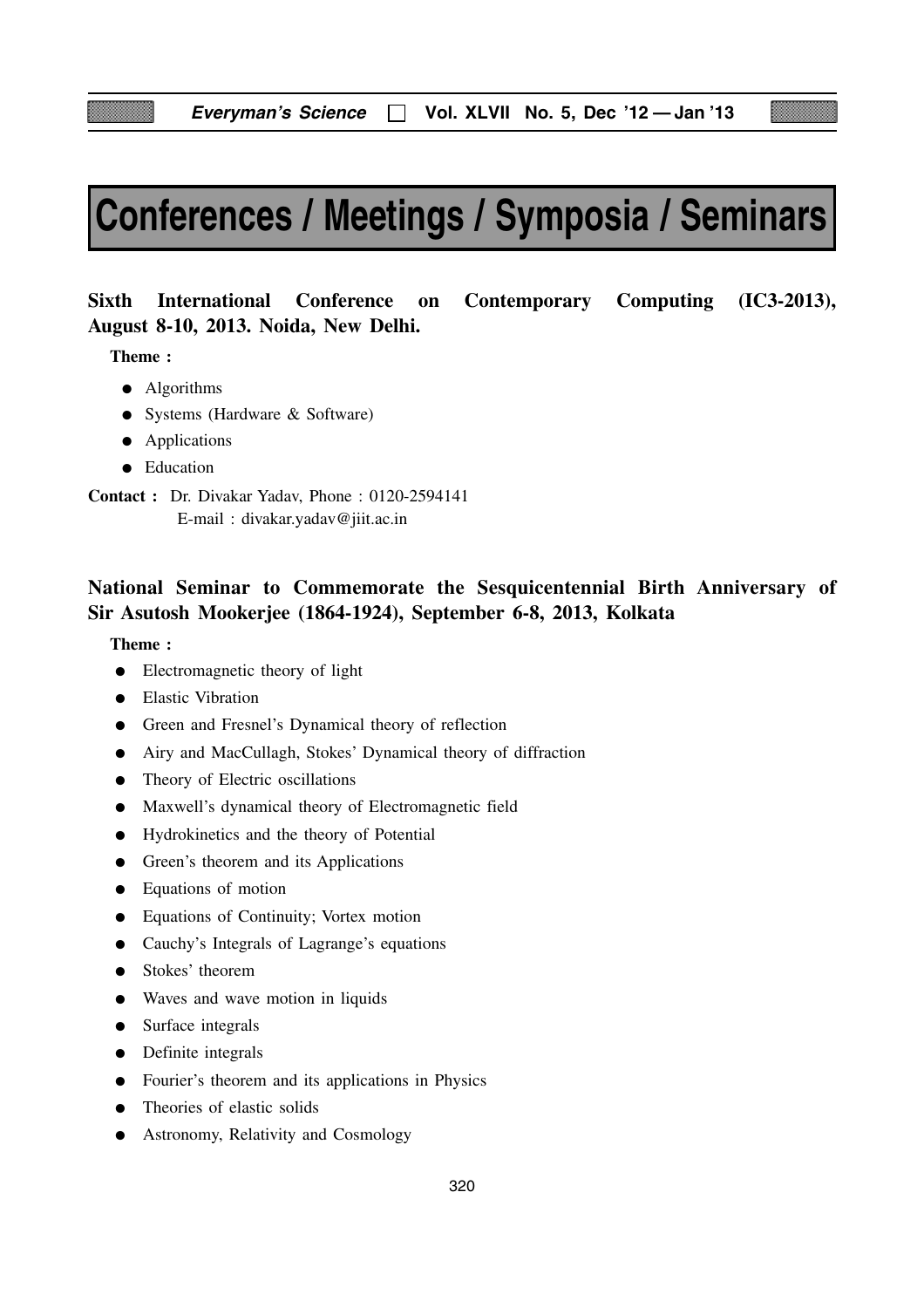- Statistics and Probability
- Analytical Geometry
- Boole's theorems on linear transformations
- General Cartesian equations of lines of the second order in relation to their foci, asymptotes and eccentricity
- Theorems on central conies and Non-Central conies and its applications
- Theory of analytic functions
- Integration of algebraic functions
- Hyperbolic functions
- Abel's theorem
- Dirichlet's theorem
- Gamma functions
- Differential geometry (surfaces and curves)
- Differential equation and its applications
- Education and Social Sciences
- **Contact :** Dr. Balai Chaki, Convener, Calcutta Mathematical Society, Austosh Bhavan, AE-374 Sector-1, Salt Lake, Kolkata-700 064, West Bengal, India, Phone : +91-9830494816 E-mail : chakibalai@gmail.com, cmsonf@gmail.com

## **18th Annual cum International Conference of Gwalior Academy of Mathematical Science (GAMS), September 22-23, 2013, Bhopal.**

**Theme :** Mathematical, computational and Intergrative Sciences.

**Contact :** Dr. Neeru Adlakha, Organizing Secretary, Department of Mathematics, Maulana Azad National Institute of Technology, Bhopal-462 051, Madhya Pradesh, INDIA. Mob : +91-8989110218, +91-8989110219 Phone : +91 - 755 - 4051000, 4052000 Fax : +91-755-2670562, E-mail : gamsint2013@gmail.com

## **7th International Symposium on Feedstock Recycling of Polymeric Materials, 23-26 October 2013, New Delhi.**

- Polymer waste management around the world holistic view
- Polymeric waste availability and conversion methods statistics and strategies
- Mechanical recycling of waste plastics
- Metal recovery from polymeric wastes
- E-waste treatment techniques
- Thermo-chemical routes (pyrolysis, gasification, combustion etc.) for industrial, municipal plastic wastes and biomass.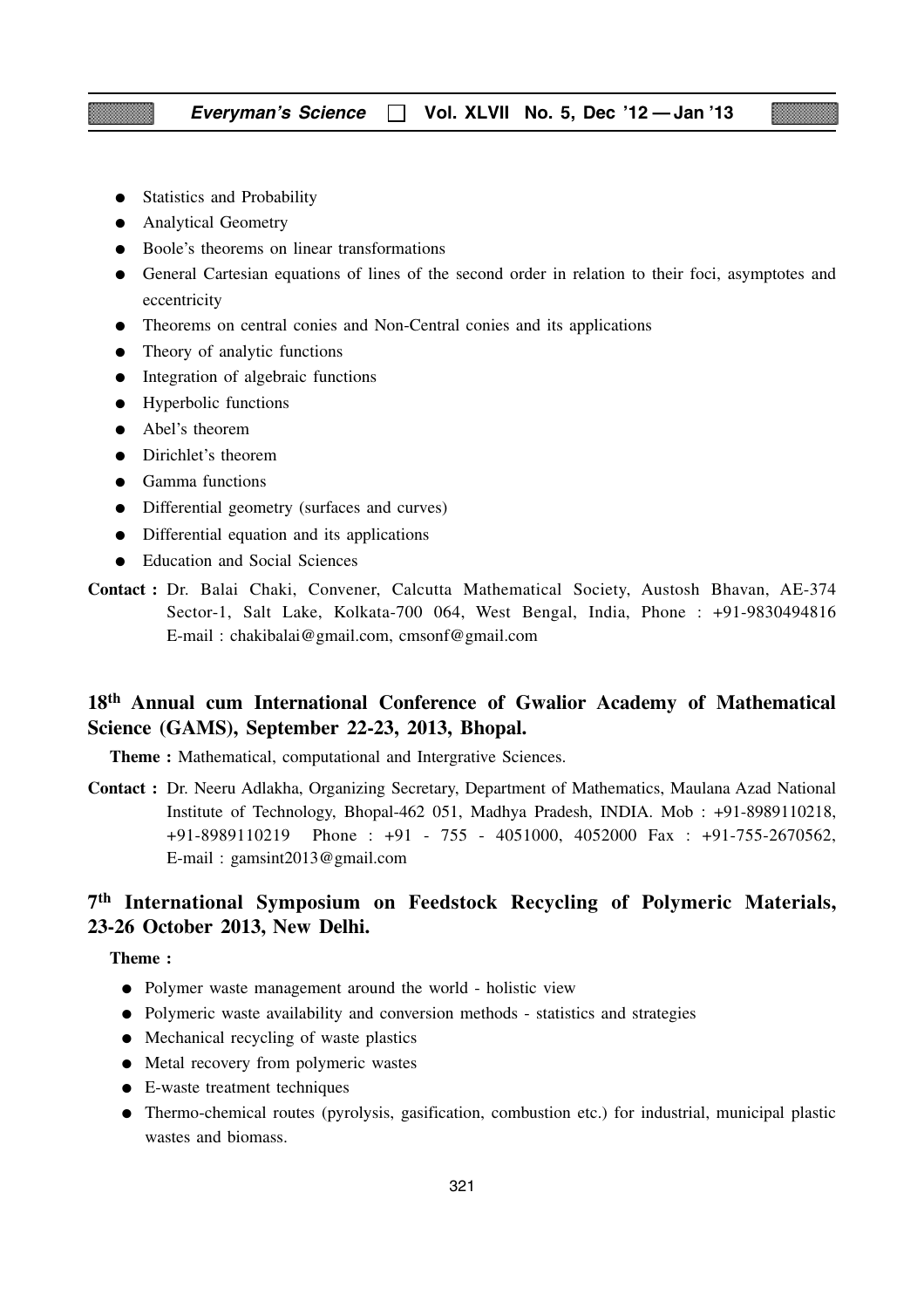- Novel materials / catalysts for conversion process
- Energy from waste polymeric materials
- Biological routes for industrial, municipal plastic wastes and biomass
- Novel analytical techniques (separation and analysis)
- Sustainability LCA studies
- Going global Opportunities and challenges
- **Contact :** Dr. Thallada Bhaskar, Senior Scientist *&* Head, Biomass Thermocatalytic Processes Area (TPA) Bio-Fuels Division (BFD), CSIR - Indian Institute of Petroleum (IIP), Council of Scientific and Industrial Research (CSIR), Dehradun - 248 005, Uttarakhand, India, Website : http://www.iip.res.in/ thalladabhaskar.php, www.isfr2013.org

## **International Symposium on Role of Earth System Sciences & Human Prosperity, 23-25th October, 2013, Hyderabad.**

#### **Theme :**

- Earth Hazards
- Geochemical Exploration of ferrous & non-ferrous minerals atomic minerals, PGE, Gold and Diamonds (Kimberlites)
- Petroleum *&* Coal Geochemistry and Exploration
- Climate changes in the Geological history : impact on Earth
- Sustainable development and renewable energy resources
- Environmental Pollution remedial measures
- Analytical geochemistry *&* instrumental methods of analysis
- Hard Rock Geochemistry, Modelling and Petrogenesis
- **Contact :** Prof. K. Surya Prakash Rao, Hon. Secretary, Indian Society of Applied Geochemists (ISAG), P. B. No. 706, Osmania University, 1-2-7/1, "Roja", Kakatiyanagar, Habsiguda, Hyderabad - 500 007, Andhra Pradesh, India, Telefax : 040-27176020 (O), 040-27170246 (R), Mobile : 9848880980, E-mail : isag1993@yahoo.co.in, ksprao1939@yahoo.co.in

## **Fourth Biopesticide International Conference (BIOCICON2013), November 28-30, 2013, Tamil Nadu.**

- Microbes-basic and applied aspects
- Botanicals-basic and applied aspects
- Natural enemies
- Other Arthropod management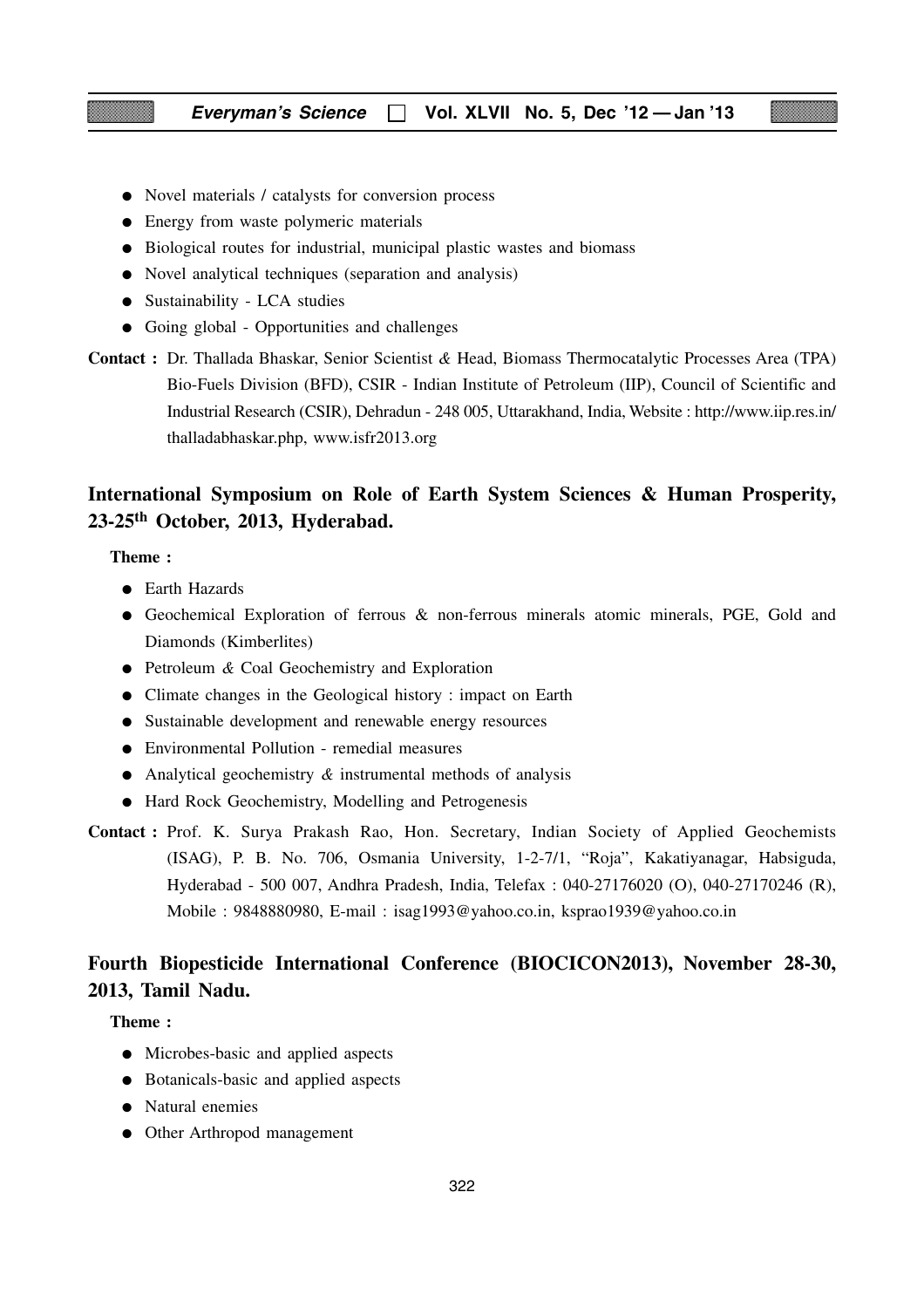- Bionano materials in Pest and Disease Management
- Other aspects of Biopesticides
- Biopesticides for forest pest and disease management
- **Contact :** Dr. K. Sahayaraj, Organizing Secretary, BIOCICON 2013, Crop Protection Research Centre, Department of Zoology, St. Xavier's College (Autonomous), Palayamkottai 627 002, Tamil Nadu, India. Phone No. +91- 462-4264376 (Off.); +91-462-2542303 (Res.) Mobile : 09443497192; Fax : +91 - 462-2561765, E-mail : biocicon2013@gmail.com.

## **5th Asian Conference on Colloid and Interface Science (ACCIS 2013), November 20-23, 2013, Darjeeling.**

- Adsorption
- Colloids and Dispersions
- Surfaces and Interfaces
- Nanomaterials, Biomaterials
- Molecular Assemblies
- Gels
- Thin Flims, Membranes
- Devices and Applications
- **Contact :** Dr. Amiya Kumar Panda, Working President, ACCIS 2013, Department of Chemistry, University of North Bengal, Darjeeling 734 013, West Bengal, INDIA, Phone : +919433347210, Fax : +913532699001, Web : www.nbu.ac.in/notice/circular, E-mail : akpanda1@yahoo.com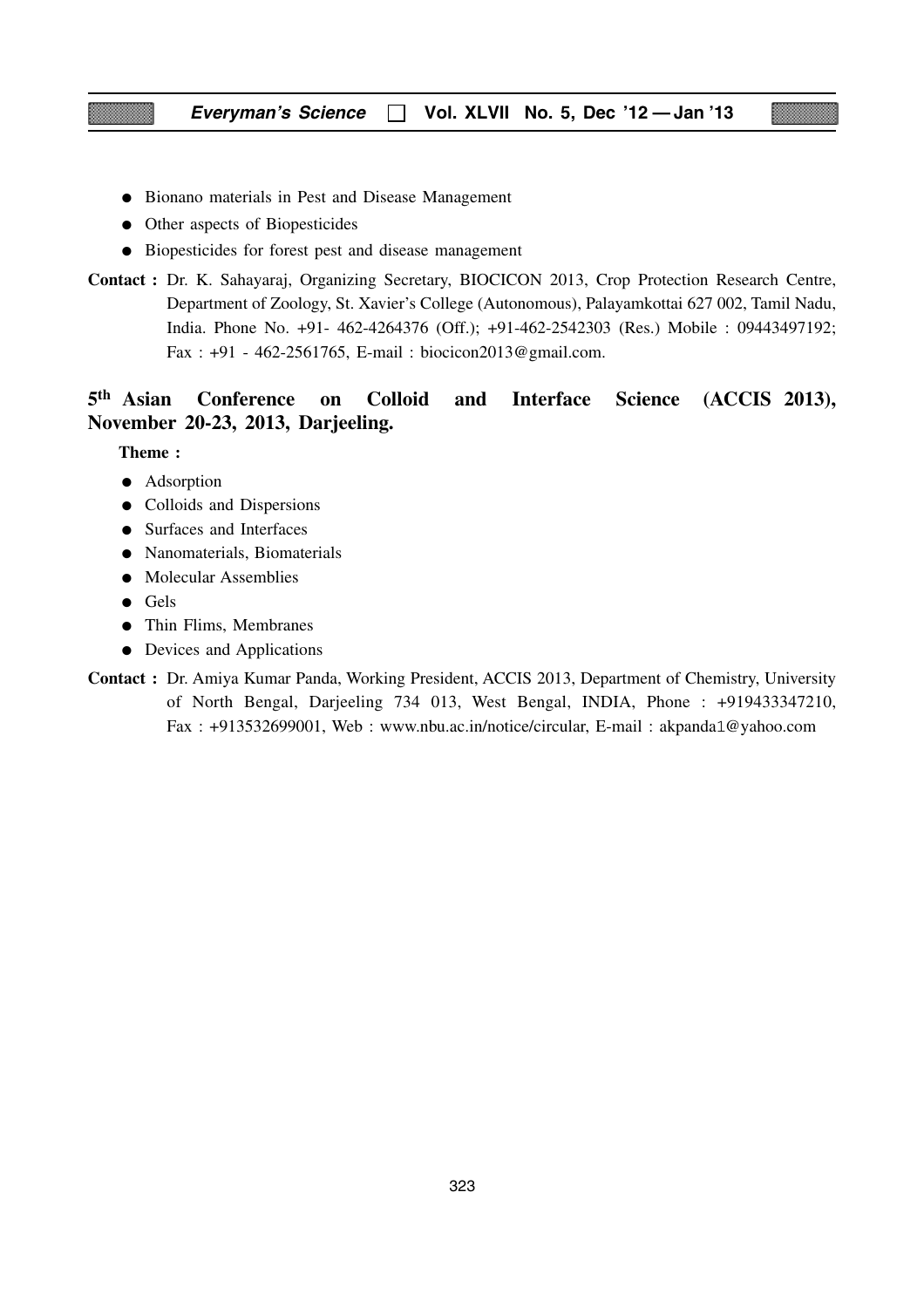## **S & T ACROSS THE WORLD**

#### **BODY'S CLOCK LINKED TO DEPRESSION**

The disruption of sleep and other bodily rhythms that often accompanies clinical depression may leave a mark on the brain. A study of gene activity in the brains of people who suffered from depression reveals that their daily clocks were probably out of whack. The results appear May 13 in the *Proceedings of the National Academy of Sciences*.

"This is really important work, amazing work," says Noga Kronfeld-Schor, a physiologist who specializes in circadian rhythms at Tel Aviv University. "There's been indirect evidence, but this clearly shows a connection between disrupted circadian cycles and depression."

In mammals, daily rhythms such as sleep, hormone cycles and eating patterns are guided by a master clock in the brain whose rhythms are maintained in part by genes and patterns of light and darkness. The master clock can get out of sync with clocks elsewhere in the brain and body. This discord, for example, produces the out-of-sorts feeling of jet lag, says Jun Li, a statistical geneticist at the University of Michigan in Ann Arbor.

People with depression also often have offkilter body rhythms. But the molecular and cellular mechanisms behind these disrupted cycles have been hard to pin down. Li and his colleagues took an ambitious approach with an unusual set of samples: the brains, removed just after death, of 34 people with depression and 55 people who didn't suffer from depression. All of the people had died suddenly, from heart attacks or suicide, for example, and each brain was immediately put on ice, Li says.

After determining how long after sunrise each person's death was, the team looked at what genes were turned on in six brain regions, gathering a total of 12,000 records of gene activity. Among non-depressed people, patterns were pretty predictable; some genes' activity consistently peaked at sunrise, others at midday, Li says. But in the depressed brains, gene activity seemed uncoupled from time of day. Their patterns of activity also weren't as predictable.

The research doesn't demonstrate whether depression causes the circadian disruption or vice versa, but it confirms a link and might lead to investigations of the physiological processes that are affected, says Ying-Hui Fu a molecular biologist and geneticist at the University of California, San Francisco.

Each brain analyzed in the study shows gene activity at only one point, the time of death. Circadian rhythm researchers typically take measurements from a person over the course of 24 hours. That strategy works for sampling blood cells, for example, but not brains. The brain data, which were collected with the help of collaborators at several universities including the brain bank at the University of California, Irvine, isn't perfect but is impressive, Fu says.

"The data set is very solid," Fu says. "And to collect 30 to 50 brains? Just getting blood or cheek cells is hard enough.

#### **MENTAL PUZZLES UNDERLIE MUSIC'S DELIGHT**

Whether you're rocking out to Britney Spears or soaking up Beethoven's classics, you may be enjoying music because it stimulates a guessing game in your brain.

This mental puzzling explains why humans like music, a new study suggests. By looking at activity in just one part of the brain, researchers could predict roughly how much volunteers dug a new song.

When people hear a new tune they like, a clump of neurons deep within their brains bursts into excited activity, researchers report April 12 in